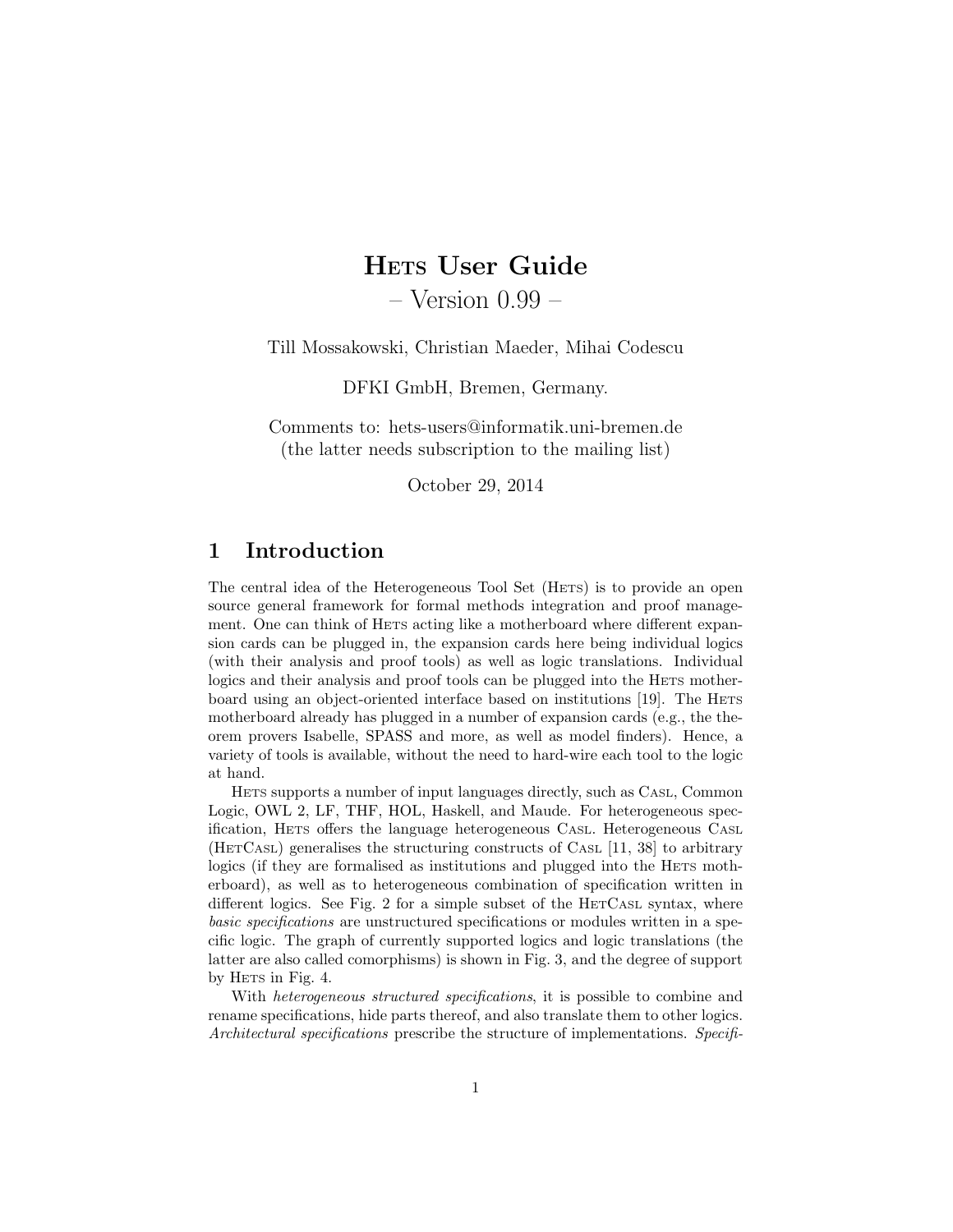

Figure 1: The HETS motherboard and some expansion cards

```
SPEC ::= BASIC-SPEC
       | SPEC then SPEC
       | SPEC then %implies SPEC
       | SPEC with SYMBOL-MAP
       | SPEC with logic ID
DEFINITION ::= logic ID
             | spec ID = SPEC end
             | view ID : SPEC to SPEC = SYMBOL-MAP end
             | view ID : SPEC to SPEC = with logic ID end
LIBRARY = DEFINITION*
```
<span id="page-1-0"></span>Figure 2: Syntax of a simple subset of the heterogeneous specification language. BASIC-SPEC and SYMBOL-MAP have a logic specific syntax, while ID stands for some form of identifiers.

cation libraries are collections of named structured and architectural specifications.

HETS consists of logic-specific tools for the parsing and static analysis of the different involved logics, as well as a logic-independent parsing and static analysis tool for structured and architectural specifications and libraries. The latter of course needs to call the logic-specific tools whenever a basic specification is encountered.

HETS is based on the theory of institutions [\[19\]](#page-39-0), which formalize the notion of a logic. The theory behind HETS is laid out in [\[30\]](#page-40-0). A short overview of HETS is given in [\[35,](#page-40-1) [36\]](#page-41-1).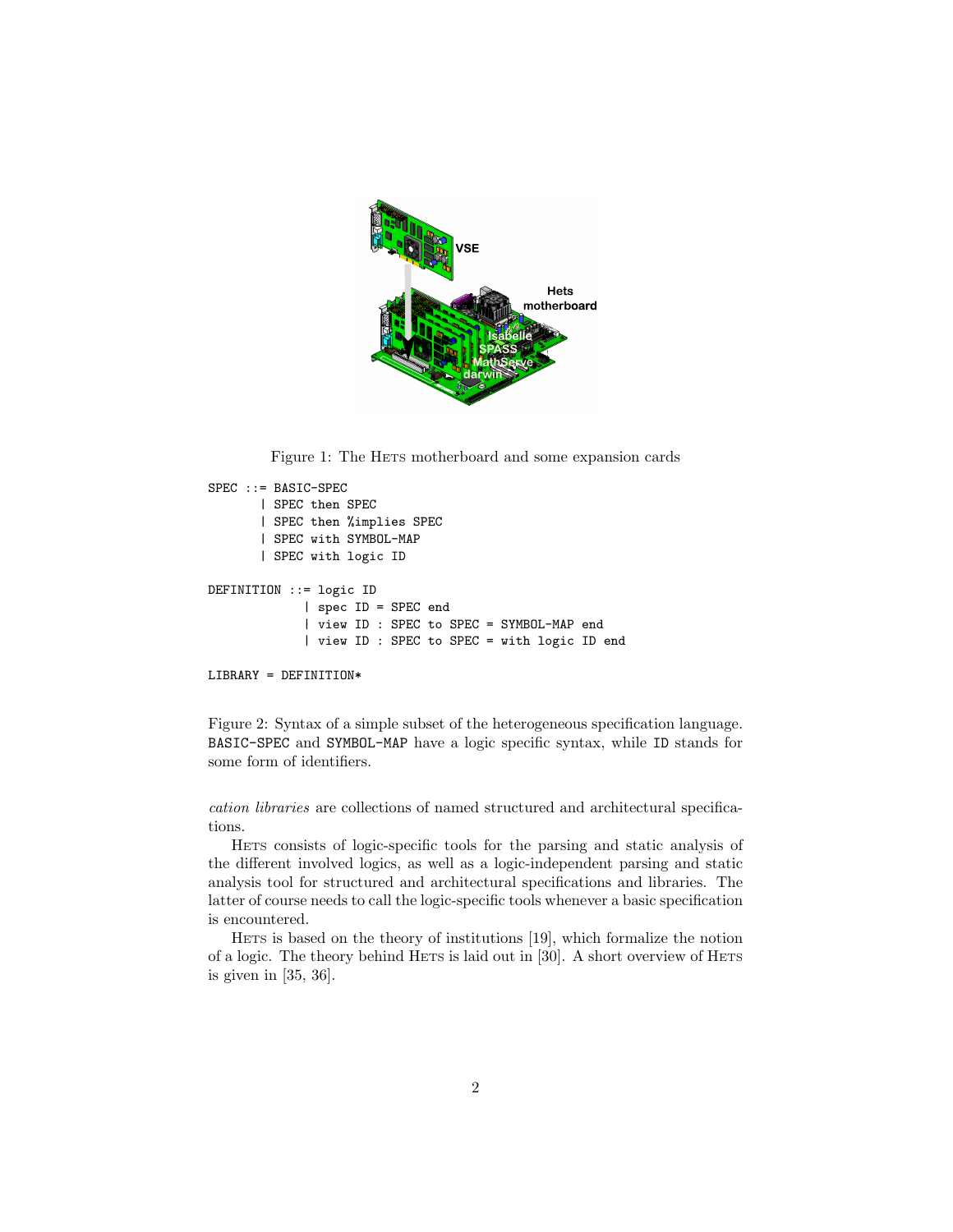

<span id="page-2-0"></span>Figure 3: Graph of logics currently supported by HETS. The more an ellipse is filled with green, the more stable is the implementation of the logic. Blue indicates a prover-supported logic.

# 2 Logics supported by Hets

The following list of logics (formalized as so-called institutions [\[19\]](#page-39-0)) is currently supported by HETS:

- CASL extends many sorted first-order logic with partial functions and subsorting. It also provides induction sentences, expressing the (free) generation of datatypes. For more details on CASL see [\[38,](#page-41-0) [11\]](#page-39-1). We have implemented the CASL logic in such a way that much of the implementation can be reused for CASL extensions as well; this is achieved via "holes" (realized via polymorphic variables) in the types for signatures, morphisms, abstract syntax etc. This eases integration of CASL extensions and keeps the effort of integrating CASL extensions quite moderate.
- CoCASL [\[37\]](#page-41-2) is a coalgebraic extension of CASL, suited for the specification of process types and reactive systems. The central proof method is coinduction.
- ModalCASL [\[29\]](#page-40-2) is an extension of CASL with multi-modalities and term modalities. It allows the specification of modal systems with Kripke's possible worlds semantics. It is also possible to express certain forms of dynamic logic.
- ExtModal is an extended modal logic, subsuming and replacing ModalCASL. It features – apart from multiple modalities and dynamic logic – also time (and term) modalities, grading, hybrid modal logic, and the  $\mu$ -calculus [\[17\]](#page-39-2). Comorphisms to CASL and THF have been implemented.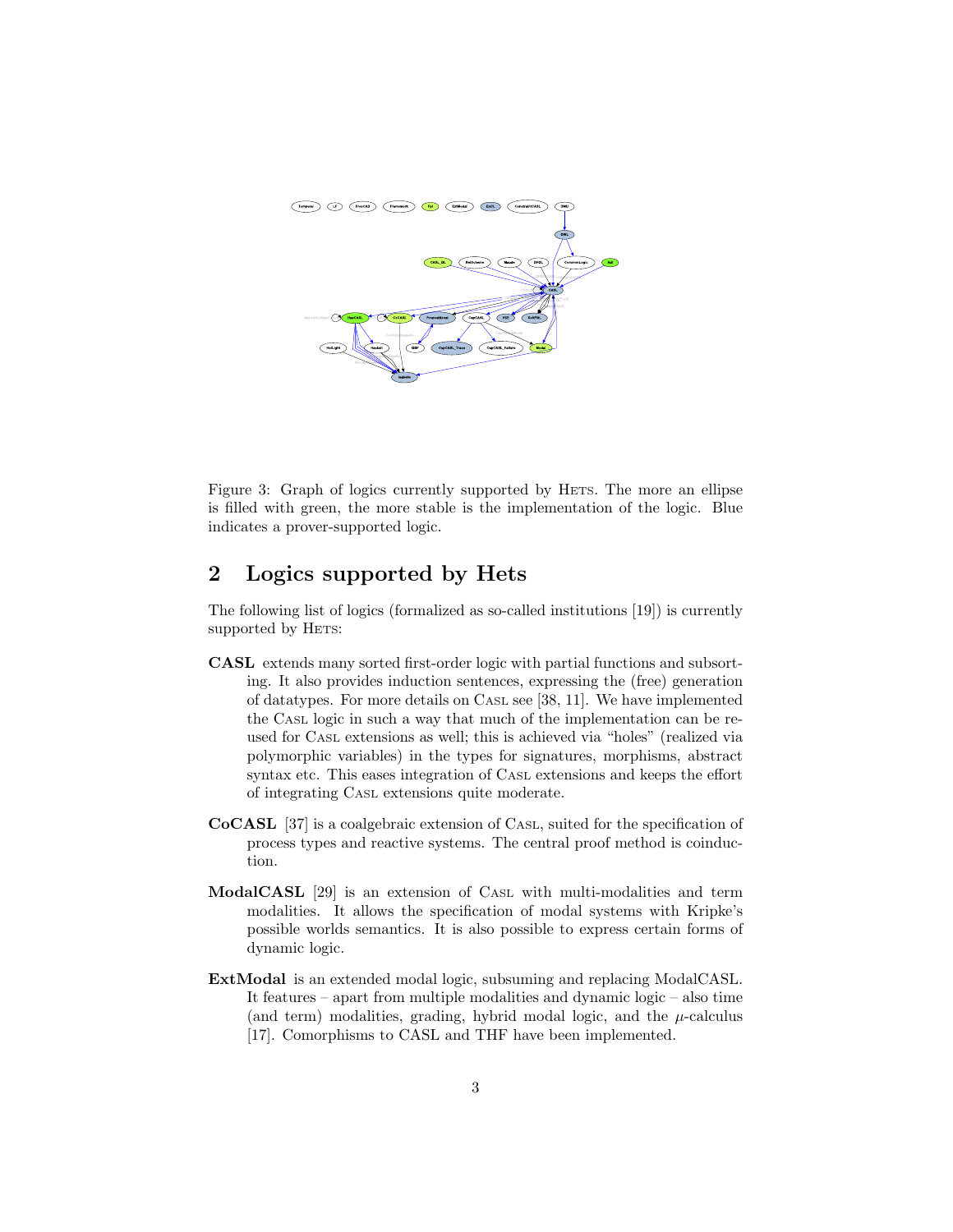| Language                           | Parser                   | Static Analysis | Prover                   |
|------------------------------------|--------------------------|-----------------|--------------------------|
| $\overline{\text{C}\text{AsL}}$    | $\bar{x}$                | $\mathbf x$     |                          |
| $\overline{\text{CoCast}}$         | $\mathbf x$              | X               | -                        |
| $\overline{\text{ModalCASL}}$      | $\mathbf x$              | X               | $\overline{\phantom{0}}$ |
| <b>HASCASL</b>                     | $\mathbf x$              | $\mathbf x$     | $\overline{a}$           |
| Haskell                            | $\rm \bar(x)$            | $\mathbf x$     |                          |
| $\overline{\text{CspCASL}}$        | X                        | X               |                          |
| $\overline{\text{CspCASL}}$ -Trace | $\overline{\phantom{a}}$ | -               | Х                        |
| CspCASL_Failure                    | $\overline{a}$           | -               |                          |
| $\overline{\text{CommonLogic}}$    | X                        | X               |                          |
| ConstraintCASL                     | $\mathbf x$              | $\mathbf{x})$   | $\overline{a}$           |
| Temporal                           | $\mathbf x$              | $\mathbf{x})$   | -                        |
| RelScheme                          | $\mathbf x$              | $\mathbf{x})$   | -                        |
| <b>DFOL</b>                        | $\mathbf x$              | $(\mathrm{x})$  |                          |
| ExtModal                           | $\mathbf x$              | $(\mathbf{x})$  |                          |
| $\overline{\rm LF}$                | X                        | $\mathbf{x})$   | $\overline{a}$           |
| $\overline{\text{Casl-DL}}$        | $\mathbf x$              | $\overline{a}$  | $\overline{a}$           |
| $\overline{\mathrm{DMU}}$          | $\mathbf x$              |                 |                          |
| FreeCAD                            | $\overline{a}$           | X               | $\overline{a}$           |
| $\overline{\text{OWL } 2}$         | X                        | $\mathbf x$     | X                        |
| Propositional                      | $\mathbf x$              | $\mathbf x$     | $\mathbf x$              |
| $\overline{\text{QBF}}$            | $\bar{x}$                | $\mathbf x$     | $\bar{x}$                |
| <b>SoftFOL</b>                     | $\mathbf x$              |                 | X                        |
| Maude                              | $\mathbf x$              | X               | $\overline{\phantom{0}}$ |
| $\overline{\text{VSE}}$            | $\mathbf x$              | X               | X                        |
| <b>THF</b>                         | $\bar{x}$                | X               | X                        |
| <b>I</b> SABELLE                   | $\mathbf{x})$            | $\overline{a}$  | X                        |
| HolLight                           | $\mathbf x$              | X               | -                        |
| Adl                                | $\mathbf x$              | $\mathbf x$     | $\overline{a}$           |
| Fpl                                | $\mathbf x$              | $\mathbf x$     |                          |
| EnCL                               | $\mathbf x$              | X               | X                        |
| Hybrid                             | $\mathbf x$              | $\mathbf x$     | -                        |
| Hybridize                          | $\bar{\mathbf{x}}$       | $\overline{a}$  | $\overline{\phantom{0}}$ |

<span id="page-3-0"></span>Figure 4: Current degree of HETS support for the different languages. Languages without prover can still "borrow" provers via logic translations.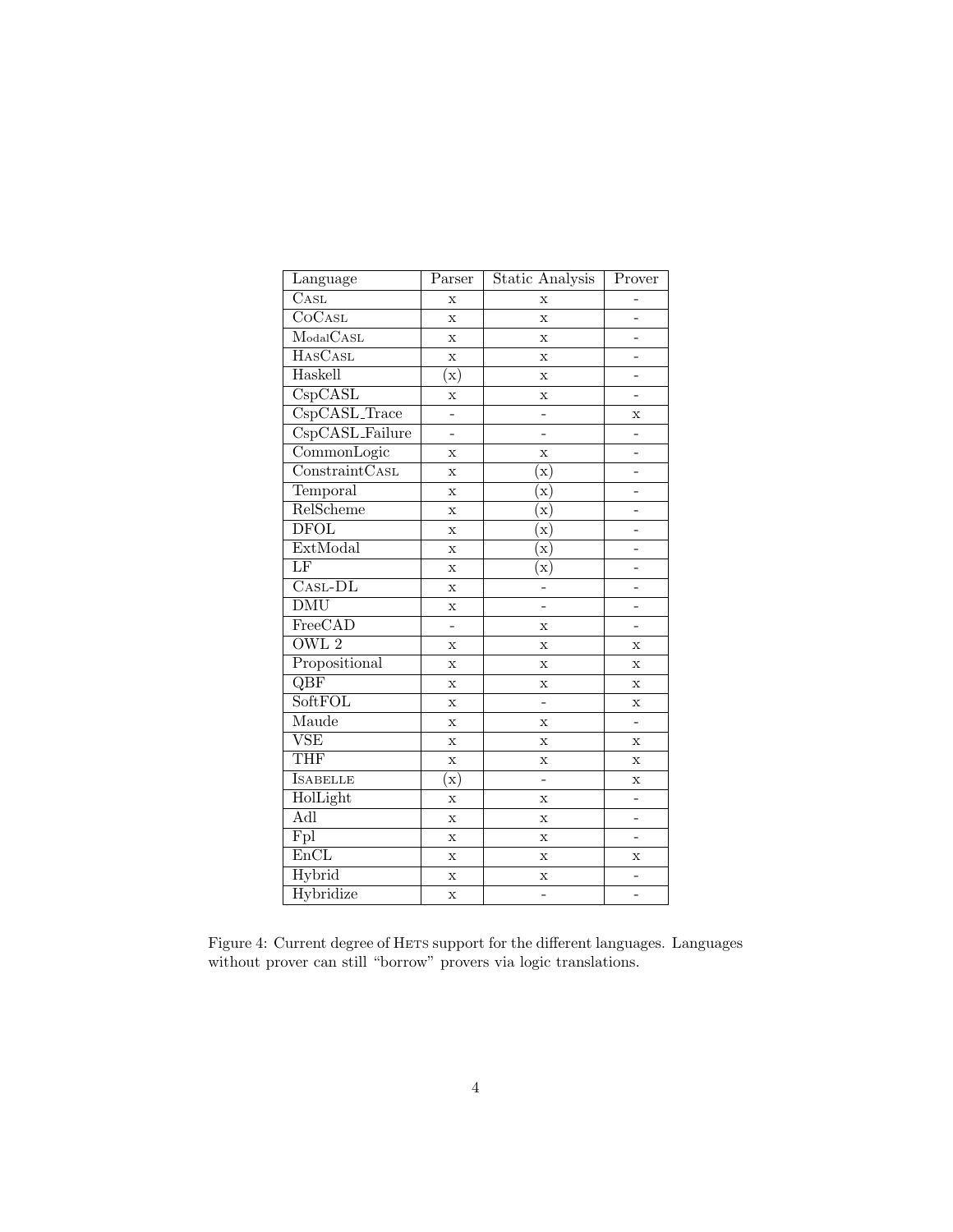- HasCASL is a higher order extension of CASL allowing polymorphic datatypes and functions. It is closely related to the programming language Haskell and allows program constructs being embedded in the specification. An overview of HASCASL is given in [\[52\]](#page-42-0); the language is summarized in [\[49\]](#page-42-1), the semantics in [\[51,](#page-42-2) [50\]](#page-42-3).
- Haskell is a modern, pure and strongly typed functional programming language. With various language extensions it simultaneously is the implementation language of HETS. As a logic we only supports the older Haskell 98 standard. Yet, in principle, HETS might be applied to itself – in some more distant future. The definitive reference for Haskell is [\[42\]](#page-41-3), see also <www.haskell.org>.
- CspCASL [\[46\]](#page-41-4) is a combination of CASL with the process algebra CSP.
- CommonLogic [http://en.wikipedia.org/wiki/Common](http://en.wikipedia.org/wiki/Common_logic) logic
- ConstraintCASL is an experimental logic for the specification of qualitative constraint calculi.
- OWL 2 is the Web Ontology Language (OWL 2) recommended by the World Wide Web Consortium (W3C, <http://www.w3c.org>). It is used for knowledge representation and the Semantic Web [\[10\]](#page-39-3). Hets calls an external OWL 2 parser written in JAVA to obtain the abstract syntax for an OWL file and its imports. The JAVA parser is also doing a first analysis classifying the OWL ontology into the sublanguages OWL Full, OWL DL and OWL Lite. Hets only supports the last two, more restricted variants. The structuring of the OWL imports is displayed as Development Graph.
- CASL-DL [\[24\]](#page-40-3) is an extension of a restriction of CASL, realizing a strongly typed variant of OWL in CASL syntax. It extends CASL with cardinality restrictions for the description of sorts and unary predicates. The restrictions are based on the equivalence between Casl-DL, OWL and  $\mathcal{SHOIN}(\mathbf{D})$ . Compared to CASL only unary and binary predicates, predefined datatypes and concepts (subsorts of the topsort Thing) are allowed. It is used to bring OWL and CASL closer together.
- Propositional is classical propositional logic, with the zChaff SAT solver [\[21\]](#page-39-4) connected to it.
- QBF are quantified boolean formulas, with DepQBF [http://fmv.jku.at/](http://fmv.jku.at/depqbf/) [depqbf/](http://fmv.jku.at/depqbf/) connected to it.
- RelScheme is a logic for relational databases [\[48\]](#page-41-5).
- SoftFOL [\[25\]](#page-40-4) offers several automated theorem proving (ATP) systems for first-order logic with equality:
	- SPASS [\[60\]](#page-42-4), see <http://www.spass-prover.org>;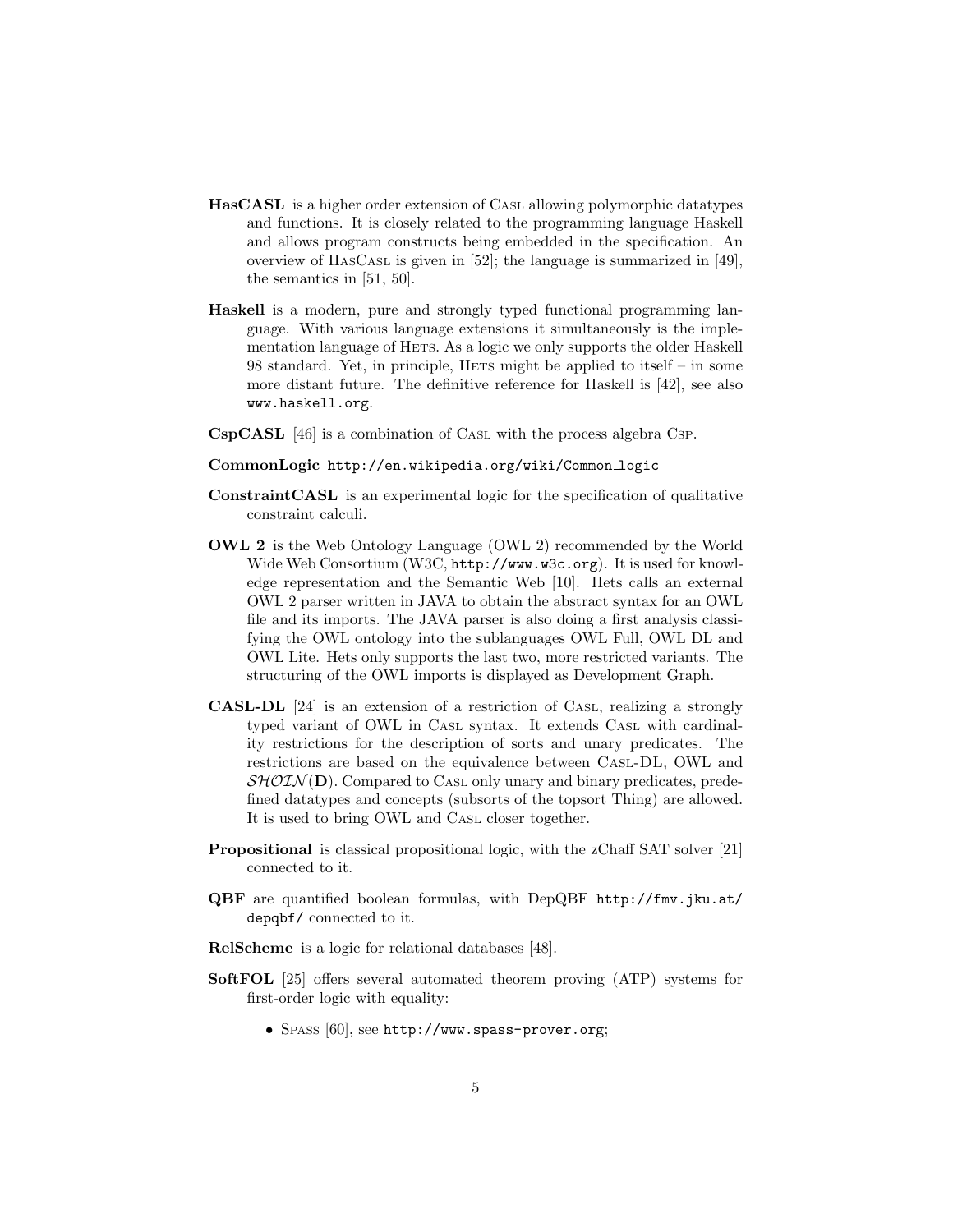- Vampire [\[45\]](#page-41-6) see <http://www.vprover.org>;
- Darwin [\[8\]](#page-38-0), see <http://combination.cs.uiowa.edu/Darwin>;
- Eprover [\[53\]](#page-42-5), see <http://www.eprover.org>;
- E-KRHyper [\[41\]](#page-41-7), see [http://www.uni-koblenz.de/](http://www.uni-koblenz.de/~bpelzer/ekrhyper)∼bpelzer/ekrhyper, and
- MathServe Broker<sup>[1](#page-5-0)</sup> [\[61\]](#page-43-0).

These together comprise some of the most advanced theorem provers for first-order logic. SoftFOL is essentially the first-order interchange language TPTP [\[54\]](#page-42-6), see <http://www.tptp.org>.

- THF simply typed lambda calculus, is an interchange language for (typed) higher-order logic [\[9\]](#page-38-1), similar to what TPTP is for (untyped) first-order logic. HETS connects THF to the automated higher-order provers Leo-II, Satallax and Isabelle's nitpick, refute and sledgehammer.
- ISABELLE [\[40\]](#page-41-8) is an interactive theorem prover for higher-order logic.
- HolLight [http://www.cl.cam.ac.uk/](http://www.cl.cam.ac.uk/~jrh13/hol-light/)<sup>∼</sup>jrh13/hol-light/ is John Harrison's interactive theorem prover for higher-order logic.
- VSE is an interactive theorem prover, see [11.4.](#page-31-0)
- DMU is a dummy logic to read output of "Computer Aided Three-dimensional Interactive Application" (Catia).
- FreeCAD is a logic to read design files of the CAD system FreeCAD <http://sourceforge.net/projects/free-cad>.
- Maude is a rewrite system <http://maude.cs.uiuc.edu/> for first-order logic. In order to use this logic the environment variable HETS\_MAUDE\_LIB must be set to a directory containing the files full-maude.maude, hets.prj, maude2haskell.maude and parsing.maude.
- DFOL is an extension of first-order logic with dependent types [\[44\]](#page-41-9).
- LF is the dependent type theory of Twelf <http://twelf.plparty.org/>. Hets calls Twelf on .elf files (for this, the environment variable TWELF\_LIB must be set) and reads in the OMDoc generated by Twelf. Moreover, LF can be used as a logical framework to add new logics in Hets [\[14\]](#page-39-5). Logic definitions in LF are based in the logic atlas of the Latin project [\[27\]](#page-40-5) and therefore the environment variable LATIN\_LIB must be set to the repository with the Latin logic definitions.

Framework is a dummy logic added for declarative logic definitions [\[14\]](#page-39-5).

<span id="page-5-0"></span><sup>&</sup>lt;sup>1</sup>which chooses an appropriate ATP upon a classification of the FOL problem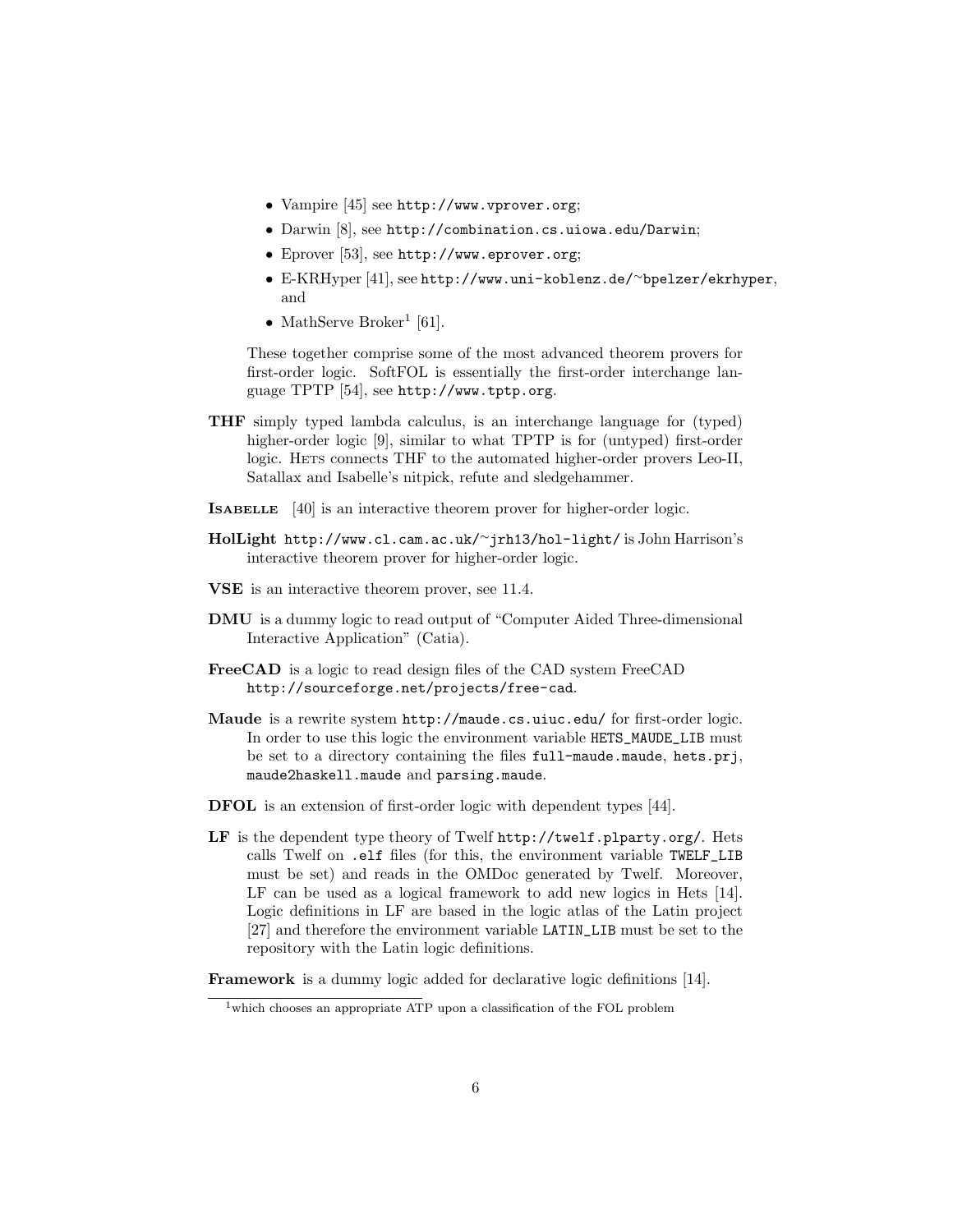- Adl is "A Description Language" based on relational algebra originally designed for requirements engineering of business rules [https://lab.cs.](https://lab.cs.ru.nl/BusinessRules/Requirements_engineering) [ru.nl/BusinessRules/Requirements](https://lab.cs.ru.nl/BusinessRules/Requirements_engineering) engineering.
- Fpl is a "logic for functional programs" as an extension of a restriction of CASL (predicates are disabled) [\[47\]](#page-41-10).
- EnCL is an "engineering calculation language" based on first order theory of real numbers with some predefined binders [\[15\]](#page-39-6). It allows the formulation of executable specifications of engineering calculation methods. For the execution of these specifications Hets provides connections to the computer algebra systems Mathematica, Maple and Reduce.
- Hybrid HybridCASL [\[39\]](#page-41-11) extends ModalCASL by implementing the characteristic features of hybrid logic, both at the level of syntax and semantics. A comorphism from HybridCASL to CASL is provided.

The method of hybridisation of arbitrary institutions documented in [\[26\]](#page-40-6), providing a method to automatically combine the standard properties of hybrid logics with any logic already integrated in Hets. Some manual intervention is still required: a parser and a semantics analyser for the sentences of the base logic need to be declared at source code level. Currently, the hybridised versions of the following logics may be used in a fully automatic way: Propositional, CASL, CoCASL, and any other logic already hybridised.

Various logics are supported with proof tools. Proof support for the other logics can be obtained by using logic translations to a prover-supported logic.

An introduction to CASL can be found in the CASL User Manual [\[11\]](#page-39-1); the detailed language reference is given in the CASL Reference Manual [\[38\]](#page-41-0). These documents explain both the CASL logic and language of basic specifications as well as the logic-independent constructs for structured and architectural specifications. The corresponding document explaining the HETCASL language constructs for heterogeneous structured specifications is the HETCASL language summary [\[28\]](#page-40-7); a formal semantics as well as a user manual with more examples are in preparation. Some of HETCASL's heterogeneous constructs will be illustrated in Sect. [6](#page-13-0) below.

# <span id="page-6-0"></span>3 Logic translations supported by Hets

Logic translations (formalized as institution comorphisms [\[18\]](#page-39-7)) translate from a given source logic to a given target logic. More precisely, one and the same logic translation may have several source and target sublogics: for each source sublogic, the corresponding sublogic of the target logic is indicated. A graph of the most important logics and sublogics, together with their comorphisms, is shown in Fig. [5.](#page-7-0)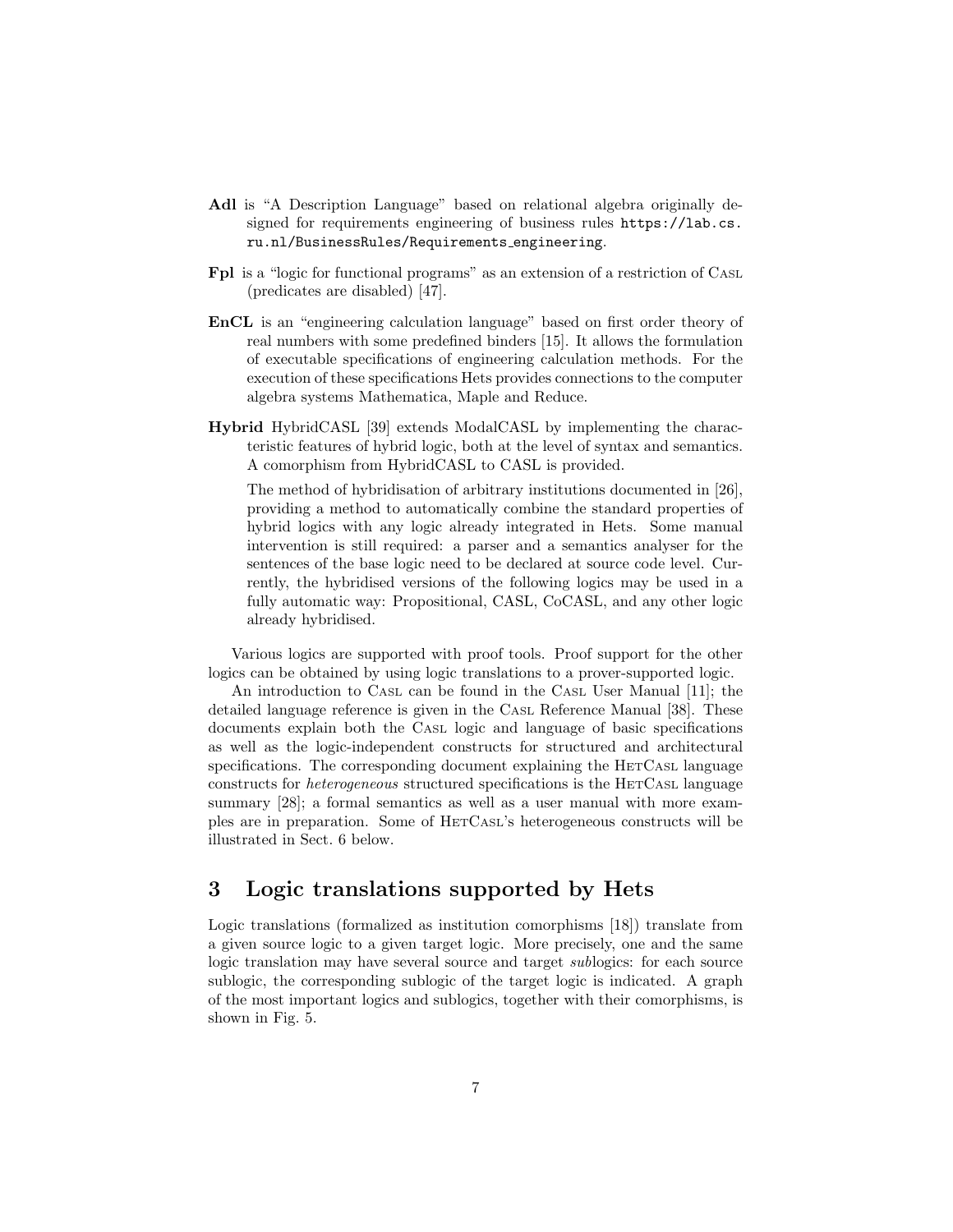

<span id="page-7-0"></span>Figure 5: Graph of most important sublogics currently supported by HETS, together with their comorphisms.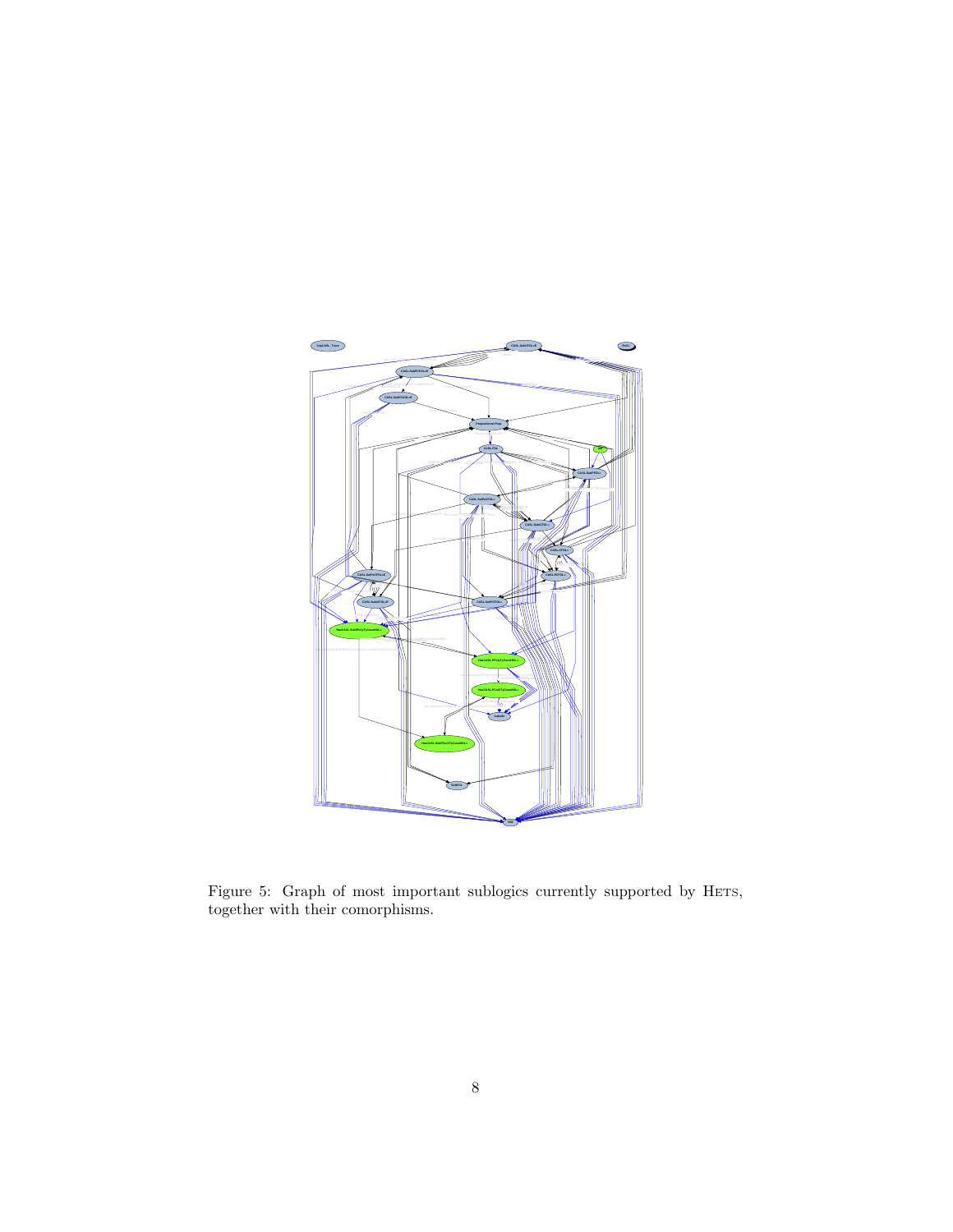In more detail, the following list of logic translations is currently supported by HETS: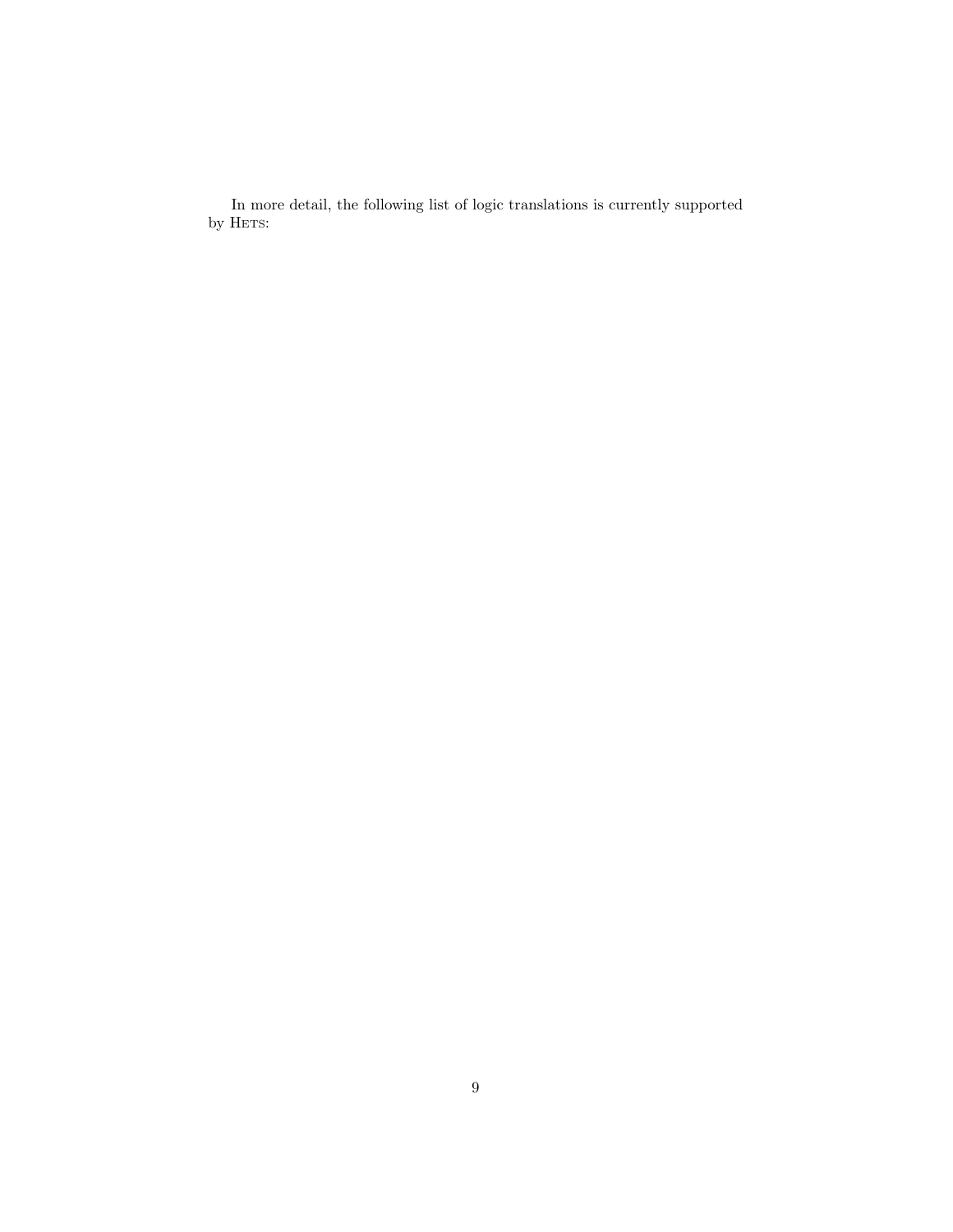| Adl2CASL                            | inclusion taking relations to CASL predicates                   |
|-------------------------------------|-----------------------------------------------------------------|
| CASL2CoCASL                         | inclusion                                                       |
| CASL2CspCASL                        | inclusion                                                       |
| CASL2HasCASL                        | inclusion                                                       |
| $\overline{\text{CASL2Isabelle}}$   | inclusion on sublogic CFOL= (translation $(7)$ of $[33]$ )      |
| CASL2Modal                          | inclusion                                                       |
| CASL2PCFOL                          | coding of subsorting $(SubPCFOL=)$ by injections,               |
|                                     | see Chap. III:3.1 of the CASL Reference Manual [38]             |
| CASL2PCFOLTopSort                   | coding of subsorting $(SulPeCFOL=)$ by a top sort               |
|                                     | and unary predicates for the subsorts                           |
| CASL2Propositional                  | translation of propositional FOL                                |
| CASL2SoftFOL                        | coding of CASL.SuleCFOL=E to SoftFOL [25], map-                 |
|                                     | ping types to soft types                                        |
| CASL2SoftFOLInduction               | same as CASL2SoftFOL but with instances of induc-               |
|                                     | tion axioms for all proof goals                                 |
| CASL2SoftFOLInduction2              | similar to CASL2SoftFOLInduction but replaces                   |
|                                     | goals with induction premises                                   |
| CASL2SubCFOL                        | coding of partial functions by error elements (trans-           |
|                                     | lation $(4a')$ of [33], but extended to subsorting, i.e.        |
|                                     | sublogic SubPCFOL=)                                             |
| CASL2VSE                            | inclusion on sublogic CFOL=                                     |
| CASL2VSEImport                      | inclusion on sublogic CFOL=                                     |
| CASL2VSERefine                      | refining translation of CASL.CFOL= to VSE                       |
|                                     |                                                                 |
| CASL_DL2CASL                        | inclusion                                                       |
| CoCASL2CoPCFOL                      | coding of subsorting by injections,<br>similar to               |
|                                     | CASL2PCFOL                                                      |
| CoCASL2CoSubCFOL                    | coding of partial functions by error supersorts, simi-          |
|                                     | lar to CASL2SubCFOL                                             |
| CoCASL2Isabelle                     | extended translation similar to CASL2Isabelle                   |
| CommonLogic2CASL                    | Coding Common Logic to CASL. Module elimination                 |
|                                     | is applied before translating to CASL.                          |
| CommonLogic2CASLCompact             | Coding compact Common Logic to CASL. Compact                    |
|                                     | Common Logic is a sublogic of Common Logic where                |
|                                     | no sequence markers occur. Module elimination is                |
|                                     | applied before translating to CASL. We recommend                |
|                                     | using this comorphism whenever possible because it              |
|                                     | results in simpler specifications.                              |
| CommonLogicModuleElimination        | Eliminating modules from a Common Logic theory                  |
|                                     | resulting in an equivalent specification without mod-           |
|                                     | ules.                                                           |
| CspCASL2CspCASL_Failure             | inclusion                                                       |
| $Csp\overline{CASL2CspCASL\_Trace}$ | inclusion                                                       |
| CspCASL2Modal                       | translating the CASL data part to ModalCASL                     |
| DFOL2CASL<br>DMU <sub>2</sub> OWL   | translating dependent types<br>interpreting Catia output as OWL |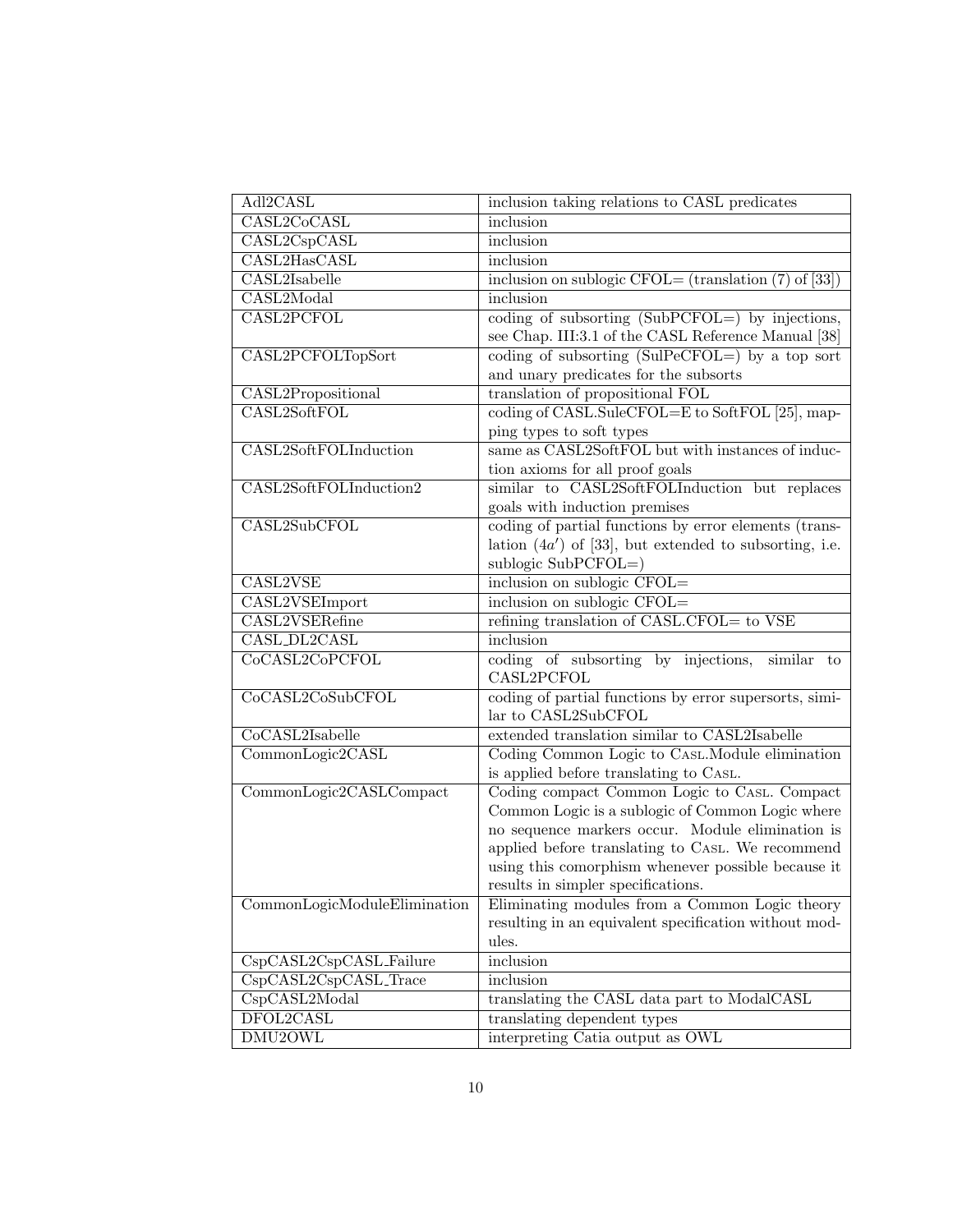| HasCASL2HasCASLNoSubtypes | coding out subtypes                           |
|---------------------------|-----------------------------------------------|
| HasCASL2HasCASLPrograms   | coding of HASCASL axiomatic recursive defi-   |
|                           | nitions as HASCASL recursive program defini-  |
|                           | tions                                         |
| HasCASL2Haskell           | translation of HASCASL recursive program def- |
|                           | initions to Haskell                           |
| HasCASL2IsabelleOption    | coding of HasCASL to Isabelle/HOL [20]        |
| Haskell2Isabelle          | coding of Haskell to Isabelle/HOL [58]        |
| Haskell2IsabelleHOLCF     | coding of Haskell to Isabelle/HOLCF [58]      |
| HolLight2Isabelle         | coding of HolLight to Isabelle/HOL            |
| Maude2CASL                | encoding of rewrites as predicates            |
| $_{\rm{Modal2CASL}}$      | the standard translation of modal logic to    |
|                           | first-order logic $[12]$                      |
| OWL2CASL                  | inclusion                                     |
| OWL2CommonLogic           | inclusion                                     |
| Propositional2CASL        | inclusion                                     |
| Propositional2QBF         | inclusion                                     |
| <b>QBF2Propositional</b>  | inclusion                                     |
| ReIScheme2CASL            | inclusion                                     |

# 4 Getting started

The latest HETS version can be obtained from the HETS tools home page

```
http://www.dfki.de/cps/hets
```
Since HETS is being improved constantly, it is recommended always to use the latest version.

HETS is currently available (on Intel architectures only) for Linux and with limited functionality for Mac OSX.

There are several possibilities to install HETS.

1. The best support is currently given via Ubuntu packages.

```
sudo apt-add-repository ppa:hets/hets
sudo apt-get update
sudo apt-get install hets
```
This will also install quite a couple of tools for proving requiring about 800 MB of disk space. For a minimal installation apt-get install hets-core instead of hets.

The following software will be installed, too: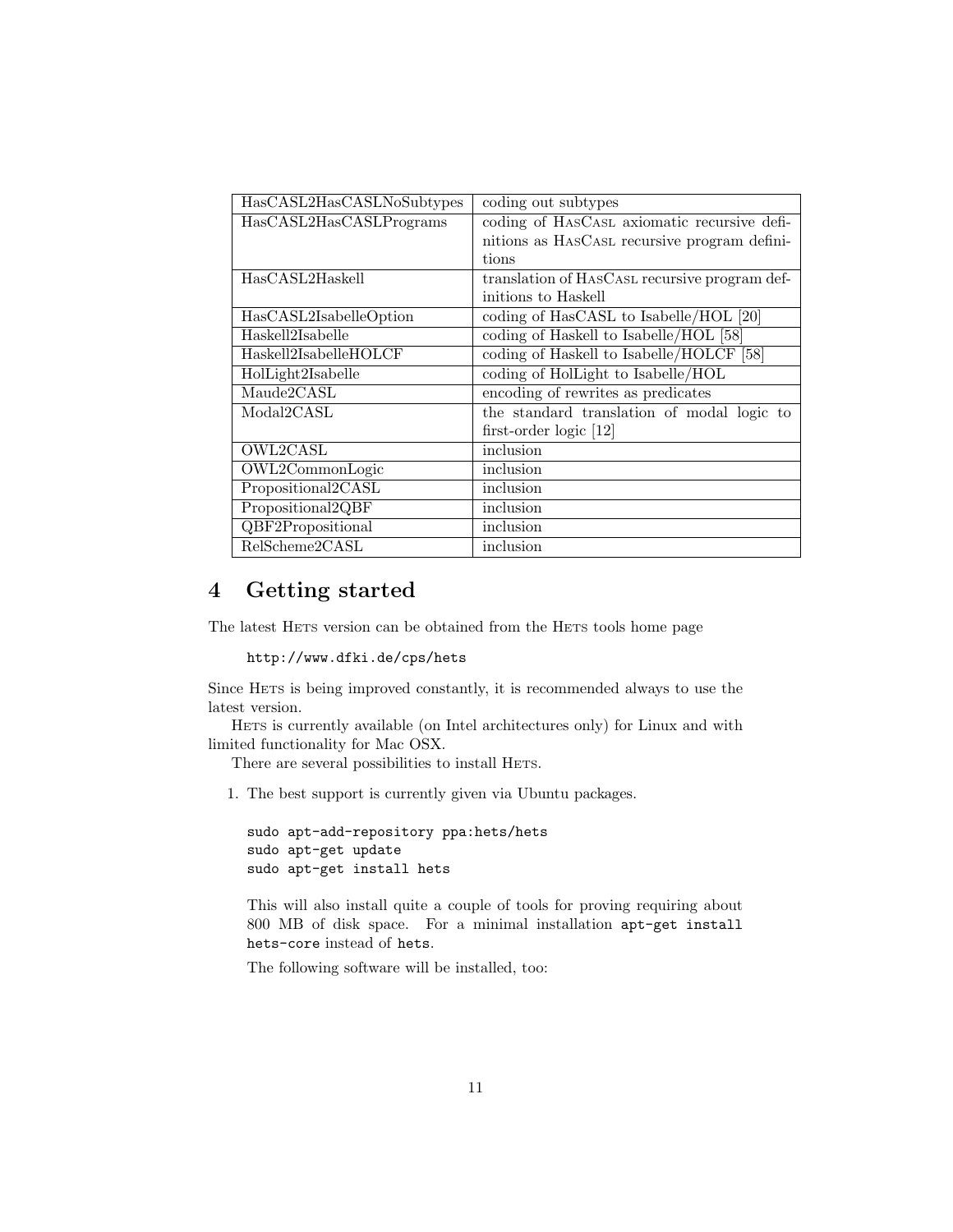| Hets-lib     | specification library  | http://www.cofi.info/Libraries |
|--------------|------------------------|--------------------------------|
| uDraw(Graph) | graph drawing          | http://www.informatik.         |
|              |                        | uni-bremen.de/uDrawGraph/en/   |
| Tcl/Tk       | graphics widget system | (version $8.4$ or $8.5$ )      |
| <b>SPASS</b> | theorem prover         | http://spass.mpi-sb.mpg.de/    |
| Darwin       | theorem prover         | http://combination.cs.uiowa.   |
|              |                        | edu/Darwin/                    |

A daily snapshot of hets can be installed by:

```
sudo hets -update
```
In case the binary (under /usr/lib/hets/hets) is broken it can be replaced manually or by reverting an update:

sudo hets -revert

- 2. For Mac OSX we provide disk images Hets-<date>.dmg without GTK support.
- 3. You may compile HETS from the sources (they are licensed under GPL), please follow the link "Hets: source code and information for developers" on the HETS web page, download the sources (as tarball or from svn), and follow the instructions in the INSTALL file, but be prepared to take some time.

Depending on your application further tools are supported and may be installed in addition:

| <b>ISABELLE</b> | theorem prover          | http://www.cl.cam.ac.uk/       |
|-----------------|-------------------------|--------------------------------|
|                 |                         | Research/HVG/Isabelle/         |
| $(X)$ Emacs     | editor (for Isabelle)   |                                |
| zChaff          | SAT solver              | http://www.princeton.edu/      |
|                 |                         | $\sim$ chaff/zchaff.html       |
| minisat         | SAT solver              | http://minisat.se/             |
| Pellet          | OWL 2 reasoner          | http://clarkparsia.com/pellet/ |
| E-KRHyper       | theorem prover          | http://userpages.uni-koblenz.  |
|                 |                         | de/~bpelzer/ekrhyper/          |
| Reduce          | computer algebra system | http://www.reduce-algebra.com/ |
| Maude           | rewrite system          | http://maude.cs.uiuc.edu/      |
| VSE             | theorem prover          | (non-public)                   |
| Twelf           |                         | http://twelf.plparty.org/      |

# 5 Analysis of Specifications

Consider the following CASL specification:

 $spec$  STRICT\_PARTIAL\_ORDER =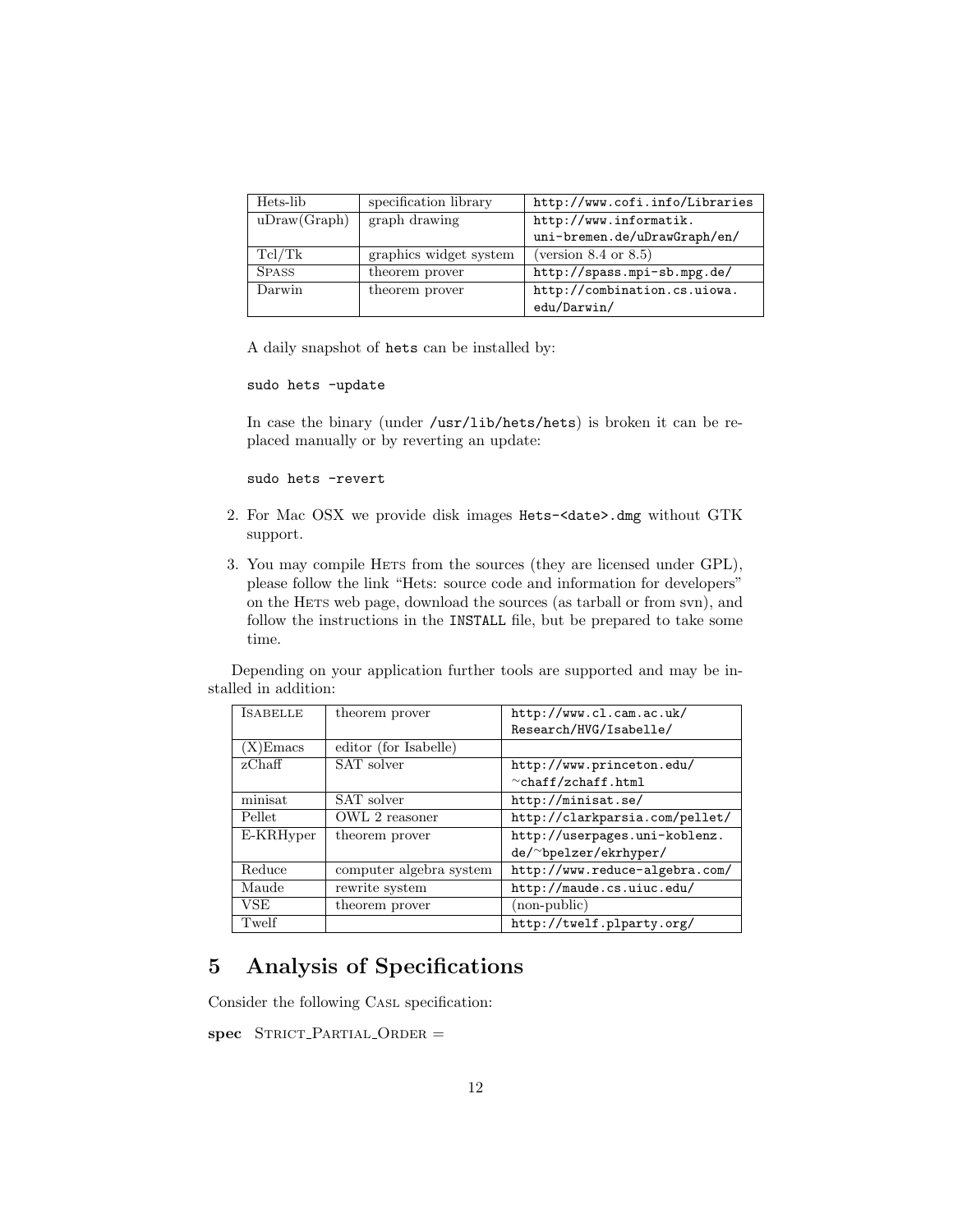```
sort Elem
pred \ldots \lt \ldots \vdots Elem \times Elem\forall x, y, z : Elem• \neg(x < x) % (strict)%
• x < y \Rightarrow \neg(y < x) % (asymmetric)%
• x < y \land y < z \Rightarrow x < z % (transitive)%
\% { Note that there may exist x, y such that
    neither x < y nor y < x. }%
```
end

HETS can be used for parsing and checking static well-formedness of specifications.

Let us assume that the example is in a file named  $Order.cas1$  (actually, this file is provided with the HETS distribution as Hets-lib/UserManual/Chapter3.casl). Then you can check the well-formedness of the specification by typing (into some shell):

#### hets Order.casl

HETS checks both the correctness of this specification with respect to the CASL syntax, as well as its correctness with respect to the static semantics (e.g. whether all identifiers have been declared before they are used, whether operators are applied to arguments of the correct sorts, whether the use of overloaded symbols is unambiguous, and so on). The following flags are available in this context:

- -p, --just-parse Just do the parsing the static analysis is skipped and no development is created.
- -s, --just-structured Do the parsing and the static analysis of (heterogeneous) structured specifications, but leave out the analysis of basic specifications. This can be used for prototyping issues, namely to quickly produce a development graph showing the dependencies among the specifications (cf. Sect. [7\)](#page-14-0) even if the individual specifications are not correct yet.
- -L DIR, --hets-libdir=DIR Use DIR as a colon separated list of directories for specification libraries (equivalently, you can set the variable HETS LIB before calling HETS).
- -a ANALYSIS, --casl-amalg=ANALYSIS For the analysis of architectural specification (a quite advanced feature of CASL), the ANALYSIS argument specifies the options for amalgamability checking algorithm for CASL logic; it is a comma-separated list of zero or more of the following options:
	- sharing perform sharing analysis for sorts, operations and predicates.
	- cell perform cell condition check; implies sharing. With this option on, the subsort embeddings are analyzed.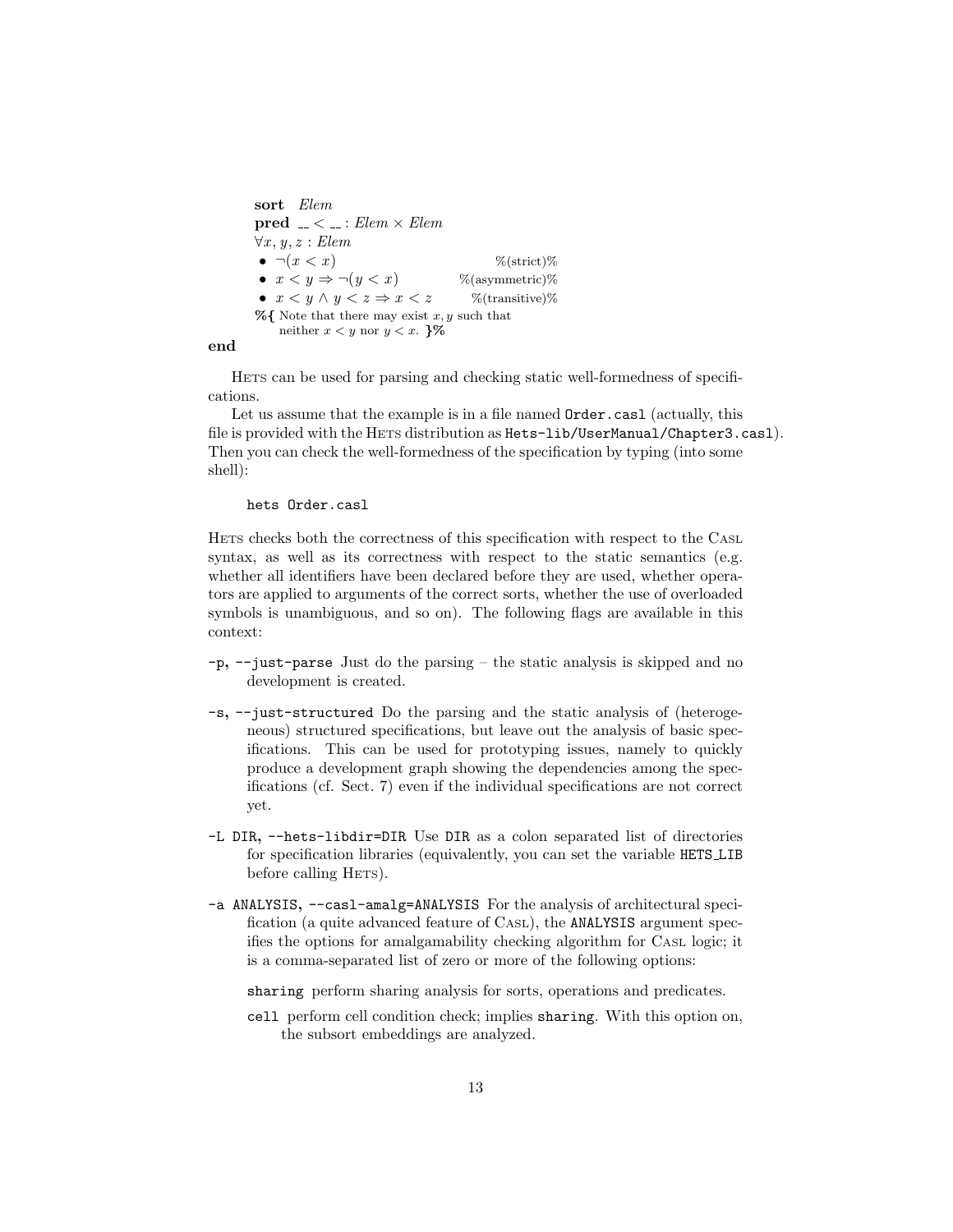colimit-thinness perform colimit thinness check; implies sharing. The colimit thinness check is less complete and usually takes longer than the full cell condition check (cell option), but may prove more efficient in case of certain specifications.

If ANALYSIS is empty then amalgamability analysis for CASL is skipped. The default value for --cas1-amalg is cell.

# <span id="page-13-0"></span>6 Heterogeneous Specification

| Ending        | default logic | structuring language |
|---------------|---------------|----------------------|
| .casl         | $\rm CasL$    | CASL <sup></sup>     |
| .het          | $\rm CasL$    | CASL <sup></sup>     |
| .hol          | HolLight      | HolLight             |
| .hs           | Haskell       | Haskell              |
| .owl          | OWL 2         | <b>OWL</b>           |
| .elf          | LF            | Twelf                |
| .clf or .clif | CommonLogic   | CASL <sup></sup>     |
| .maude        | Maude         | Maude                |

HETS accepts plain text input files with the following endings:

Furthermore, .xml files are accepted as Catia output if the default logic is set to DMU before a library import or by the "-l DMU" command line option of HETS. In all other cases .xml files are assumed to be development graph files as produced by "-o xml".

Although the endings .casl and .het are interchangeable, the former should be used for libraries of homogeneous CASL specifications and the latter for HETCASL libraries of heterogeneous specifications (that use the CASL structuring constructs). Within a HETCASL library, the current logic can be changed e.g. to HASCASL in the following way:

#### logic HasCASL

The subsequent specifications are then parsed and analysed as HASCASL specifications. Within such specifications, it is possible to use references to named CASL specifications; these are then automatically translated along the default embedding of CASL into HASCASL (cf. Fig. [3\)](#page-2-0). (There are also heterogeneous constructs for explicit translations between logics, see [\[28\]](#page-40-7).)

The ending .hs is available for directly reading in Haskell programs and hence supports the Haskell module system. By contrast, in HETCASL libraries (ending with .het), the logic Haskell has to be chosen explicitly, and the CASL structuring syntax needs to be used:

#### library Factorial

logic Haskell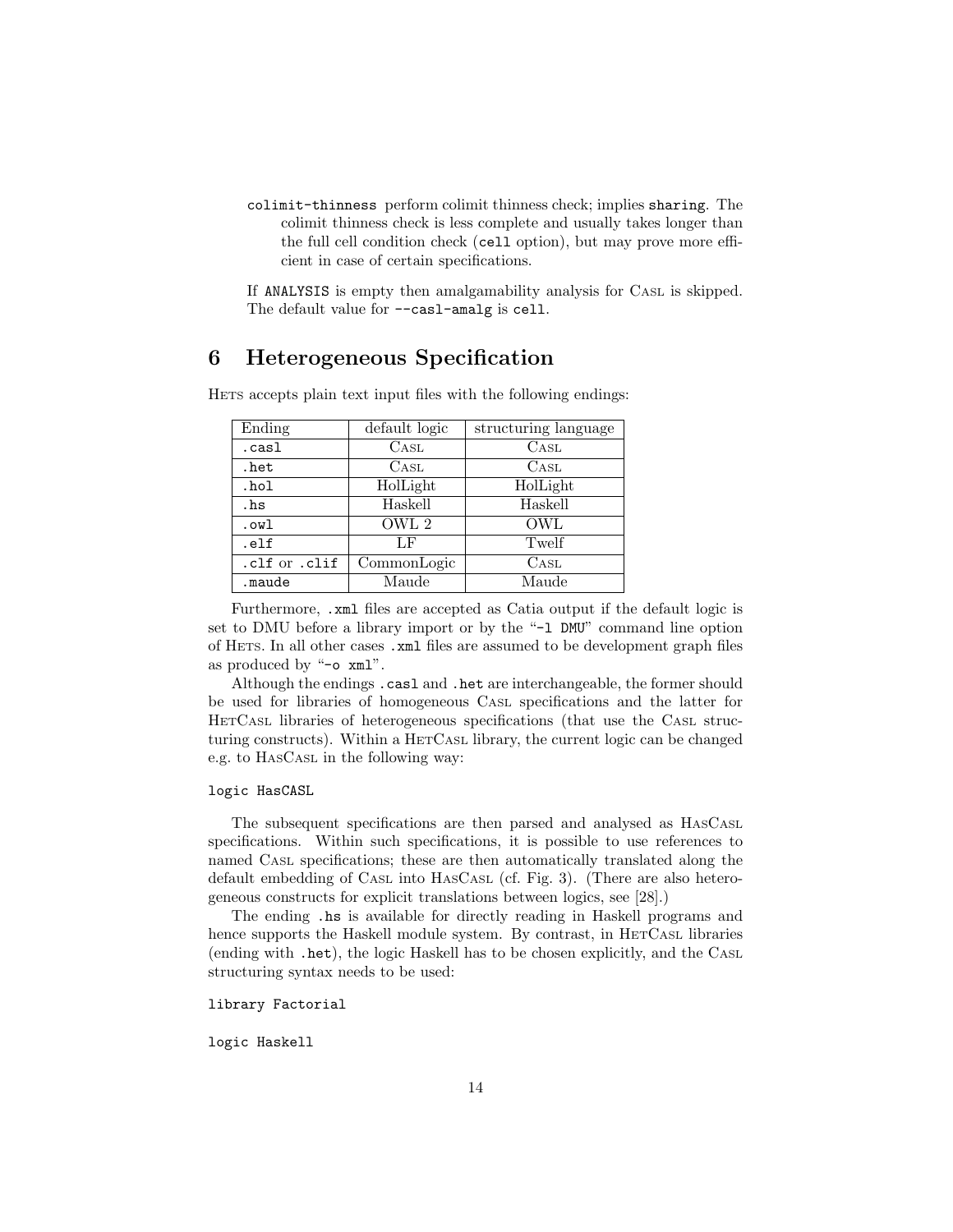```
spec Factorial =
{
fac :: Int -> Int
fac n = foldl (*) 1 [1..n]}
end
```
Note that according to the Haskell syntax, Haskell function declarations and definitions need to start with the first column of the text.

# <span id="page-14-0"></span>7 Development Graphs

Development graphs are a simple kernel formalism for (heterogeneous) structured theorem proving and proof management.

A development graph consists of a set of nodes (corresponding to whole structured specifications or parts thereof), and a set of arrows called definition links, indicating the dependency of each involved structured specification on its subparts. Each node is associated with a signature and some set of local axioms. The axioms of other nodes are inherited via definition links. Definition links are usually drawn as black solid arrows, denoting an import of another specification.

Complementary to definition links, which define the theories of related nodes, theorem links serve for postulating relations between different theories. Theorem links are the central data structure to represent proof obligations arising in formal developments. Theorem links can be global (drawn as solid arrows) or local (drawn as dashed arrows): a global theorem link postulates that all axioms of the source node (including the inherited ones) hold in the target node, while a local theorem link only postulates that the local axioms of the source node hold in the target node.

Both definition and theorem links can be homogeneous, i.e. stay within the same logic, or heterogeneous, i.e. the logic changes along the arrow. Technically, this is the case for Grothendieck signature morphisms  $(\rho, \sigma)$  where  $\rho \neq id$ . This case is indicated with double arrows.

Theorem links are initially displayed in red. The *proof calculus* for development graphs [\[31,](#page-40-9) [30\]](#page-40-0) is given by rules that allow for proving global theorem links by decomposing them into simpler (local and global) ones. Theorem links that have been proved with this calculus are drawn in green. Local theorem links can be proved by turning them into local proof goals. The latter can be discharged using a logic-specific calculus as given by an entailment system for a specific institution. Open local proof goals are indicated by marking the corresponding node in the development graph as red; if all local implications are proved, the node is turned into green. This implementation ultimately is based on a theorem [\[30\]](#page-40-0) stating soundness and relative completeness of the proof calculus for heterogeneous development graphs.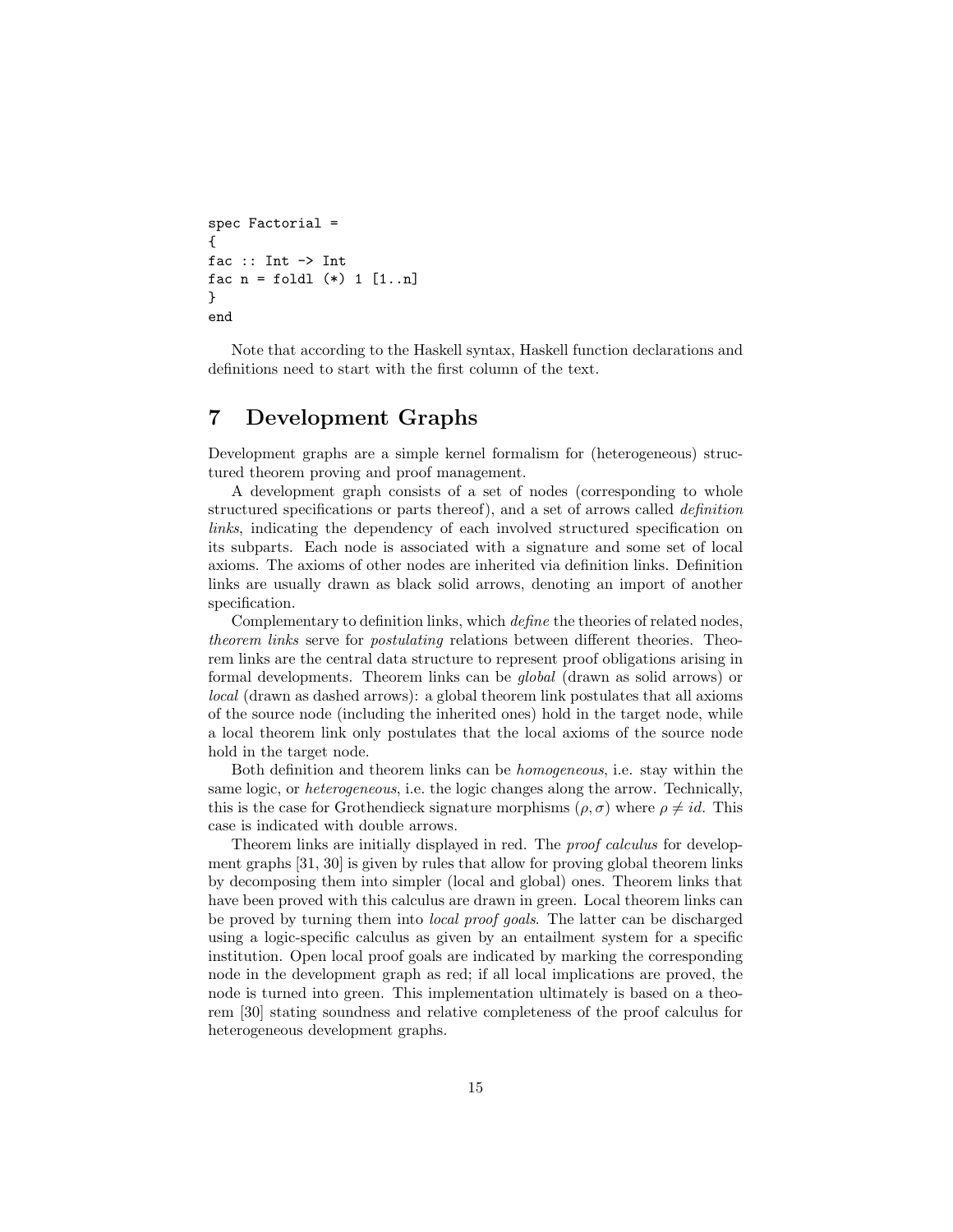Details can be found in the CASL Reference Manual [\[38,](#page-41-0) IV:4] and in [\[30,](#page-40-0) [31,](#page-40-9) [36\]](#page-41-1).

The following options let HETS show the development graph of a specification library:

-g, --gui Shows the development graph in a GUI window

-u, --uncolored no colors in shown graphs

The following additional options also apply typical rules from the development graph calculus to the final graph and save applying these rule via the GUI.

- -A, --apply-automatic-rule apply the automatic strategy to the development graph. This is what you usually want in order to get goals within nodes for proving.
- -N, --normal-form compute all normal forms for nodes with incoming hiding links. (This may take long and may not be implemented for all logics.)

Here is a summary of the types of nodes and links occurring in development graphs:

Named nodes correspond to a named specification.

Unnamed nodes correspond to an anonymous specification.

Elliptic nodes correspond to a specification in the current library.

- Rectangular nodes are external nodes corresponding to a specification downloaded from another library.
- Red nodes have open proof obligations.

Yellow nodes have an open conservativity proof obligations.

Green nodes have all proof obligations resolved.

- Black links correspond to reference to other specifications (definition links in the sense of  $[38, IV:4]$  $[38, IV:4]$ .
- Red links correspond to open proof obligations (theorem links).
- Green links correspond to proven theorem links.
- Yellow links correspond to proven theorem links with open conservativity or to open hiding theorem links.
- Blue links correspond to hiding, free, or cofree definition links.
- Violett links correspond to a mixture of links becoming visible after "expand" or "Show unnamed nodes with open proofs".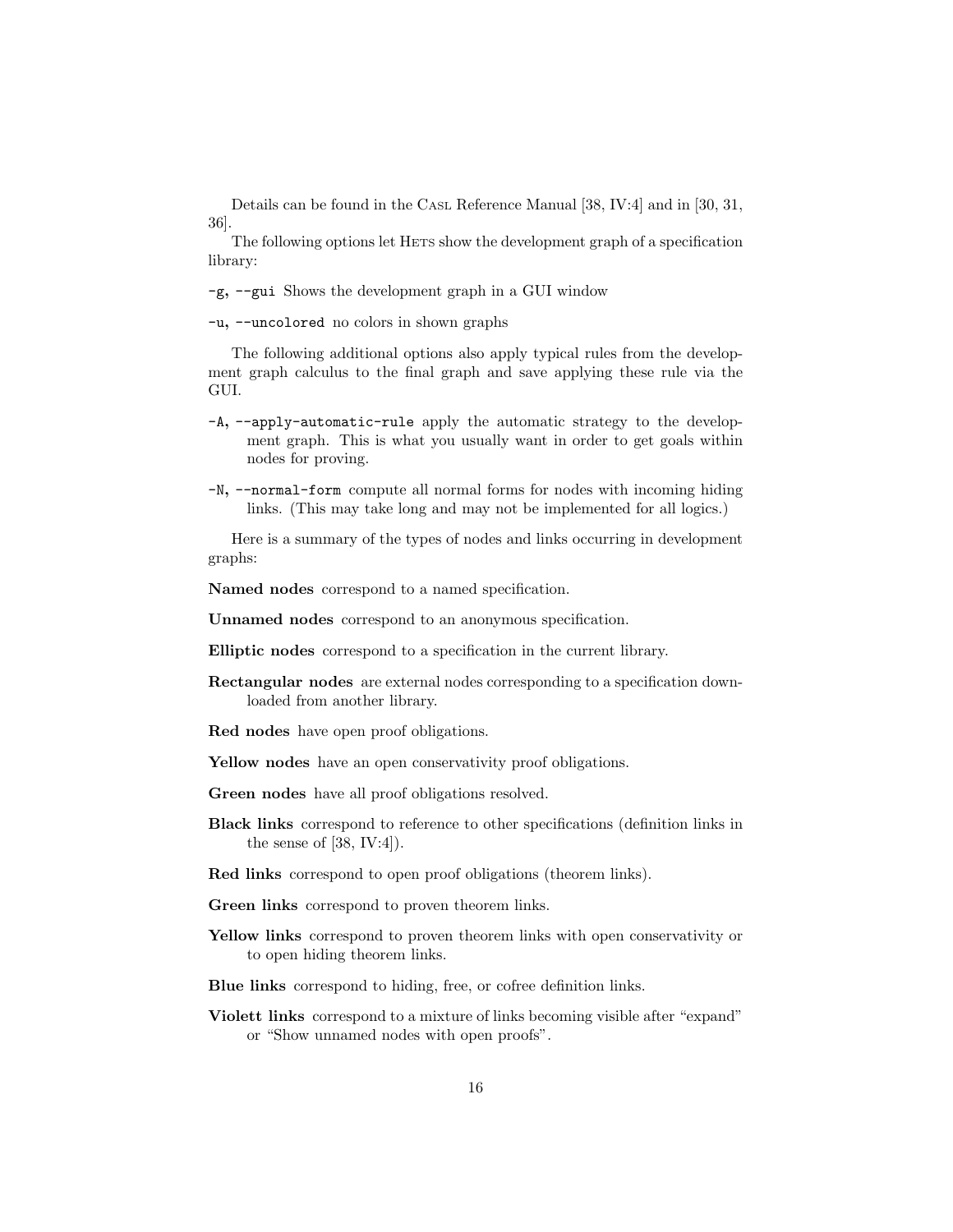- Solid links correspond to global (definition or theorem) links in the sense of [\[38,](#page-41-0) IV:4].
- Dashed links correspond to local (theorem) links in the sense of [\[38,](#page-41-0) IV:4]. These are usually created after "Global-Decomposition" or only be visible after "Show newly added proven edges".
- Single line links have homogeneous signature morphisms (staying within one and the same logic).
- Double line links have heterogeneous signature morphisms (moving between logics).

We now explain the menus of the development graph window. Most of the pull-down menus of the window are uDraw(Graph)-specific layout menus; their function can be looked up in the uDraw(Graph) documentation<sup>[2](#page-16-0)</sup>. The exception is the Edit menu. Moreover, the nodes and links of the graph have attached pop-up menus, which appear when clicking with the right mouse button.

Edit This menu has the following submenus:

Undo Undo the last development graph proof step (see under Proofs)

- Redo Restore the last undone development graph proof step (see under Proofs)
- Hide/show names/nodes/edges The "Hide/show names/nodes/edges" menu is a toggle: you can switch on or off the display of node names, unnamed nodes or proven theorem links.

With the "Hide/show internal node names" option, the nodes that are initially unnamed get derived names.

With the "Hide/show unnamed nodes without open proofs" option, it is possible to reveal the unnamed nodes which do not have open proof goals. Initially, the complexity of the graph is reduced by hiding all these nodes; only nodes corresponding to named specifications are displayed. Paths between named nodes going through unnamed nodes are displayed as edges; these paths are then expanded when showing the unnamed nodes.

When applying the development graph calculus rules, theorem links that have been proven are removed from the graph. With the "Hide/Show newly added proven edges" option, it is possible to re-display these links; they are marked as proven in the link info (see *Pop-up menu* for links, below).

Focus node This menu is particularly useful when navigating in a large development graph, which does not fit on a single screen. The list of all nodes is displayed: the nodes are identified by the internal node number and the internal node name. Once a node is selected, the view centers on it.

<span id="page-16-0"></span> $^2$ see [http://www.informatik.uni-bremen.de/uDrawGraph/en/service/uDG31](http://www.informatik.uni-bremen.de/uDrawGraph/en/service/uDG31_doc/)\_doc/.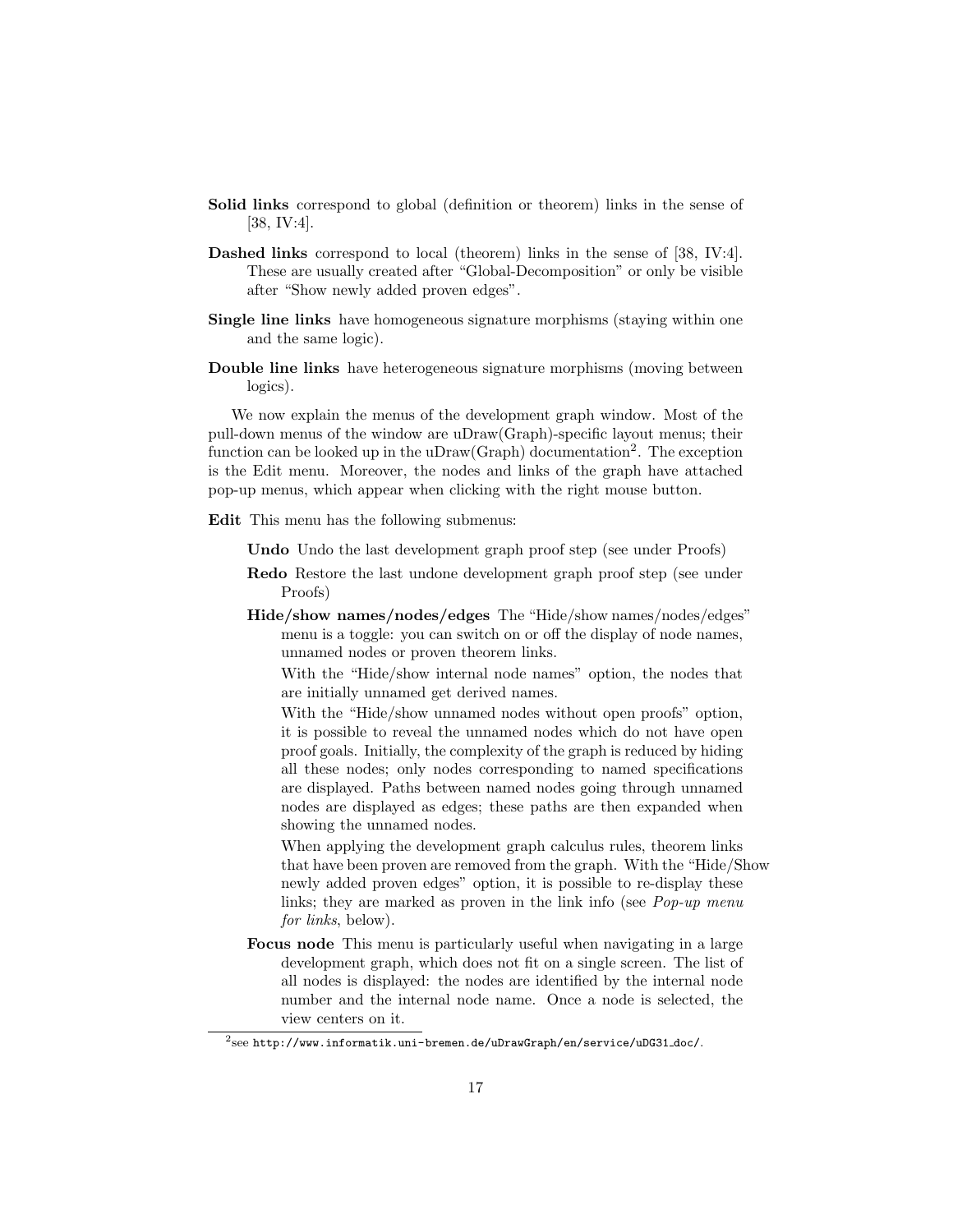- Select Linktypes This menu allows to select the type of links that are displayed in the development graph. A selection window appears, where links are grouped into three categories: definition links, proven theorem links and unproven theorem links. It is possible to select/deselect all links or to invert the current selection.
- Consistency checker Checks whether the theories of the nodes of the graph are consistent i.e. have a model. The model finders currently interfaced are Isabelle-refute, darwin and E-KRHyper, with best support for darwin.
- Proofs This menu allows to apply some of the deduction rules for development graphs, see Sect. IV:4.4 of the CASL Reference Manual [\[38\]](#page-41-0) or one of [\[30,](#page-40-0) [31,](#page-40-9) [36\]](#page-41-1). While support for local and global (definition or theorem) links is stable, support for hiding links and checking conservativity is still experimental. In most cases, it is advisable to use "Auto-DG-Prover", which automatically applies the rules in the correct order. As a result, the open theorem links (marked in red) will be reduced to local proof goals, that is, they become green, and instead, some target nodes may get red, indicating open local proof goals. Besides the deduction rules, the menu contains entries for computing a colimit approximation for the development graph and for computing normal forms of all nodes (needed when dealing with hiding). Also, a CASL-specific normalisation of free links has been implemented.
- Dump Development Graph This option is available only for debugging purposes; it outputs a textual representation of the development graph.
- Show Library Graph This menu displays the library graph, in a separate window, if the library graph window has been closed after HETS has been called.
- Save Graph for uDrawGraph Saves the development graph in a .udg file which can be later read by uDrawGraph.
- Save proof-script This menu saves the proof rules that have been applied to the current development graph in a .hpf file which can be later read by HETS and thus the action performed on the graph are saved.
- Pop-up menu for nodes Here, the number of submenus depends on the type of the node:
	- Show node info Shows the local informations of the node: the internal node name and node number, the xpath that denotes the location of the node within an XML representation, information about consistency of the node, origin of the node and the local theory i.e. axioms declared locally.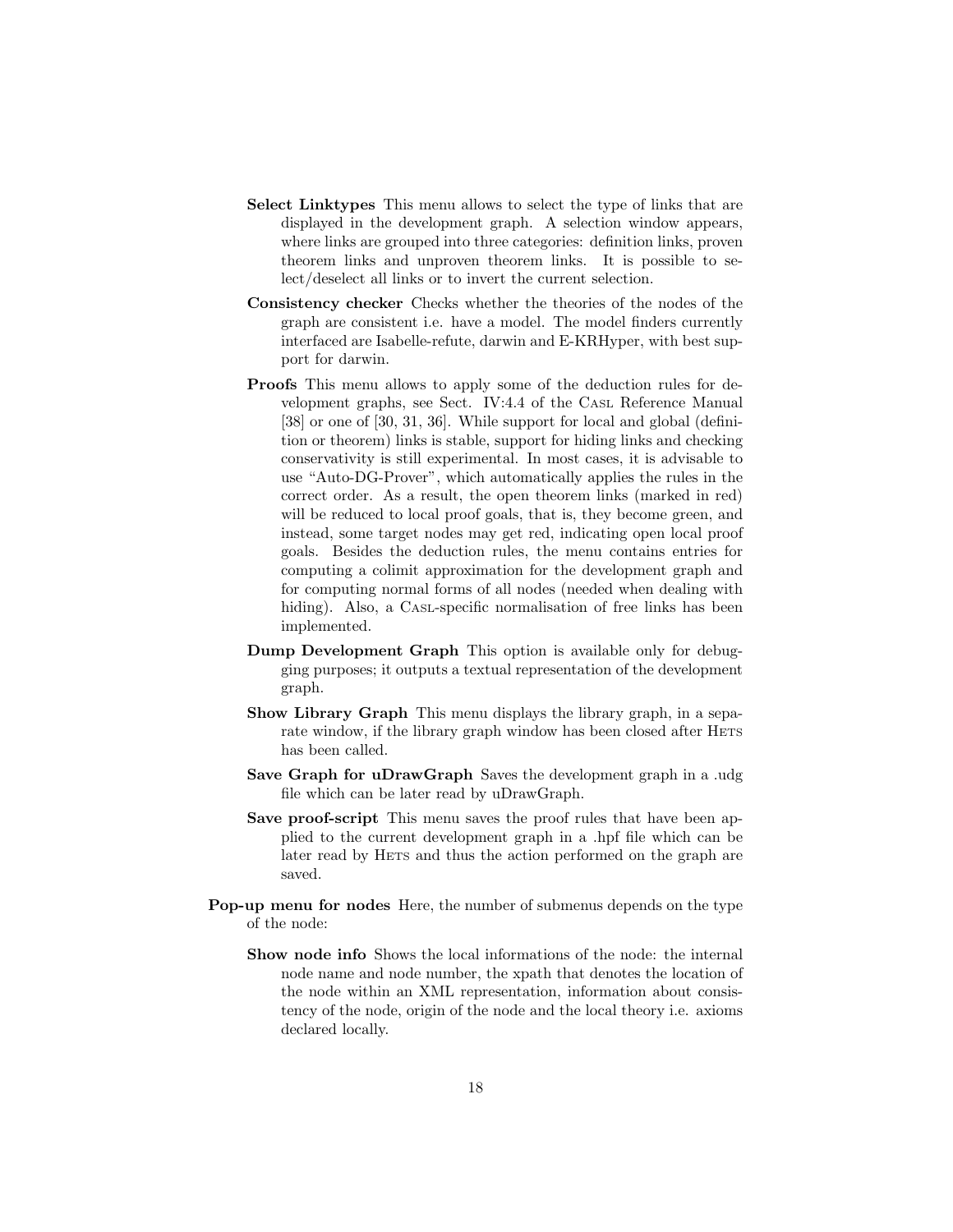- Show theory Shows the theory of the node (including axioms imported from other nodes). Notice that axioms imported via hiding links are not part of the theory; they can be made visible only by readding the hidden symbols, using the normal form of the node, by calling Proofs/Compute Normal Form. For such nodes, a warning is displayed.
- Translate theory Translates the theory of a node to another logic. A menu with the possible translation paths will be displayed.
- Taxonomy graphs (Only available for some logics) Shows the subsort graph of the signature of the node.
- Show proof status Show open and proven local proof goals.
- Prove Try to prove the local proof goals. See Section [11](#page-24-0) for details.
- Prove VSE structured Allows to send a development graph below the current node to the interactive hetsvse prover if that binary is available, see [11.4.](#page-31-0)
- Disprove Negates selected goals and tries to disprove them using consistency checkers. Other goals will be treated like axioms if "Include Theorems" is selected. (If a theory is consistent with a negated goal, the goal is disproven.)
- Add sentence This menu allows to add a sentence on the fly. The (possibly named) sentence will be parsed and analysed using the underlying logic.
- Check consistency Simply calls the global "Consistency checker" menu for the current node, see [11.1.](#page-26-0)
- Check conservativity Checks conservativity of the inclusion morphism from the empty theory to the theory of the node (see Check conervativity for edges).

For the nodes which are references to specifications from an external library, the pop-up menu options are reduced to Show node info, Show theory, Show proof status and Prove and moroever, the option Show referenced library is added: on selection, it displays in a new window the development graph of the external library from which the specification has been downloaded.

- Pop-up menu for links Again, the number of submenus depends on the type of the link:
	- Show info Shows informations about the edge: internal number and internal nodes it links, the link type and origin and the signature morphism of the link. The latter consists of two components: a logic translation and a signature morphism in the target logic of the logic translation. In the (most frequent) case of an intra-logic signature morphism, the logic translation component is just the identity.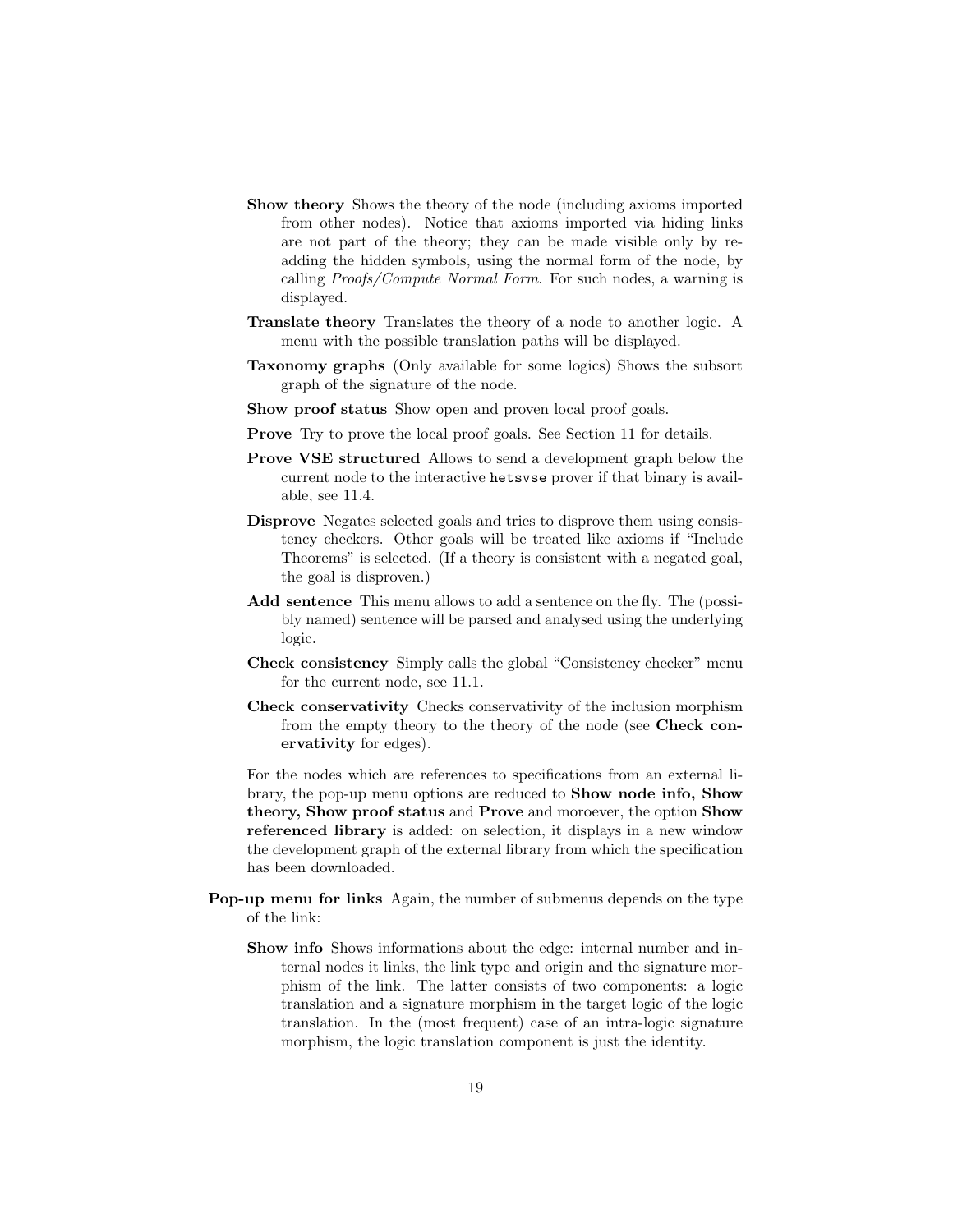- Check conservativity (Experimental) Check whether the theory of the target node of the link is a conservative extension of the theory of the source node.
- Expand This menu is available only for paths going through unnamed nodes which are not displayed and it expands the path to the links forming it.

Besides development graphs there are library graph windows displaying the library hierarchy. The Edit menu has the following submenus:

- Edit This menu for library graphs has the following submenus:
	- Reload Library Reloads all HETCASL sources in order to avoid closing and restarting the application after sources have changed. However, all previous proof steps will be lost, therefore you have to confirm this action. (A change management tool to keep proofs is in preparation.)
	- Experimental reload changed Library This button is supposed to interface our change management tool (in order to preserve proof information) but does not work yet.
	- Translate Library Translates a library along a comorphism to be chosen. This only works for a homogeneous library hierarchy. A finer grained alternative is to use "Translate theory" for individual nodes. The original state and proof steps will be lost, therefore you have to confirm this action.
	- Show Logic Graph Shows the graph of logics and logic comorphisms currently supported by HETS. The Edit menu of a logic graph window has the following submenu:
		- Show detailed logic graph Shows the important sublogics and comorphims between them, i.e. translation (blue links) and inclusion (black links).

# 8 Reading, Writing and Formatting

HETS provides several options controlling the types of files that are read and written.

-i ITYPE, --input-type=ITYPE Specify ITYPE as explicit type of the input file. By default env, casl, or het extensions are tried in this order. An env file contains a shared ATerm of a development graph, whereas casl or het files contain plain HETCASL text. An env file will always be read if it exists and is consistent (aka newer) than the corresponding HETCASL file.

exp files contain a development graph in a new experimental omdoc format. prf files contain additional development steps (as shared ATerms)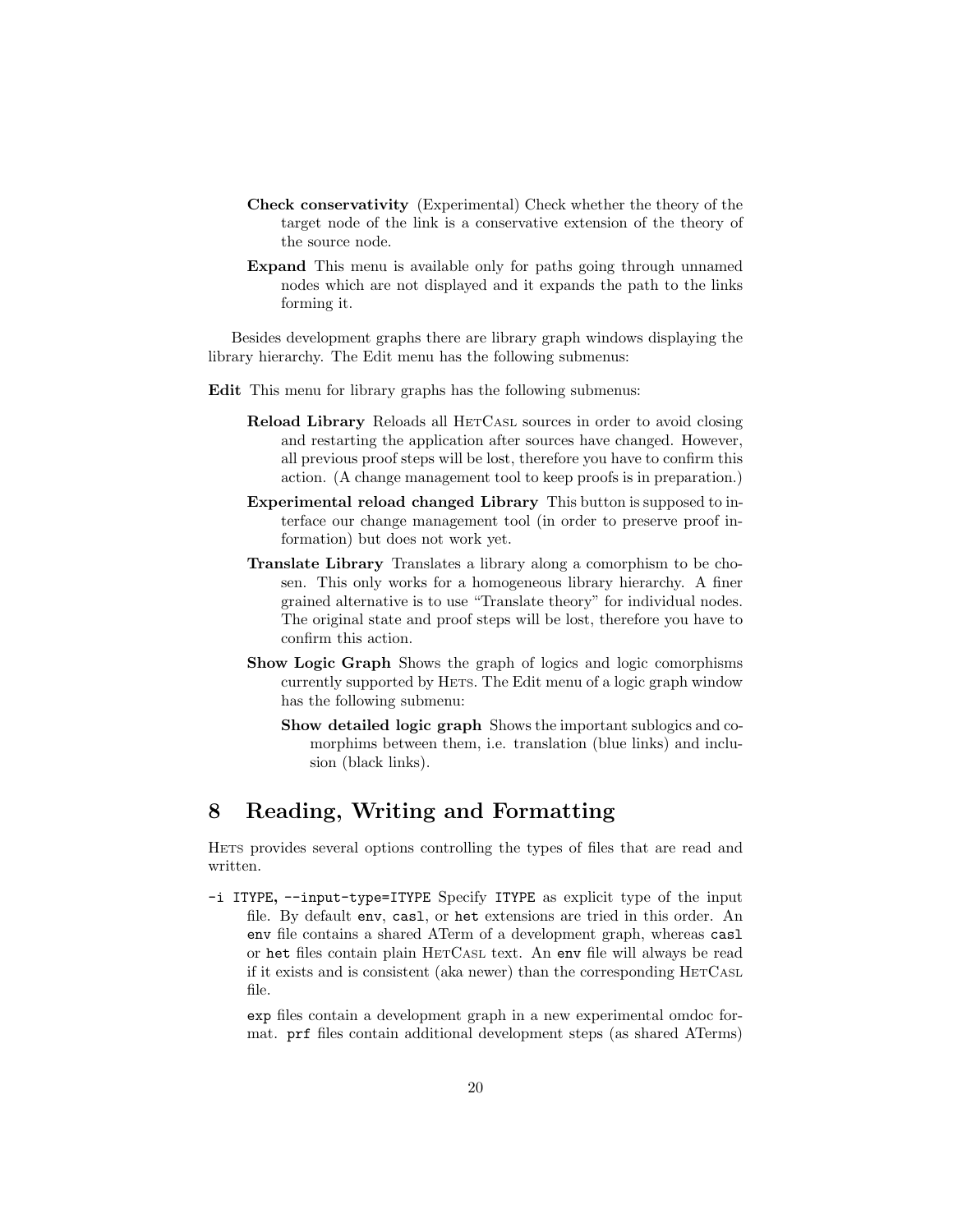to be applied on top of an underlying development graph created from a corresponding env, casl, or het file. hpf files are plain text files representing heterogeneous proof scripts. The contents of a hpf file must be valid input for HETS in interactive mode. (gen\_trm formats are currently not supported.)

The possible input types are:

| casl                 |
|----------------------|
| het                  |
| owl                  |
| hs                   |
| exp                  |
| maude                |
| elf                  |
| hol                  |
| prf                  |
| omdoc                |
| hpf                  |
| c1f                  |
| clif                 |
| xml                  |
| [tree.]gen_trm[.baf] |

- -O DIR, --output-dir=DIR Specify DIR as destination directory for output files.
- -o OTYPES, --output-types=OTYPES OTYPES is a comma separated list of output types:

```
prf
| env
| omn
| omdoc
| xml
| exp
| hs
| thy
| comptable.xml
| (sig|th)[.delta]
| pp.(het|tex|xml|html)
| graph.(exp.dot|dot)
| dfg[.c]
| tptp[.c]
```
The env and prf formats are for subsequent reading, avoiding the need to re-analyse downloaded libraries. prf files can also be stored or loaded via the GUI's File menu.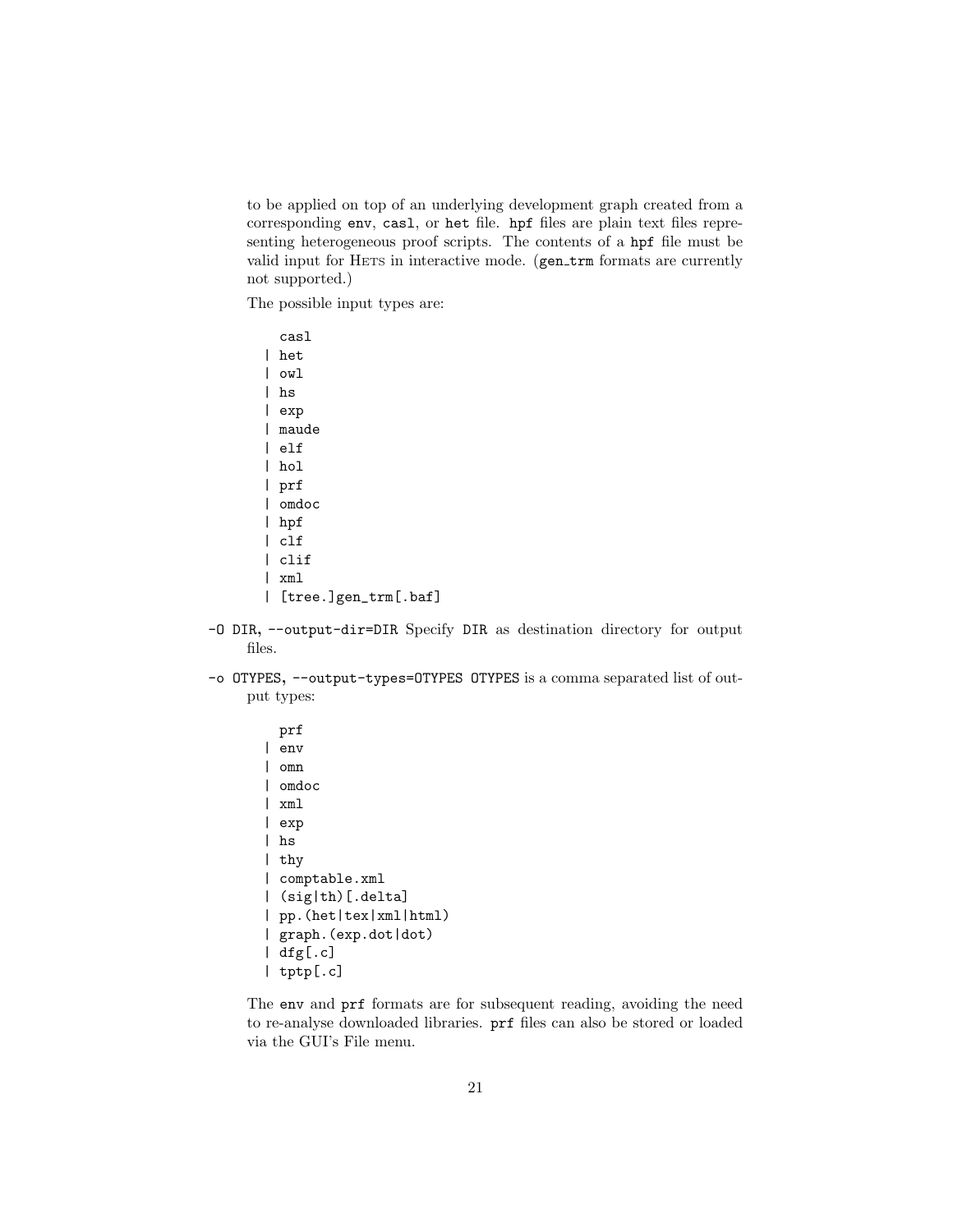The omn option [\[22\]](#page-39-10) will produce OWL files in Manchester Syntax for each specification of a structured OWL library.

The omdoc format [\[22\]](#page-39-10) is an XML-based markup format and data model for Open Mathematical Documents. It serves as semantics-oriented representation format and ontology language for mathematical knowledge. Currently, CASL specifications can be output in this format; support for further logics is planned.

The xml option will produce an XML-version of the development graph for our change management broker.

The exp format is the new experimental omdoc format.

The hs format is used for Haskell modules. Executable CASL or HASCASL specifications can be translated to Haskell.

When the **thy** format is selected, HETS will try to translate each specification in the library to ISABELLE, and write one ISABELLE .thy file per specification.

When the comptable.xml format is selected, HETS will extract the composition and inverse table of a Tarskian relation algebra from specification(s) (selected with the -n or --spec option). It is assumed that the relation algebra is generated by basic relations, and that the specification is written in the CASL logic. A sample specification of a relation algebra can be found in the HETS library Calculi/Space/RCC8.het, available from www.cofi.info/Libraries. The output format is XML, the URL of the DTD is included in the XML file.

The sig or th option will create HETCASL signature or theory files for each development graph node. (The .delta extension is not supported, yet.)

The pp format is for pretty printing, either as plain text (het), LAT<sub>EX</sub> input (tex), HTML (html) or XML (xml). For example, it is possible to generate a pretty printed LAT<sub>EX</sub> version of **Order**.cas1 by typing:

hets -v2 -o pp.tex Order.casl

This will generate a file Order.pp.tex. It can be included into LATEX documents, provided that the style hetcasl.sty coming with the HETS distribution (LaTeX/hetcasl.sty) is used.

The format pp.xml represents just a parsed library in XML.

Formats with graph are for future usage.

The dfg format is used by the SPASS theorem prover [\[60\]](#page-42-4).

The tptp format (<http://www.tptp.org>) is a standard format for firstorder theorem provers.

Appending .c to dfg or tptp will create files for consistency checks by SPASS or Darwin respectively.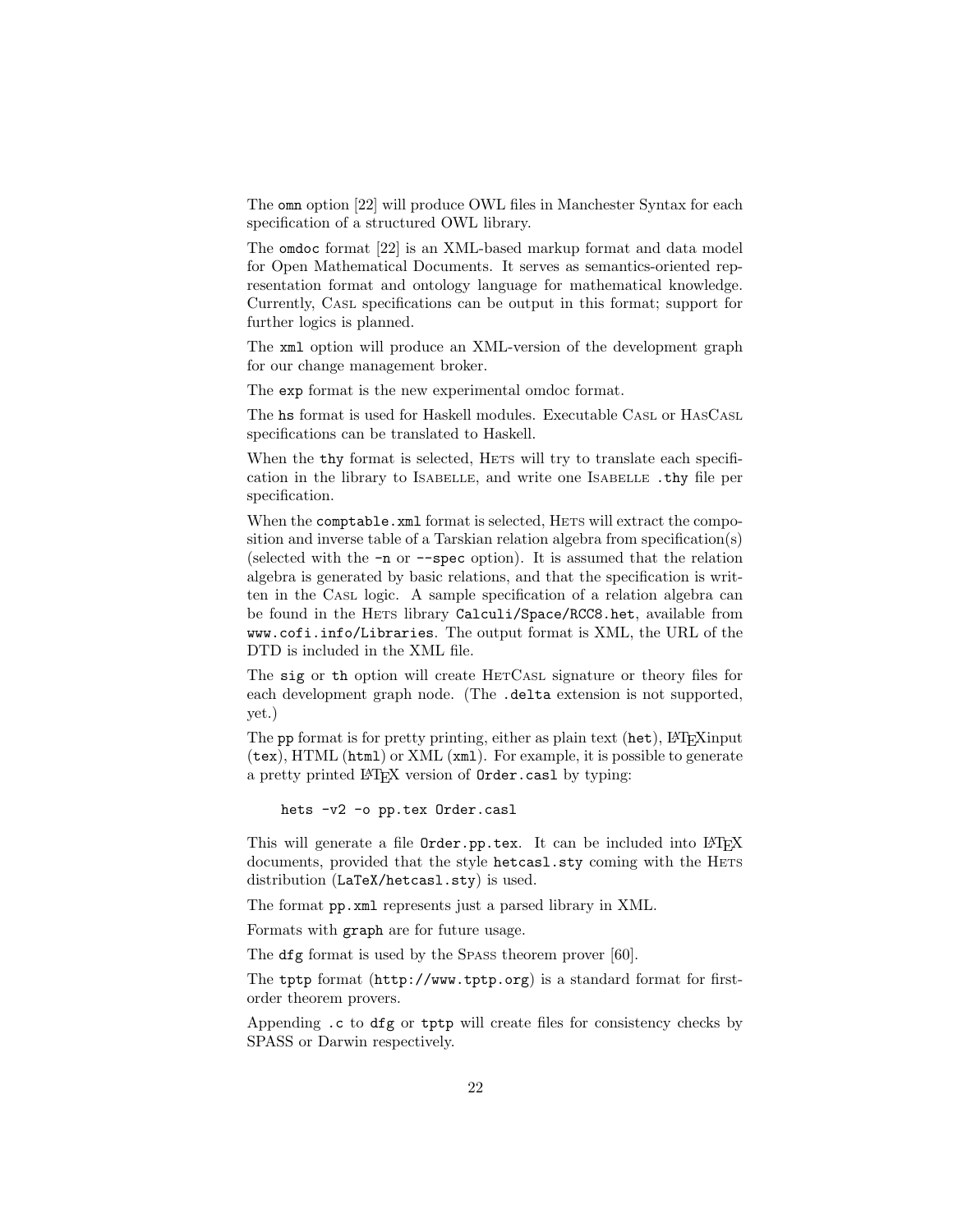For all output formats it is recommended to increase the verbosity to at least level 2 (by using the option  $-v2$ ) to get feedback which files are actually written. (-v2 also shows which files are read.)

- -t TRANS, --translation=TRANS chooses a translation option. TRANS is a colonseparated list without blanks of one or more comorphism names (see Sect. [3\)](#page-6-0)
- -n SPECS, --spec=SPECS chooses a list of named specifications for processing
- -w NVIEWS, --view=NVIEWS chooses a list of named views for processing
- -R, --recursive output also imported libraries
- -I, --interactive run HETS in interactive mode
- $-X$ ,  $-$ server run HETS as web server (see [9\)](#page-22-0)
- -x, --xml use xml-pgip packets to communicate with HETS in interactive mode
- -S PORT, --listen=PORT communicate with HETS in interactive mode vy listining to the port PORT
- -c HOSTNAME:PORT, --connect=HOSTNAME:PORT communicate with HETS in interactive mode via connecting to the port on host HOSTNAME
- -d STRING, --dump=STRING produces implementation dependent output for debugging purposes only (i.e. -d LogicGraph lists the logics and comorphisms)

# <span id="page-22-0"></span>9 Hets as a web server

Large parts of HETS are now also available via a web interface. A running server should be accessible on <http://pollux.informatik.uni-bremen.de:8000/>. It allows to browse the HETS library, upload a file or just a HETCASL specification. Development graphs for well-formed specifications can be displayed in various formats where the svg format is supposed to look like the graphs displayed by uDrawGraph. Besides browsing, the web server is supposed to be accessed by other programs using queries. The possible queries are described on [http:](http://trac.informatik.uni-bremen.de:8080/hets/wiki/RESTfulInterface) [//trac.informatik.uni-bremen.de:8080/hets/wiki/RESTfulInterface](http://trac.informatik.uni-bremen.de:8080/hets/wiki/RESTfulInterface).

A development graph is addressed by the path following the port number and the slash of the URL, i.e. <http://localhost:8000/Basic/Numbers.casl>. Once a development has been created it can be accessed via a (fairly unique) session id (consisting of nine digits) that can be used as path.

A path may be followed by a query string that begins with a question mark and consists of entries (usually field-value pairs) separated by ampersands. The queries control the information to be extracted from the development graph given by the path or they allow to perform commands on the graph.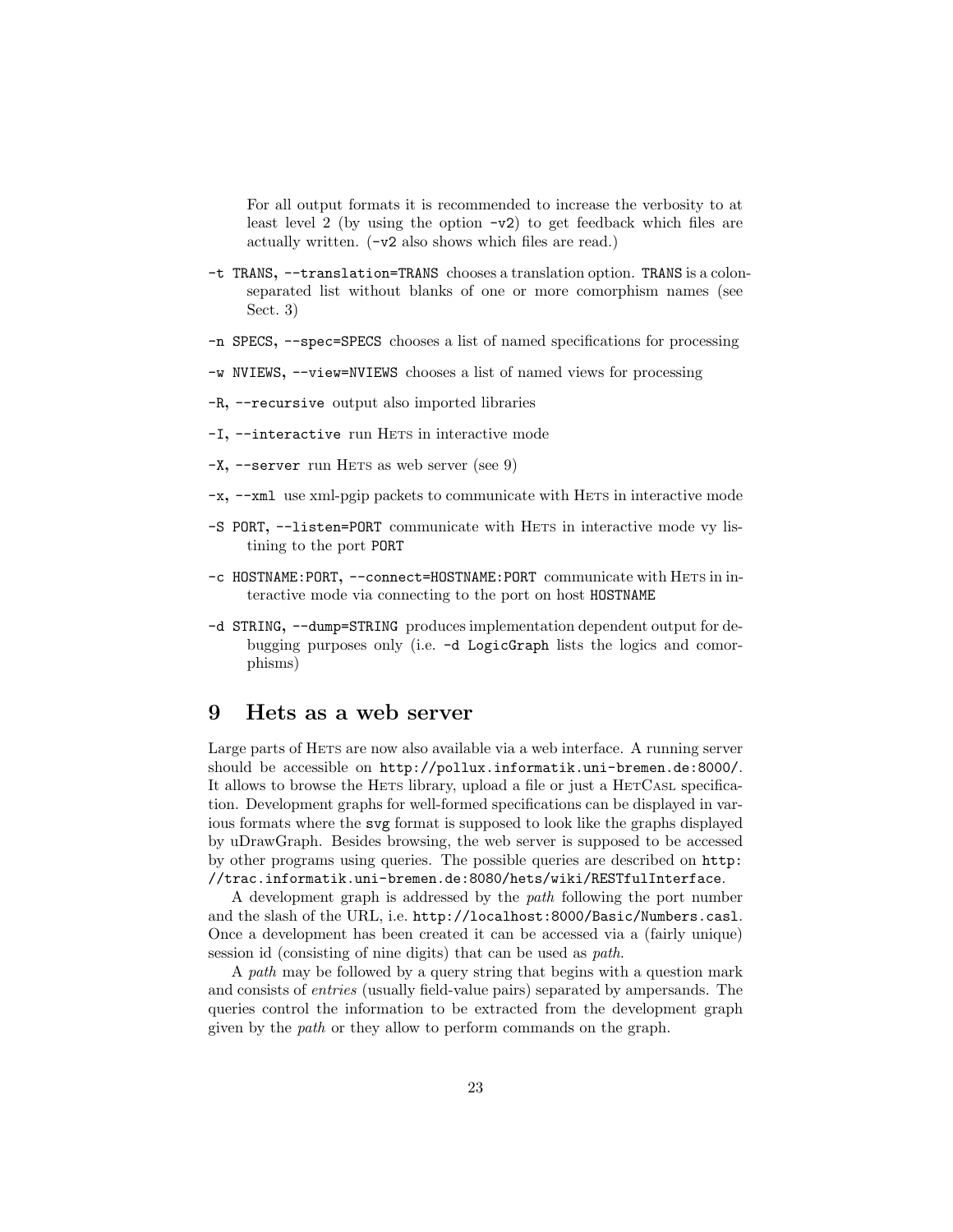Usually, query string are made up of field=value pairs, but in some cases the field name or the value may be omitted and in that case the equal sign must be omitted, too.

For instance strings denoting formats, like xml, svg, pdf, etc., do not need to be preceded by format=. Some formats, like pdf, only pretty print specification and basically ignore the underlying development graph.

A special entry is just session which only returns a fresh session id for a development graph that is given by a file name, i.e. [http://localhost:](http://localhost:8000/Basic/Numbers.casl?session) [8000/Basic/Numbers.casl?session](http://localhost:8000/Basic/Numbers.casl?session). These session ids must be used to perform commands (of the development graph calculus) that change the underlying graph.

Given a graph, nodes and edges can be addressed by numbers via entries like node=0 or edge=0. (Nodes can also be given by name.) For nodes, prover actions are possible by further entries. [http://localhost:8000/123456789?](http://localhost:8000/123456789?prove=Nat__E1&prover=SPASS&timeout=5) prove=Nat\_E1\[&prover=SPASS](http://localhost:8000/123456789?prove=Nat__E1&prover=SPASS&timeout=5)\&timeout=5 would try to prove the goals of the node Nat E1 using the prover SPASS with a timeout of 5 seconds for the development graph that happened to have the (unlikely) session id 123456789. Individual goals can be given via a theorems field and special translations by a translation field. The available provers and translations can be queried by ?node=0&translations and ?node=0&provers or shorter by ?translations=0 and ?provers=0, where instead of the node number (here 0) also a node name can be used.

# 10 Miscellaneous Options

- -v[Int], --verbose[=Int] Set the verbosity level according to Int. Default is 1.
- -q, --quiet Be quiet no diagnostic output at all. Overrides -v.
- -V, --version Print version number and exit.
- -h, --help, --usage Print usage information and exit.
- +RTS -KIntM -RTS Increase the stack size to Int megabytes (needed in case of a stack overflow). This must be the first option.
- -l LOGIC, --logic=LOGIC chooses the initial logic, which is used for processing the specifications before the first logic L declaration. The default is CASL.
- -e ENCODING, --encoding=ENCODING Read input files using latin1 or utf8 encoding. The default is still latin1.
- --unlit Read literate input files.
- --relative-positions Just uses the relative library name in positions of warning or errors.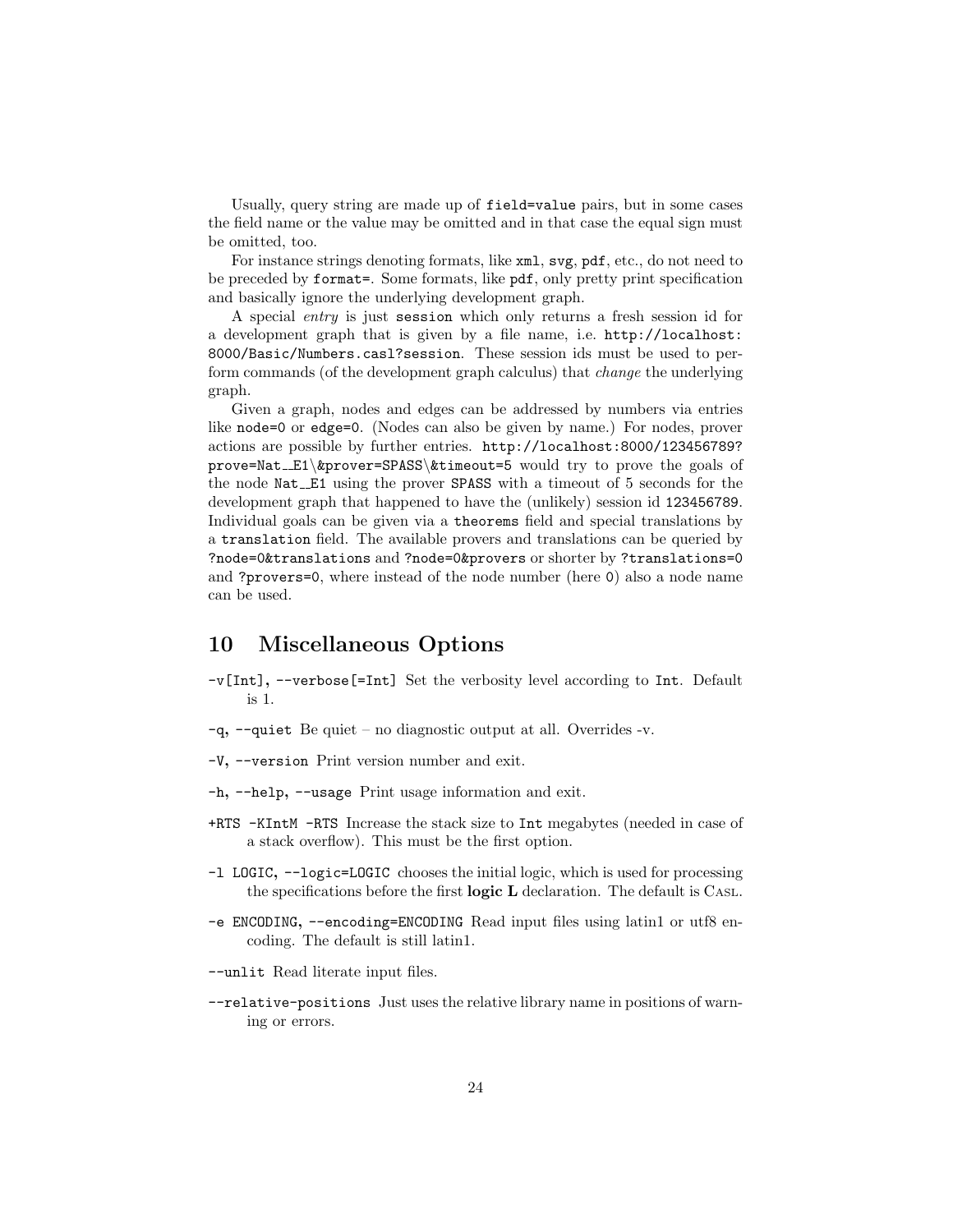- -U FILE, --xupdate=FILE update a development graph according to special xml update information (still experimental).
- -m FILE, --modelSparQ=FILE model check a qualitative calculus given in SparQ lisp notation [\[59\]](#page-42-8) against a CASL specification

# <span id="page-24-0"></span>11 Proofs with HETS

The proof calculus for development graphs (Sect. [7\)](#page-14-0) reduces global theorem links to local proof goals. Local proof goals (indicated by red nodes in the development graph) can be eventually discharged using a theorem prover, i.e. by using the "Prove" menu of a red node.

The graphical user interface (GUI) for calling a prover is shown in Fig. [6](#page-25-0) we call it "Proof Management GUI". The top list on the left shows all goal names prefixed with the proof status in square brackets. A proved goal is indicated by a '+', a '-' indicates a disproved goal, a space denotes an open goal, and a ' $\times$ ' denotes an inconsistent specification (aka a fallen '+'; see below for details).

If you open this GUI when processing the goals of one node for the first time, it will show all goals as open. Within this list you can select those goals that should be inspected or proved. The GUI elements are the following:

- The button 'Display' shows the selected goals in the ASCII syntax of this theory's logic in a separate window.
- By pressing the 'Proof details' button a window is opened where for each proved goal the used axioms, its proof script, and its proof are shown the level of detail depends on the used theorem prover.
- With the 'Prove' button the actual prover is launched. This is described in more detail in the paragraphs below.
- The list 'Pick Theorem Prover:' lets you choose one of the connected provers (among them ISABELLE, MathServe Broker, SPASS, Vampire, and zChaff, described below). By pressing 'Prove' the selected prover is launched and the theory along with the selected goals is translated via the shortest possible path of comorphisms into the provers logic.
- The pop-up choice box below 'Selected comorphism path:' lets you pick a (composed) comorphism to be used for the chosen prover.
- Since the amount and kind of sentences sent to an ATP system is a major factor for the performance of the ATP system, it is possible to select in the bottom lists the axioms and proven theorems that will comprise the theory of the next proof attempt. Based on this selection the sublogic may vary and also the available provers and comorphisms to provers. Former theorems that are imported from other specifications are marked with the prefix '(Th)'. Since former theorems do not add additional logical content, they may be safely removed from the theory.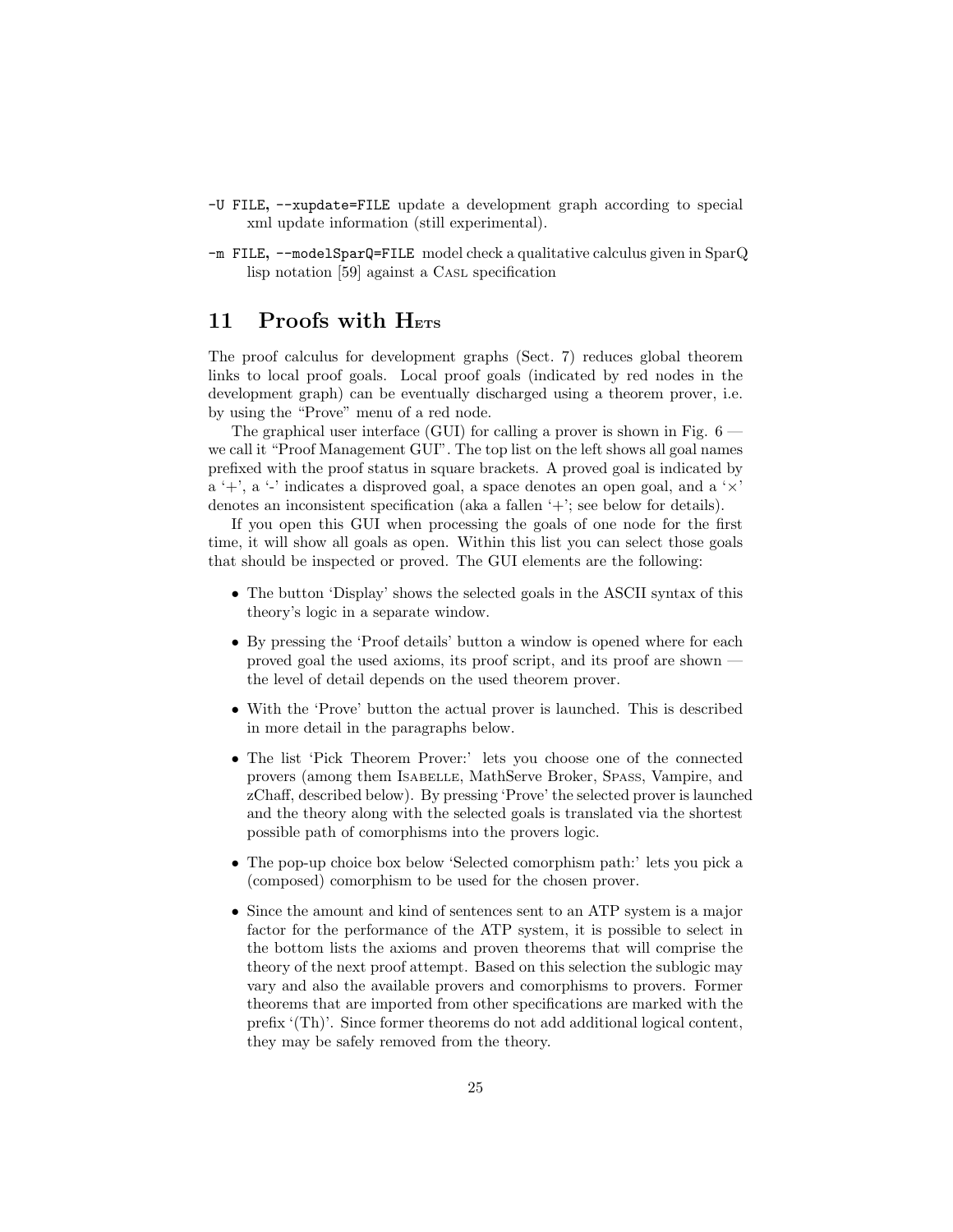| Goals:                   |                                    | Selected goal(s):                      |                |
|--------------------------|------------------------------------|----------------------------------------|----------------|
| [ ] ? RCC5 RCC8          |                                    | Proof details<br>Display               | Prove          |
| $[ ] ? ]$ RCC8           |                                    | Sublogic of currently selected theory: |                |
| [] DR_eq_DC_or_EC        | $\equiv$                           | CASL.SulFOL=                           |                |
| [] PP_eq_TPP_or_NTPP     |                                    | Pick theorem prover:                   |                |
| [ ] PPi_eq_TPPi_or_NTPPi |                                    | CspCASLProver                          |                |
| [] cmps_DCDC             |                                    | Isabelle                               |                |
| [] cmps_DCEC             |                                    | MathServe Broker                       |                |
| [] cmps_DCNTPP           |                                    | QuickCheck                             |                |
| [] cmps_DCNTPPi          |                                    | <b>SPASS</b>                           |                |
| [] cmps DCPO             |                                    | VSE                                    | Ξ              |
| [] cmps_DCTPP            |                                    | Vampire                                |                |
| [] cmps_DCTPPi           |                                    | darwin                                 |                |
| [] cmps_ECDC             |                                    | e-darwin                               |                |
| [] cmps ECEC             |                                    | ekrhyper                               |                |
| [] cmps_ECNTPP           | $\vert \mathbf{v} \vert$           | metis                                  | $\checkmark$   |
| All<br>None              | Invert                             | Selected comorphism path:              |                |
| Select open goals        |                                    | id_CASL.SulFOL=;CASL2SoftFC C          |                |
|                          |                                    |                                        |                |
| Axioms to include:       | Fine grained composition of theory | Theorems to include if proven:         |                |
| EC_def                   |                                    | ?_RCC5_RCC8                            |                |
| DC def                   | E                                  | ?_RCC8                                 | $\equiv$       |
| TPP_def                  |                                    | DR_eq_DC_or_EC                         |                |
| NTPP_def                 |                                    | PP_eq_TPP_or_NTPP                      |                |
| TPPi_def                 |                                    | PPi_eq_TPPi_or_NTPPi                   |                |
| NTPPi_def                |                                    | cmps_DCDC                              |                |
| ?_RCC8_def               |                                    | cmps_DCEC                              |                |
|                          |                                    |                                        |                |
| $O$ _sym                 |                                    | cmps_DCNTPP                            |                |
| cmps_PP                  |                                    | cmps_DCNTPPi                           |                |
| $P\_impl\_C$             |                                    | cmps_DCPO                              |                |
| P_impl_O                 | $\vert \mathbf{v} \vert$           | cmps_DCTPP                             |                |
| All<br>None              | Invert                             | cmps DCTPPi                            | $\overline{[}$ |
| Deselect former theorems |                                    | All<br>None<br>Invert                  |                |

<span id="page-25-0"></span>Figure 6: Hets Goal and Prover Interface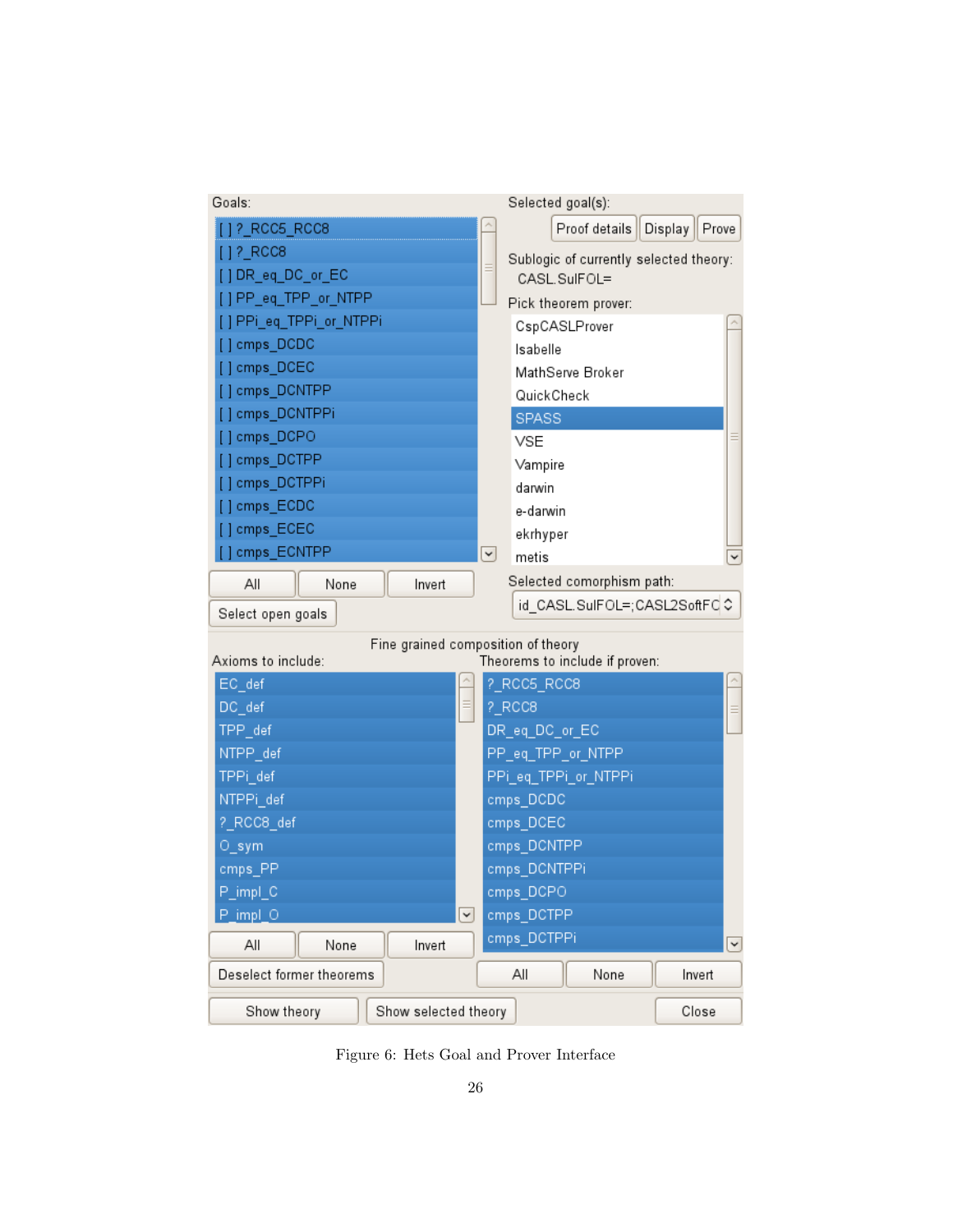- If you press the bottom-right 'Close' button the window is closed and the status of the goals' list is integrated into the development graph. If all goals have been proved, the selected node turns from red into green.
- All other buttons control selecting list entries

### <span id="page-26-0"></span>11.1 Consistency Checker

Since proofs are void if specifications are inconsistent, the consistency should be checked (if possible for the given logic) by the "Consistency checker" shown in Fig. [7.](#page-27-0) This GUI is invoked from the 'Edit' menu as it operates on all nodes.

The list on the left shows all node names prefixed with a consistency status in square brackets that is initially empty. A consistent node is indicated by a '+', a '-' indicates an inconsistent node, a 't' denotes a timeout of the last checking attempt.

For some selection of nodes (of a common logic) a model finder should be selectable from the 'Pick Model finder:' list. Currently only for "darwin" some CASL models can be re-constructed. When pressing 'Check', possibly after 'Select comorphism path:', all selected nodes will be checked, spending at most the number of seconds given under 'Timeout:' on each node. Pressing 'Stop' allows to terminate this process if too many nodes have been chosen. Either by 'View results' or automatically the 'Results of consistency check' (Fig. [8\)](#page-28-0) will pop up and allow you to inspect the models for nodes, if they could be constructed.

### <span id="page-26-1"></span>11.2 Automated Theorem Proving Systems (Logic SoftFOL)

All ATPs integrated into HETS share the same GUI, with only a slight modification for the MathServe Broker: the input field for extra options is inactive. Figure [9](#page-29-0) shows the instantiation for SPASS, where in the top right part of the window the batch mode can be controlled. The left side shows the list of goals (with status indicators). If goals are timed out (indicated by 't') it may help to activate the check box 'Include preceeding proven theorems in next proof attempt' and pressing 'Prove all' again.

On the bottom right the result of the last proof attempt is displayed. The 'Status:' indicates 'Open', 'Proved', 'Disproved', 'Open (Time is up!)', or 'Proved (Theory inconsistent!)'. The list of 'Used Axioms:' is filled by SPASS. The button 'Show Details' shows the whole output of the ATP system. The 'Save' buttons allow you to save the input and configuration of each proof for documentation. By 'Close' the results for all goals are transferred back to the Proof Management GUI.

The MathServe system [\[61\]](#page-43-0) developed by Jürgen Zimmer provides a unified interface to a range of different ATP systems; the most important systems are listed in Table [1,](#page-30-0) along with their capabilities. These capabilities are derived from the Specialist Problem Classes (SPCs) defined upon the basis of logical, language and syntactical properties by Sutcliffe and Suttner [\[55\]](#page-42-9). Only two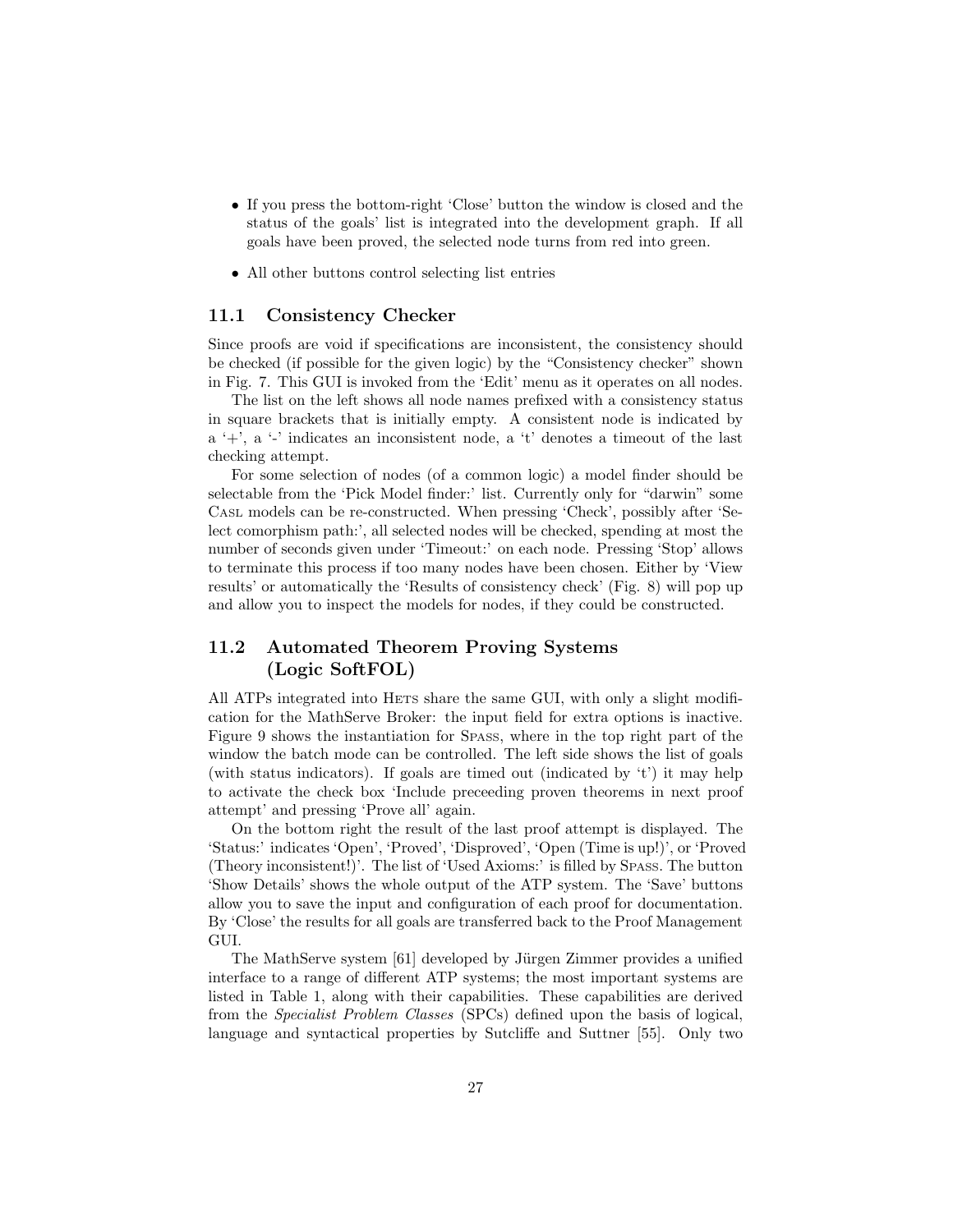| <b>M</b> Consistency Checker   |                                                | $\boldsymbol{\mathsf{x}}$ |
|--------------------------------|------------------------------------------------|---------------------------|
| Nodes:                         | <b>Checker Configuration:</b>                  |                           |
| [] ExtMetricSpaceByClosedBalls | Timeout:                                       | $\hat{\cdot}$<br>10       |
| [ ] MetricSpace                | ☑ Include Theorems                             |                           |
| [ ] RCC_FO_in_MetricSpace__T   | Stop                                           | Check                     |
| [] RCC_FO_in_MetricSpace__TE1  |                                                |                           |
| +] ExtRCCByRCC5Rels            | Sublogic of selected theories:<br>CASL.SulFOL= |                           |
| +] ExtRCCByRCC5Rels E1         | Pick Model finder:                             |                           |
| [+] ExtRCCByRCC8Rels:          | darwin                                         |                           |
| [+] ExtRCCByRCC8Rels E1        | ekrhyper                                       |                           |
| +1 ExtRCCByRCC8Rels E1T        |                                                |                           |
| +1 ExtRCCByRCC8Rels E2         |                                                |                           |
| $[+]$ ExtRCC_FO $-$            |                                                |                           |
| [+] ExtRCC FO E2               |                                                |                           |
| [+] ExtRCC_FO__E3__            |                                                |                           |
| [+] RCC_FO ==                  |                                                |                           |
|                                |                                                |                           |
| Invert<br>Αll<br>None          | Select comorphism path:                        |                           |
| Unchecked<br>Timedout          | id_CASL.SulFOL=;CASL2S  ▼                      |                           |
| View results                   |                                                | Close                     |

<span id="page-27-0"></span>Figure 7: Hets Consistency Checker Interface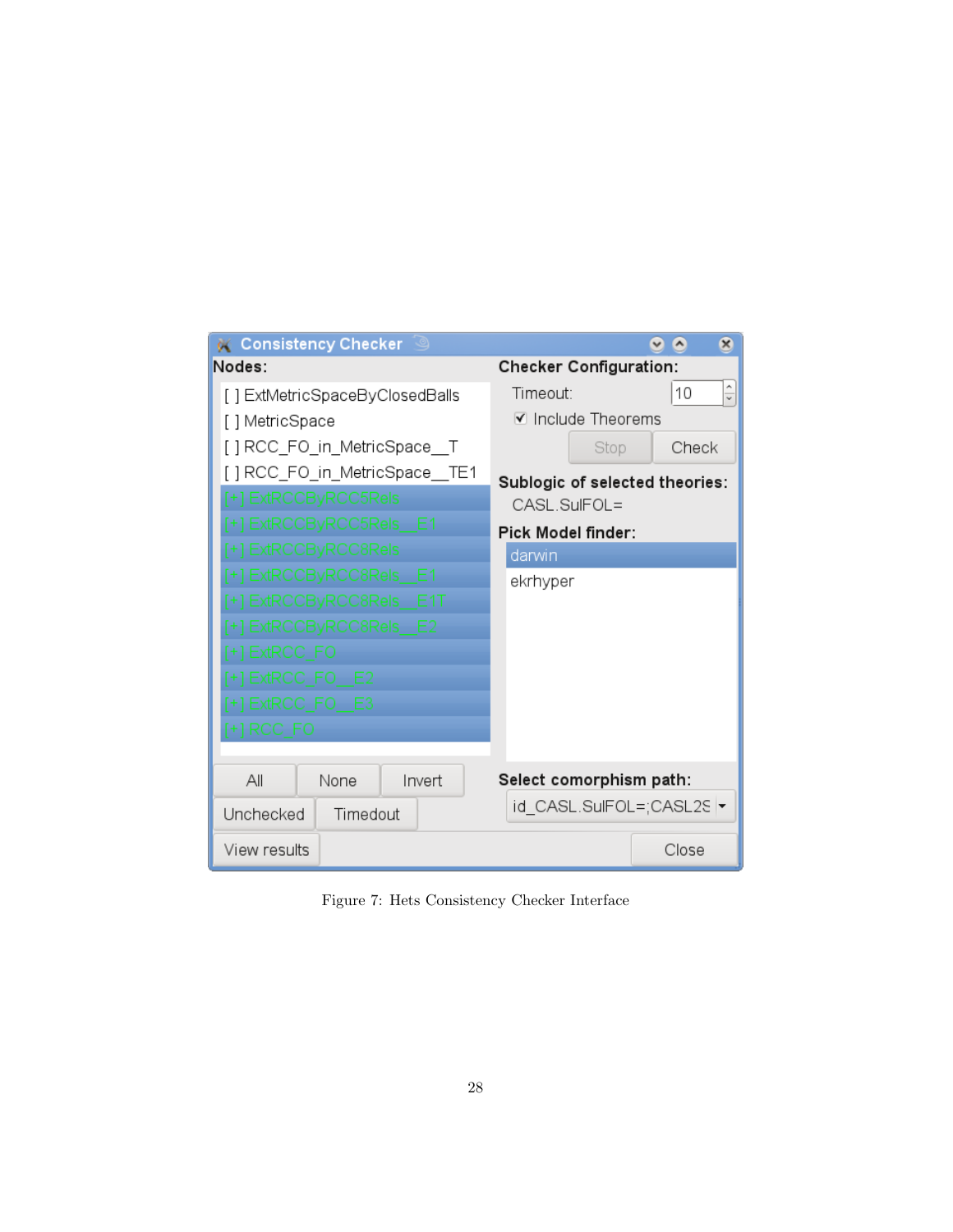| <b>K</b> Results of consistency check |                                                                                               | $\bullet$ |       | $\infty$ |
|---------------------------------------|-----------------------------------------------------------------------------------------------|-----------|-------|----------|
| Nodes:                                | Result:                                                                                       |           |       |          |
| [+] ExtRCCByRCC5Rels                  | logic CASL.FOL=                                                                               |           |       |          |
| [+] ExtRCCByRCC5Rels E1               | sorts QReg                                                                                    |           |       |          |
| [+] ExtRCCByRCC8Rels                  | op e1: QReg<br>op esk1_2 : QReg * QReg -> QReg                                                |           |       |          |
| [+] ExtRCCByRCC8Rels E1               | op esk2 0 : QReq                                                                              |           |       |          |
| [+] ExtRCCByRCC8Rels E1T              | pred __C__: QReg * QReg                                                                       |           |       |          |
| [+] ExtRCCByRCC8Rels E2               | forall $X: Q$ Reg. $X = e1$ % (interpretation domain)%                                        |           |       |          |
| [+] ExtRCC FO                         |                                                                                               |           |       |          |
| $[+]$ ExtRCC FO E2                    | . (forall X0 : QReg; X1 : QReg . esk1 $2(X0, X1) = e1$ )                                      |           |       |          |
| [+] ExtRCC FO E3                      | $\triangle$ esk2 $0 = e1$<br>%(interpretation terms)%                                         |           |       |          |
| $[+]$ RCC FO $]$                      | forall X0 : QReq: X1 : QReq . X0 C X1 <=> X0 = e1 $\land$ X1 = e1<br>%(interpretation atoms)% |           |       |          |
|                                       |                                                                                               |           | Close |          |

<span id="page-28-0"></span>Figure 8: Consistency Checker Results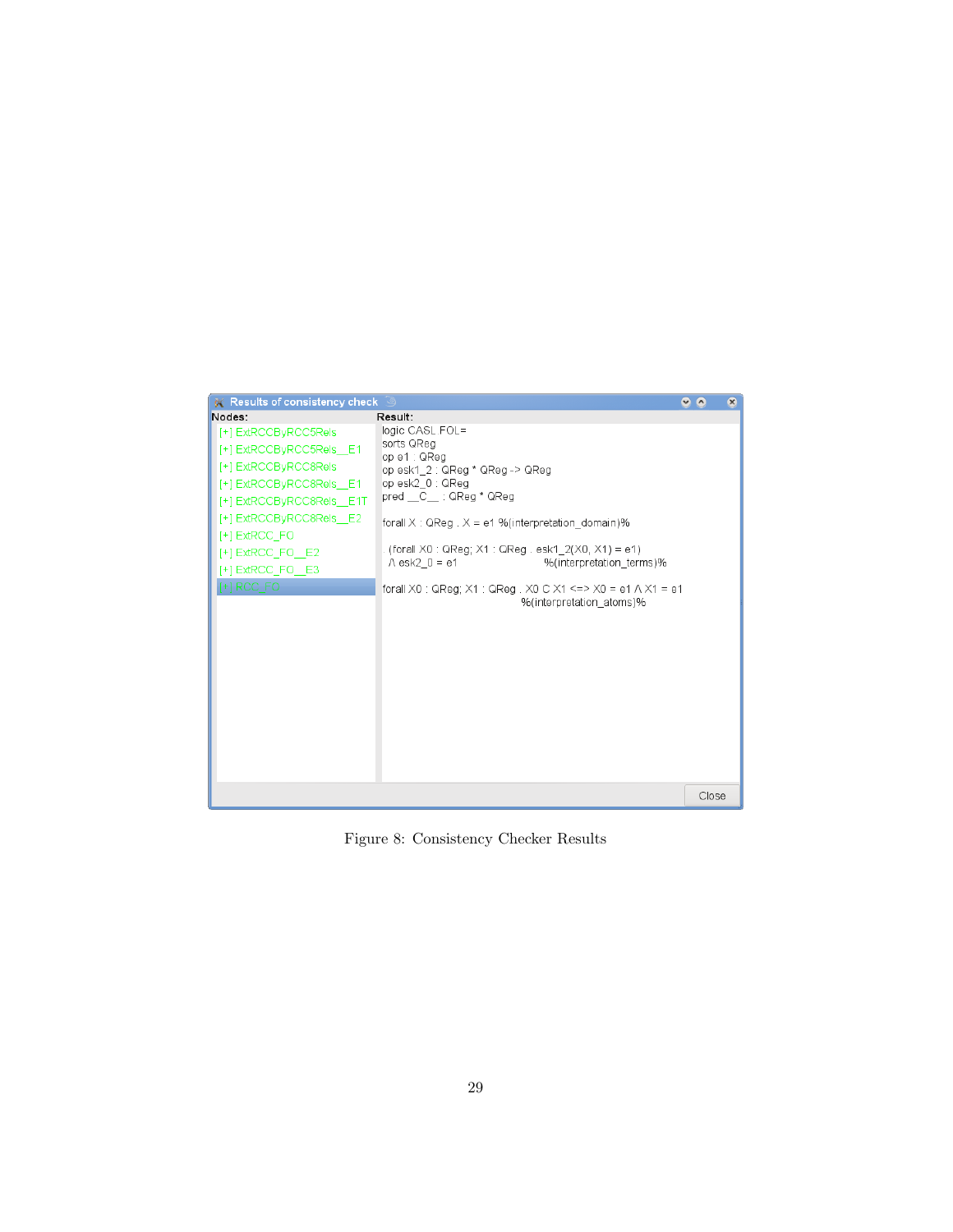

<span id="page-29-0"></span>Figure 9: Interface of the SPASS prover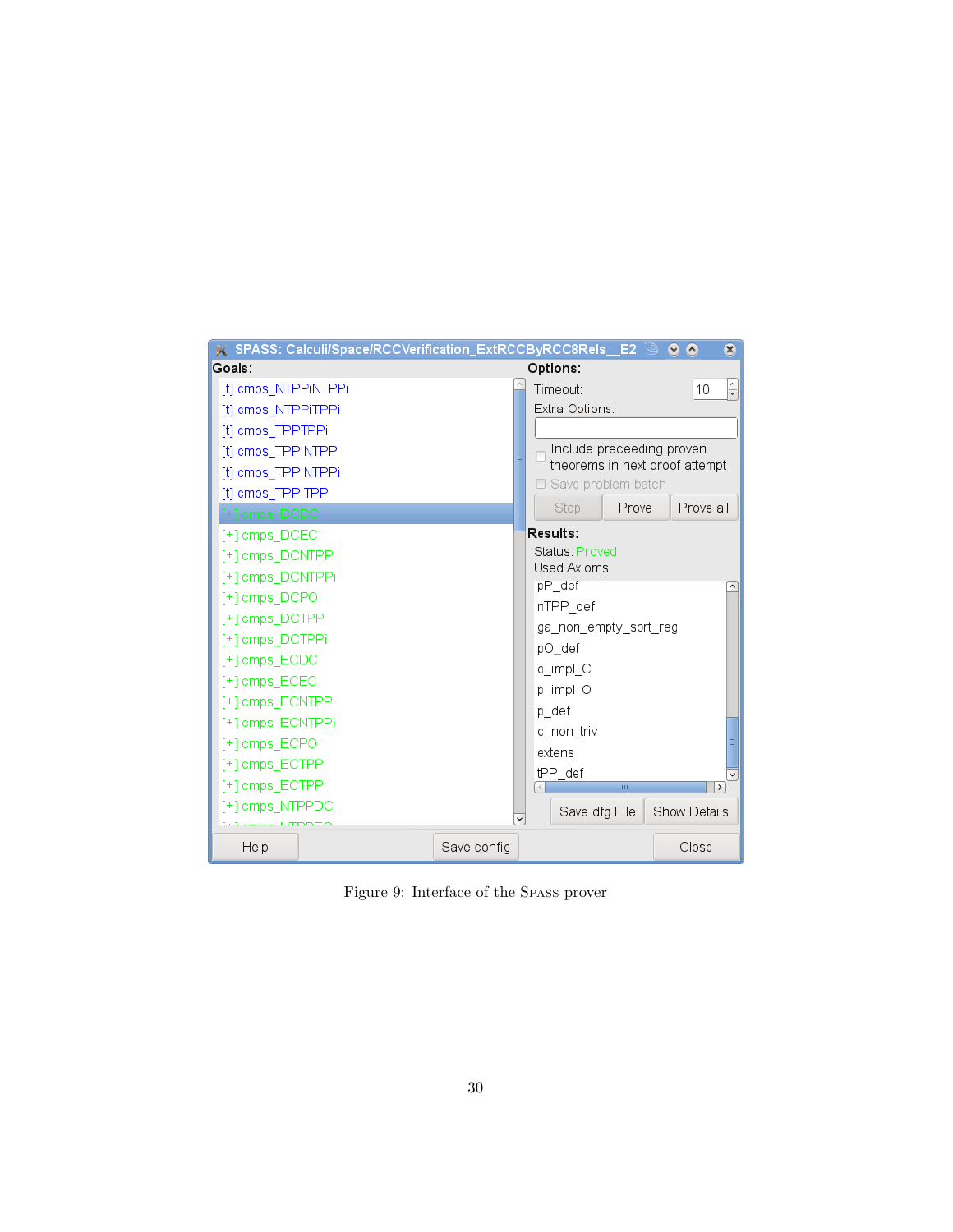| ATP System   | Version            | Suitable Problem Classes <sup>a</sup>            |
|--------------|--------------------|--------------------------------------------------|
| <b>DCTP</b>  | 10.21 <sub>p</sub> | effectively propositional                        |
| EP           | 0.91               | effectively propositional; real first-order, no  |
|              |                    | equality; real first-order, equality             |
| Otter        | 3.3                | real first-order, no equality                    |
| <b>SPASS</b> | 2.2                | effectively propositional; real first-order, no  |
|              |                    | equality; real first-order, equality             |
| Vampire      | 8.0                | effectively propositional; pure equality, equal- |
|              |                    | ity clauses contain non-unit equality clauses;   |
|              |                    | real first-order, no equality, non-Horn          |
| Waldmeister  | 704                | pure equality, equality clauses are unit equal-  |
|              |                    | ity clauses                                      |

<sup>a</sup> The list of problem classes for each ATP system is not exhaustive, but only the most appropriate problem classes are named according to benchmark tests made with MathServe by Jürgen Zimmer.

<span id="page-30-0"></span>Table 1: ATP systems provided as Web services by MathServe

of the Web services provided by the MathServe system are used by HETS currently: Vampire and the brokering system. The ATP systems are offered as Web Services using standardized protocols and formats such as SOAP, HTTP and XML. Currently, the ATP system Vampire may be accessed from HETS via MathServe; the other systems are only reached after brokering.

#### SPASS

The ATP system SPASS [\[60\]](#page-42-4) is a resolution-based prover for first-order logic with equality. Furthermore, it provides a soft typing mechanism with subsorting that treats sorts as unary predicates. The ATP SPASS should be installed locally and available through your \$PATH environment variable.

### Vampire

The ATP system Vampire is the winner of the last 5 CADE ATP System Competitions (CASC) (2002–2006) in the devisions FOF and CNF. It is a resolution based ATP system supporting the calculi of ordered binary resolution and superposition for handling equality. See [http://www.cs.miami.edu/](http://www.cs.miami.edu/~tptp/CASC/J3/SystemDescriptions.html#Vampire---8.0)<sup>∼</sup>tptp/CASC/ [J3/SystemDescriptions.html#Vampire---8.0](http://www.cs.miami.edu/~tptp/CASC/J3/SystemDescriptions.html#Vampire---8.0) for detailed information. The connection to Vampire is achieved by using an Web service of the MathServe system.

#### MathServe Broker

The brokering service chooses the most appropriate ATP system upon a classification based on the SPCs, and on a training with the library Thousands of Problems for Theorem Provers (TPTP) [\[61\]](#page-43-0). The TPTP format has been introduced by Sutcliffe and Suttner for the annual competition CASC [\[56\]](#page-42-10) and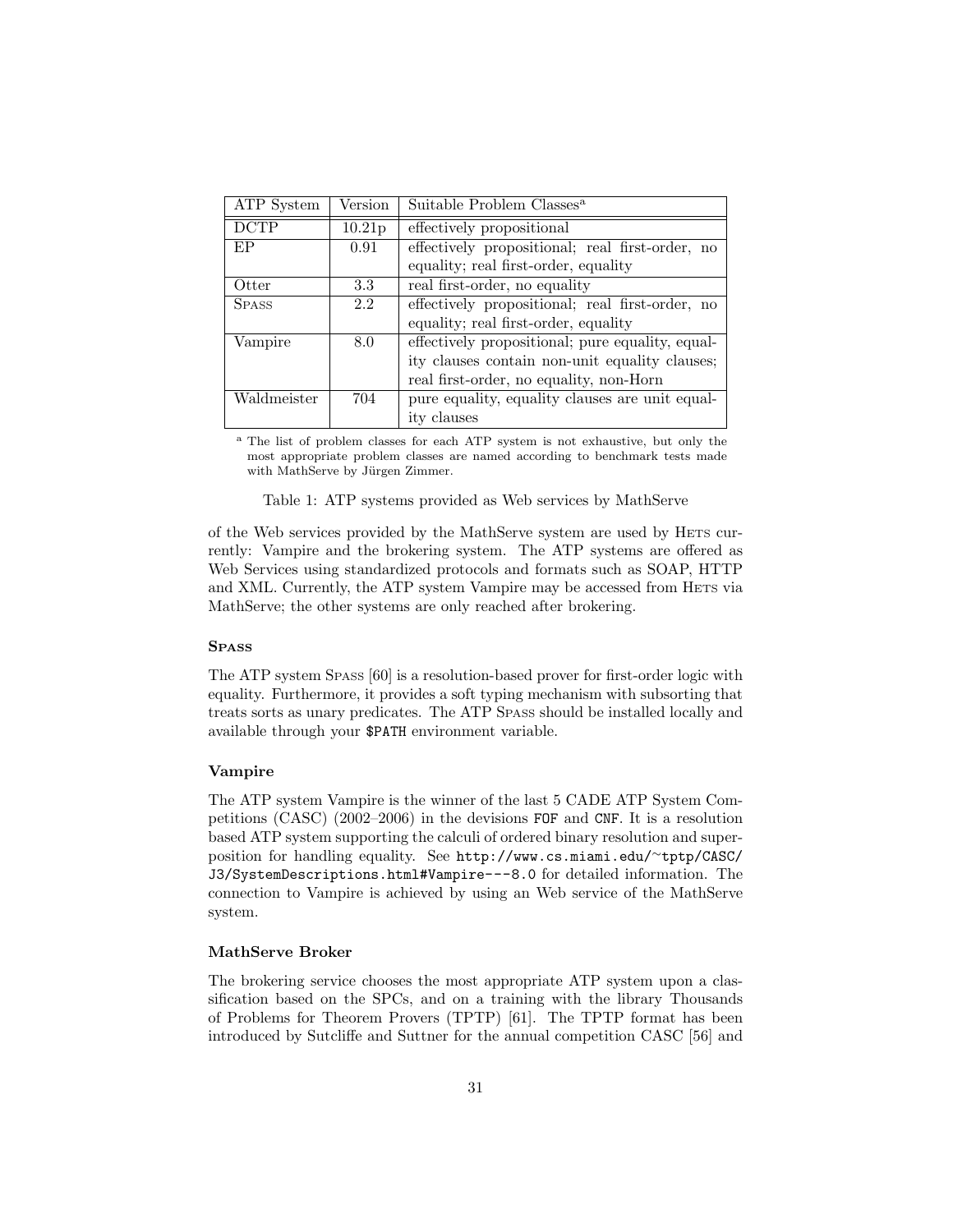provides a unified syntax for untyped FOL with equality, but without any symbol declaration.

### 11.3 Isabelle

ISABELLE [\[40\]](#page-41-8) is an interactive theorem prover, which is more powerful than ATP systems, but also requires more user interaction.

ISABELLE has a very small core guaranteeing correctness, and its provers, like the simplifier or the tableaux prover, are built on top of this core. Furthermore, there is over fifteen years of experience with it, and several mathematical textbooks have been partially verified with ISABELLE.

ISABELLE is a tactic based theorem prover implemented in standard ML. The main ISABELLE logic (called Pure) is some weak intuitionistic type theory with polymorphism. The logic Pure is used to represent a variety of logics within ISABELLE; one of them being HOL (higher-order logic). For example, logical implication in Pure (written ==>, also called meta-implication), is different from logical implication in HOL (written -->, also called object implication).

It is essential to be aware of the fact that the ISABELLE/HOL logic is different from the logics that are encoded into it via comorphisms. Therefore, the formulas appearing in subgoals of proofs with ISABELLE will not conform to the syntax of the original input logic. They may even use features of ISABELLE/HOL such as higher-order functions that are not present in an input logic like CASL.

ISABELLE is started with ProofGeneral [\[2,](#page-38-2) [1\]](#page-38-3) in a separate Emacs [\[16,](#page-39-11) [57\]](#page-42-11). The ISABELLE theory file conforms to the Isabelle/Isar syntax [\[40\]](#page-41-8). It starts with the theory (encoded along the selected comorphism), followed by a list of theorems. Initially, all the theorems have trivial proofs, using the 'oops' command. However, if you have saved earlier proof attempts, HETS will patch these into the generated ISABELLE theory file, ensuring that your previous work is not lost. (But note that this patching can only be successful if you do not rename specifications, or change their structure.) You now can replace the 'oops' commands with real ISABELLE proofs, and use Proof General to step through the proofs. You finish your session by saving your file (using the Emacs file menu, or the Ctrl-x Ctrl-s key sequence), and by exiting Emacs (Ctrl-x Ctrl-c).

### <span id="page-31-0"></span>11.4 VSE

The specification environment Verification Support Environment (VSE) [\[3\]](#page-38-4), developed at DFKI Saarbrücken, provides an industrial-strength methodology for specification and verification of imperative programs. VSE provides an interactive prover, which supports a Gentzen style natural deduction calculus for dynamic logic. This logic is an extension of first-order logic with two additional kinds of formulas that allow for reasoning about programs. One of them is the box formula  $\alpha|\varphi$ , where  $\alpha$  is a program written in an imperative language, and  $\varphi$  is a dynamic logic formula. The meaning of  $\alpha | \varphi$  can be roughly put as "After every terminating execution of  $\alpha$ ,  $\varphi$  holds.". The other new kind of formulas is the diamond formula  $\langle \alpha \rangle \varphi$ , which is the dual counter part of a box formula.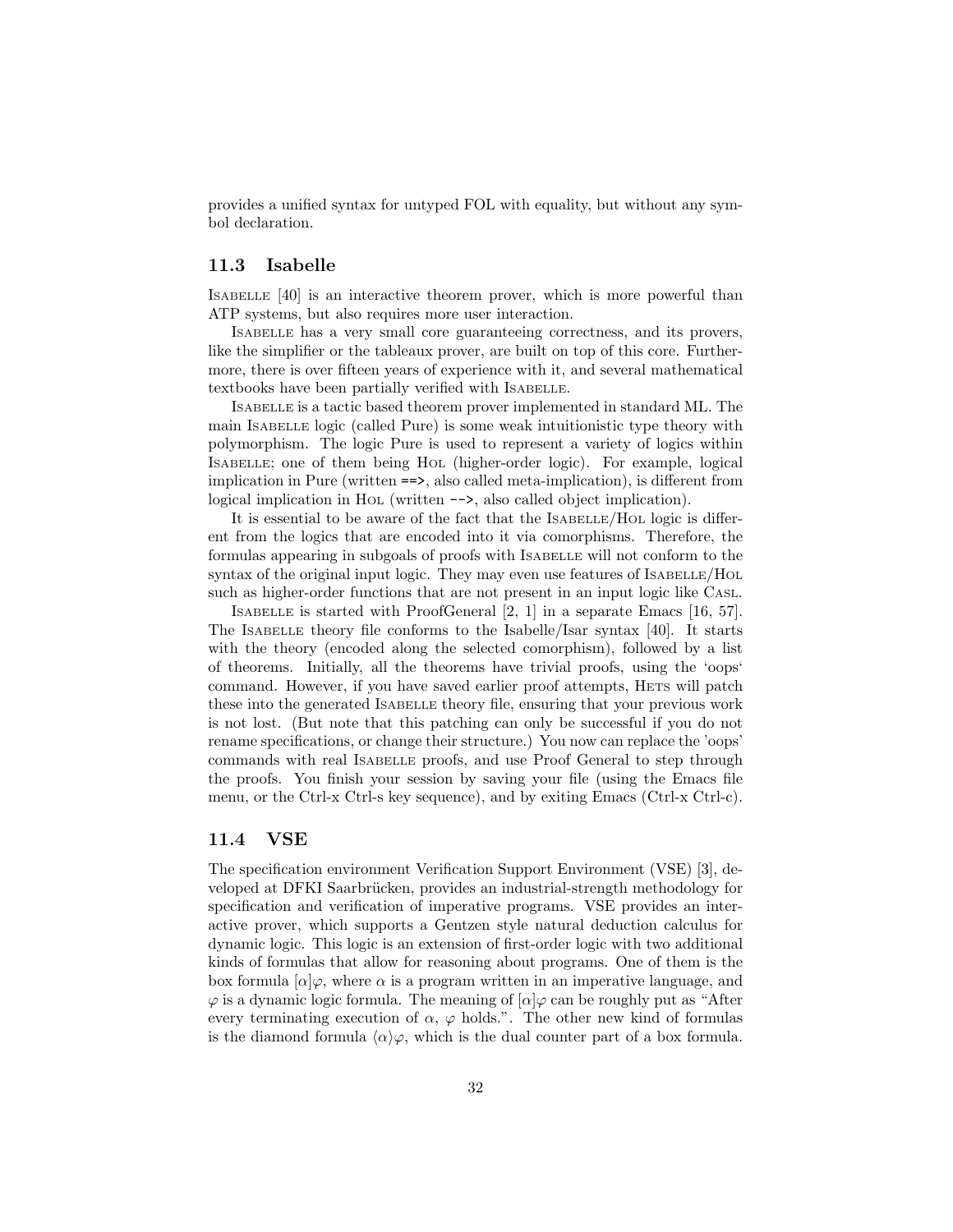The meaning of  $\langle \alpha \rangle \varphi$  can be described as "After some terminating execution of  $\alpha$ ,  $\varphi$  holds".

A VSE specification or something that can be translated to VSE (currently only CASL) can be sent to the VSE prover via the node menu of development graph nodes in two different ways. You can either select VSE from the theorem prover choice box shown after "Prove" or you can select "Prove VSE Structured". The first choice will call VSE with a single flattened theory whereas a structured call will translate all nodes with ingoing links to the current one individually.

VSE pops up with a "project" window. In this window you can choose "Work on" and "specification". Besides the builtin specification "boolean" there is at least one specification from your development graph that you can select for proving. For a structured choice you'll have specifications for all underlying nodes that you should work on in a bottom up fashion.

The state created by VSE will be stored in a .tar file (within the current directory) that preserves proofs for replay later on as long as you don't change library or node names.

#### 11.5 zChaff

zChaff is a solver for satisfiabily problems of boolean formulas (SAT) in CNF. It is connected as a prover for propositional logic to HETS. The prover SPASS is used to transform arbitrary boolean formulas to CNF. zChaff implements the CHAFF algorithm. We are using the property, that a conjecture under the assumption of a set of axioms is true, if the variables of axioms together with the negation of the conjecture have no satisfying assignment, to prove theorems with zChaff. That is why you see the result UNSAT in the proof details, if a theorem has been proved to be true. zChaff uses the same ATP GUI as the provers for SoftFOL (ref. to section [11.2\)](#page-26-1). zChaff does not accept any options apart from the time-limit. The current integration of zChaff into HETS has been tested with zChaff 2004.11.15.

### 11.6 Reduce

This is a connection to the computer algebra system from [http://www.reduce-a](http://www.reduce-algebra.com/)lgebra. [com/](http://www.reduce-algebra.com/). Installation is possible as follows:

```
svn co https://reduce-algebra.svn.sourceforge.net/svnroot/reduce-algebra
cd reduce-algebra/trunk
./configure --with-csl
make
```
The binary redcsl will be searched in the PATH or is taken from the HETS REDUCE environment variable.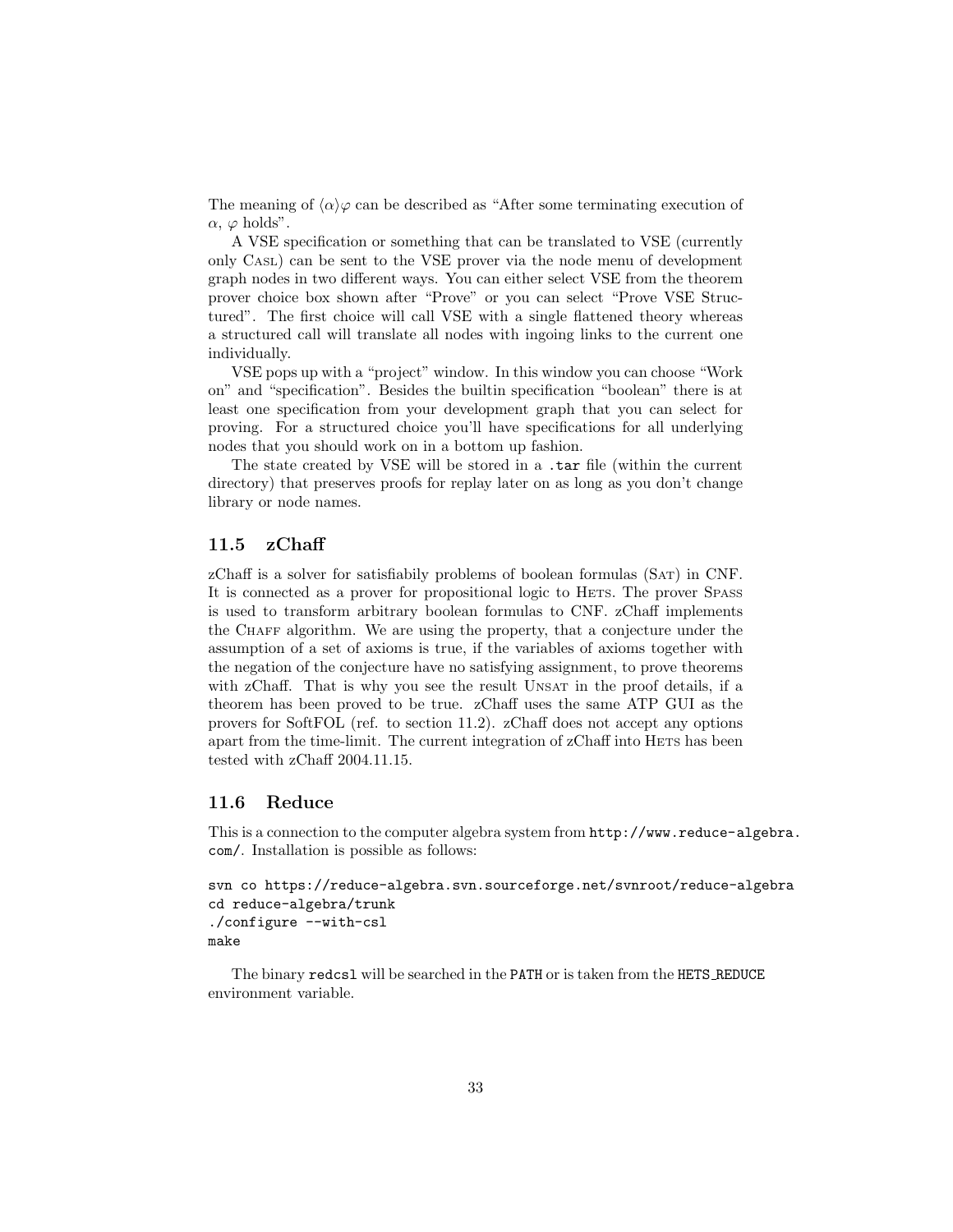### 11.7 Pellet

Pellet is a popular open-source DL-reasoner for  $\mathcal{SROIQ}(\mathbf{D})$ , which is the logic underlying OWL 2, written in Java. A Java Runtime Environment (in version  $> 1.5$ ) is needed to run Pellet. For the integration into HETS the environment variable PELLET\_PATH has to be set to the root-directory of the Pellet installation.

Pellet uses the same ATP GUI as the provers for SoftFOL (ref. to section [11.2\)](#page-26-1).

### 11.8 Fact++

Fact + is a DL-reasoner for  $\mathcal{SROTQ}(\mathbf{D})$ , which is the logic underlying OWL 2, written in  $C_{++}$ . Fact $++$  is integrated into HETS via the OWL-API, which is written in Java. A Java Runtime Environment (in version  $\geq$  = 1.5) has to be installed. To use  $Fact++$ , the environment variable  $HETS_OWL_TOOLS$  has to be set to the directory containing the files

OWLFact.jar OWLFactProver.jar lib/FaCTpp-OWLAPI-3.4-v1.6.1.jar lib/owl2api-bin.jar

as well as

lib/native/i686/libFaCTPlusPlusJNI.so

on a 32bits-Linux-system or

lib/native/x86\_64/libFaCTPlusPlusJNI.so

in a 64bits-Linux-system. Fact++ does not support options.

Fact++ uses the same ATP GUI as the provers for SoftFOL (ref. to section [11.2\)](#page-26-1).

### 11.9 E-KRHyper

E-KRHyper<sup>[3](#page-33-0)</sup> is an extension of KRHyper<sup>[4](#page-33-1)</sup> by handling of equality. E-KRHyper is an automatic first order theorem prover and model finder based on the Hyper Tableaux Calculus[\[6\]](#page-38-5). E-KRHyper is optimized for being integrated into other systems. In the current implementation we use a default tactics script, that can be influenced by the user. The options of E-KRHyper are written in a Prolog-like syntax as in

#(set\_parameter(timeout\_termination\_method,0)).

the "." at the end of each option is mandatory. To get an overview of E-KRHyper's options, run the command

<span id="page-33-0"></span><sup>3</sup>[http://www.uni-koblenz.de/](http://www.uni-koblenz.de/~bpelzer/ekrhyper/)∼bpelzer/ekrhyper/

<span id="page-33-1"></span><sup>4</sup>[http://www.uni-koblenz.de/](http://www.uni-koblenz.de/~wernhard/krhyper/)∼wernhard/krhyper/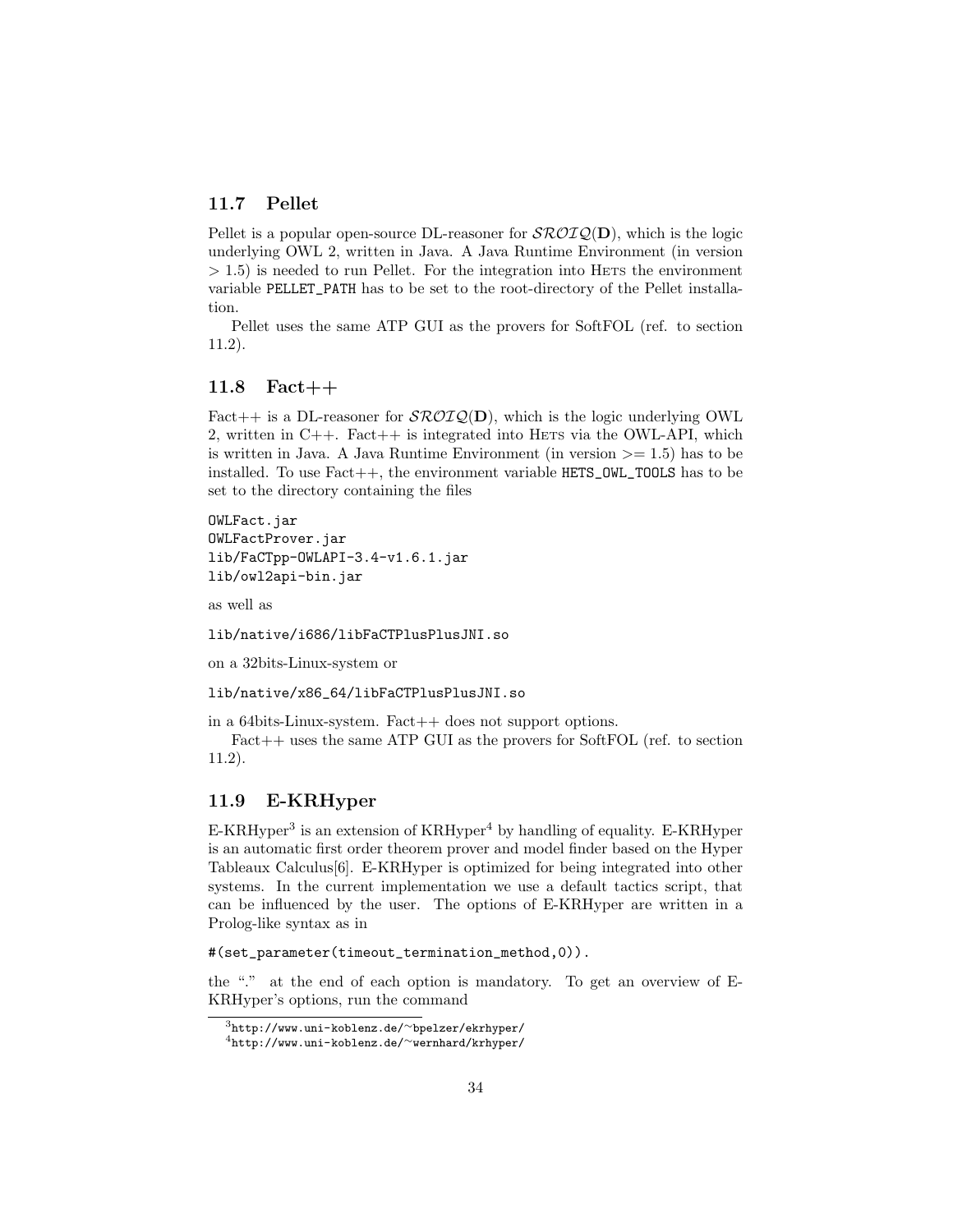### ekrh

in a terminal. Then enter the command

#(help).

at the prompt of E-KRHyper, to display its help information, which is basically a long list of all available parameters. You can exit E-KRHyper by the command

#### #(exit).

E-KRHyper uses the same ATP GUI as the other provers for SoftFOL (ref. to section [11.2\)](#page-26-1).

### 11.10 Darwin

Darwin is an automatic first order prover and model finder implementing the Model Evolution Calculus[\[7\]](#page-38-6). The integration of Darwin as a consistency checker supports the display of models (if they can be constructed) in CASL-syntax. Eprover is needed to be in the system-path, if Darwin is used with HETS, since Darwin uses Eprover for clausification of first-order formulae.

Darwin supports a wide range of options, to get an overview of them run the command

### darwin --help

in a terminal.

Darwin uses the same ATP GUI as the other provers for SoftFOL (ref. to section [11.2\)](#page-26-1).

### 11.11 QuickCheck

- 11.12 minisat
- 11.13 Truth tables

### 11.14 CspCASLProver

# 12 Limits of Hets

HETS is still intensively under development. In particular, the following points are still missing:

- There is no proof support for architectural specifications.
- Distributed libraries are always downloaded from the local disk, not from the Internet.
- Version numbers of libraries are not considered properly.
- The proof engine for development graphs provides only experimental support for hiding links and for conservativity.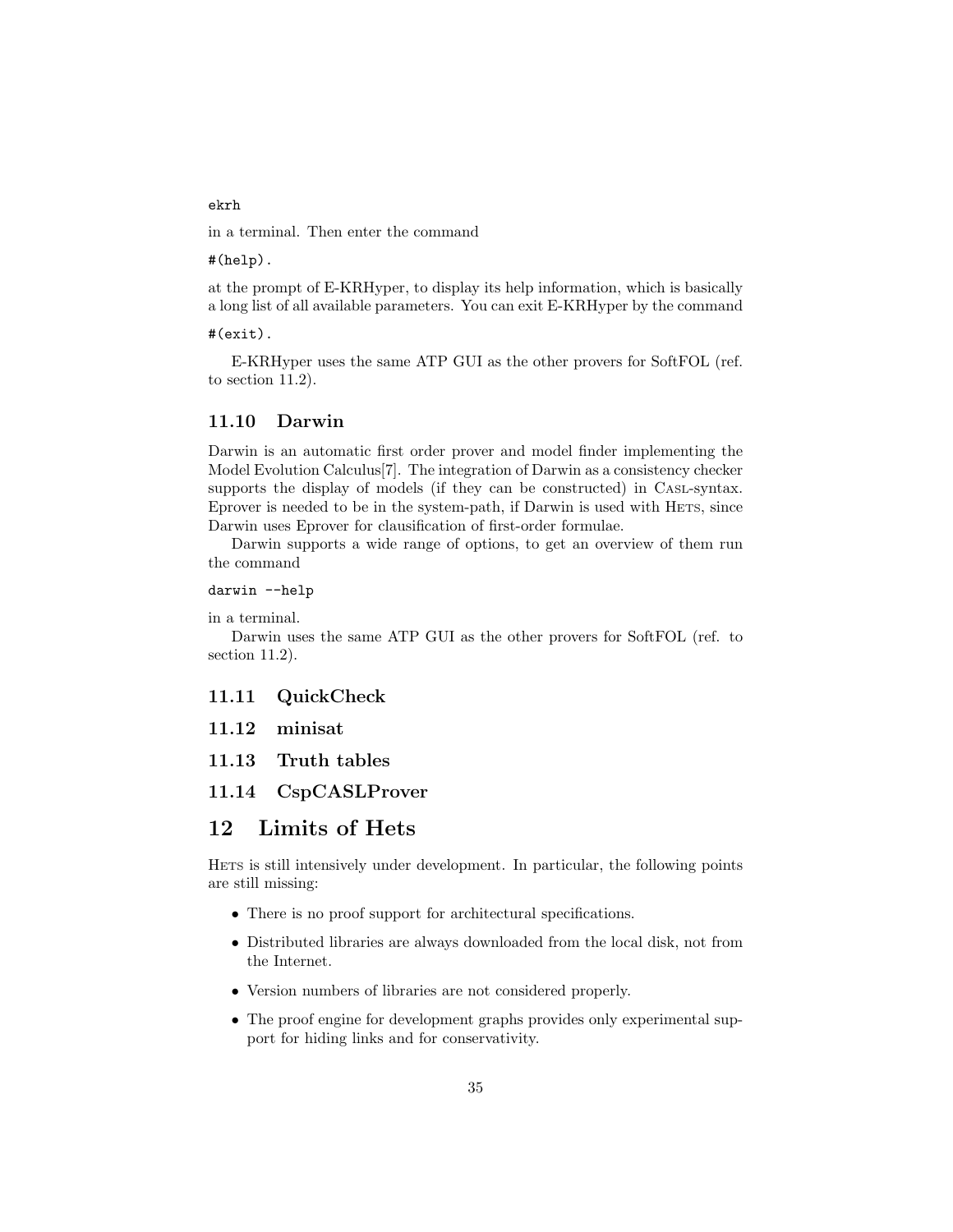```
class Logic lid sign morphism sentence basic_spec symbol_map
    | lid -> sign morphism sentence basic_spec symbol_map where
 identity :: lid -> sign -> morphism
 compose :: lid -> morphism -> morphism -> morphism
 dom, codom :: lid -> morphism -> sign
 parse_basic_spec :: lid -> String -> basic_spec
 parse_symbol_map :: lid -> String -> symbol_map
 parse_sentence :: lid -> String -> sentence
 empty_signature :: lid -> sign
 basic_analysis :: lid -> sign -> basic_spec -> (sign, [sentence])
 stat_symbol_map :: lid -> sign -> symbol_map -> morphism
 map_sentence :: lid -> morphism -> sentence -> sentence
 provers ::
   lid -> [(sign, [sentence]) -> [sentence] -> Proof_status]
 cons_checkers :: lid -> [(sign, [sentence]) -> Proof_status]
class Comorphism cid
         lid1 sign1 morphism1 sentence1 basic_spec1 symbol_map1
         lid2 sign2 morphism2 sentence2 basic_spec2 symbol_map2
      | cid -> lid1 lid2 where
 sourceLogic :: cid -> lid1 targetLogic :: cid -> lid2
 map_theory :: cid -> (sign1, [sentence1]) -> (sign2, [sentence2])
 map_morphism :: cid -> morphism1 -> morphism2
```
<span id="page-35-0"></span>Figure 10: The basic ingredients of logics and logic comorphisms

# 13 Architecture of Hets

The architecture of HETS is shown in Fig. [11.](#page-36-0) How is a single logic implemented in the Heterogeneous Tool Set? This is depicted in the left column of Fig. [11.](#page-36-0)

HETS provides an abstract interface for institutions, so that new logics can be integrated smoothly. In order to do so, a parser, a static checker and a prover for basic specifications in the logic have to be provided.

Each logic is realized in the programming language Haskell [\[42\]](#page-41-3) by a set of types and functions, see Fig. [10,](#page-35-0) where we present a simplified, stripped down version, where e.g. error handling is ignored. For technical reasons a logic is *tagged* with a unique identifier type (lid), which is a singleton type the only purpose of which is to determine all other type components of the given logic. In Haskell jargon, the interface is called a multiparameter type class with functional dependencies [\[43\]](#page-41-12). The Haskell interface for logic translations is realised similarly.

The logic-independent modules in HETS can be found in the right half of Fig. [11.](#page-36-0) These modules comprise roughly one third of HETS' 100.000 lines of Haskell code.

The heterogeneous parser transforms a string conforming to the syntax in Fig. [2](#page-1-0) to an abstract syntax tree, using the Parsec combinator parser [\[23\]](#page-39-12). Logic and translation names are looked up in the logic graph — this is necessary to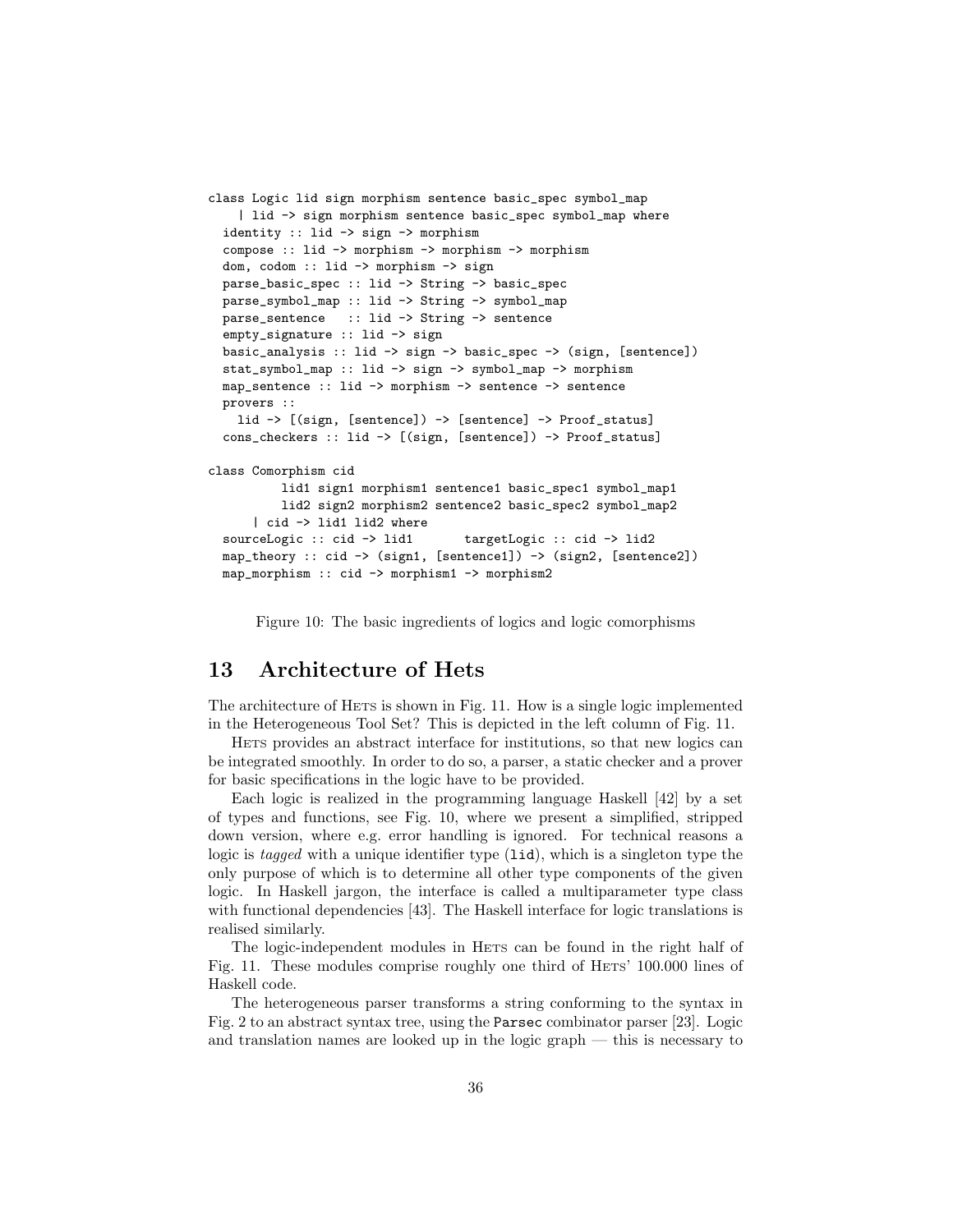

<span id="page-36-0"></span>Figure 11: Architecture of the heterogeneous tool set.

be able to choose the correct parser for basic specifications. Indeed, the parser has a state that carries the current logic, and which is updated if an explicit specification of the logic is given, or if a logic translation is encountered (in the latter case, the state is set to the target logic of the translation). With this, it is possible to parse basic specifications by just using the logic-specific parser of the current logic as obtained from the state.

The static analysis is based on the static analysis of basic specifications, and transforms an abstract syntax tree to a development graph (cf. Sect. [7](#page-14-0) above). Starting with a node corresponding to the empty theory, it successively extends (using the static analysis of basic specifications) and/or translates (along the intra- and inter-logic translations) the theory, while simultaneously adding nodes and links to the development graph.

Heterogeneous proof management is done using heterogeneous development graphs, as described in Sect. [7.](#page-14-0) For local proof goals, logic-specific provers are invoked, see Sect. [11.](#page-24-0)

HETS can store development graphs, including their proofs. Therefore, HETS uses the so-called ATerm format [\[13\]](#page-39-13), which is used as interchange format for interfacing with other tools.

More details can be found in [\[30,](#page-40-0) [36\]](#page-41-1) and in the overview of modules provided in the developers section of the HETS home page at [http://www.dfki.de/sks/](http://www.dfki.de/sks/hets) [hets](http://www.dfki.de/sks/hets).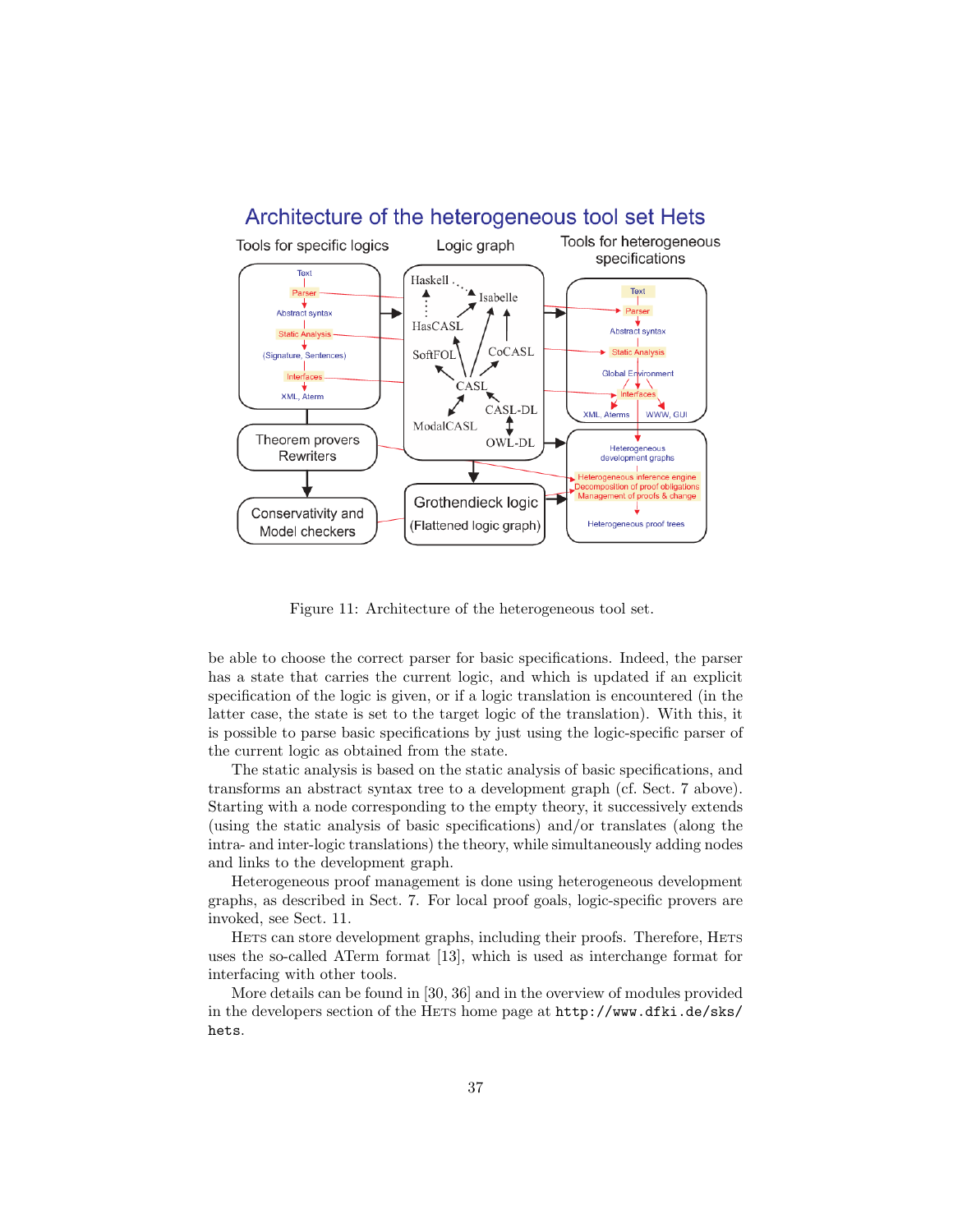HETS is mainly maintained by Christian Maeder (Christian.Maeder@dfki.de) and Till Mossakowski (Till.Mossakowski@dfki.de). The mailing list is

#### <hets-users@informatik.uni-bremen.de>

the homepage is

#### <http://www.informatik.uni-bremen.de/mailman/listinfo/hets-users>.

You need to subscribe to the list before you can send a mail. But note that subscription is very easy!

If your favourite logic is missing in HETS, please tell us (hets-users@informatik.unibremen.de). We will take your feedback into account when deciding which logics and proof tools to integrate next into HETS. Help with integration of more logics and proof tools into HETS is also welcome.

Acknowledgement The heterogeneous tool set HETS would not have possible without cooperation with many people. Besides the authors, the following people have been involved in the implementation of HETS: Katja Abu-Dib, Francisc Nicolae Bungiu, Michael Chan, Codruta Gârlea, Dominik Dietrich, Elena Digor, Carsten Fischer, Jorina Freya Gerken, Andy Gimblett, Rainer Grabbe, Sonja Gröning, Markus Gro, Klaus Hartke, Daniel Hausmann, Wiebke Herding, Hendrik Iben, Cui "Ken" Jian, Heng Jiang, Stef Joosten, Anton Kirilov, Tina Krausser, Martin Kühl, Eugen Kuksa, Mingyi Liu, Karl Luc, Klaus Lüttich, Maciek Makowski, Felix Gabriel Mance, Florian Mossakowski, Immanuel Normann, Sebastian Raible, Liam O'Reilly, Razvan Pascanu, Daniel Pratsch, Corneliu-Claudiu Prodescu, Felix Reckers, Adrián Riesco, Markus Roggenbach, Pascal Schmidt, Ewaryst Schulz, Kristina Sojakova, Igor Stassiy, Tilman Thiry, Paolo Torrini, Jonathan von Schroeder, Simon Ulbricht, Ren´e Wagner, Jian Chun Wang, Zicheng Wang, and Thiemo Wiedemeyer.

HETS has been built based on experiences with its precursors, CATS and MAYA. The CASL Tool Set (CATS) [\[32,](#page-40-10) [34\]](#page-40-11) provides parsing and static analysis for CASL. It has been developed by the first author with help of Mark van den Brand, Kolyang, Bartek Klin, Pascal Schmidt and Frederic Voisin.

MAYA [\[5,](#page-38-7) [4\]](#page-38-8) is a proof management tool based on development graphs. MAYA only supports development graphs without hiding and without logic translations. MAYA has been developed by Serge Autexier and Dieter Hutter.

We also want to thank Agnès Arnould, Thibaud Brunet, Pascale LeGall, Kathrin Hoffmann, Bruno Langenstein, Katiane Lopes, Stefan Merz, Maria Martins Moreira, Christophe Ringeissen, Markus Roggenbach, Dmitri Schamschurko, Lutz Schröder, Konstantin Tchekine and Stefan Wölfl for giving feedback about CATS, HOL-CASL and HETS. Finally, special thanks to Christoph Lüth and George Russell for help with connecting HETS to their UniForM workbench.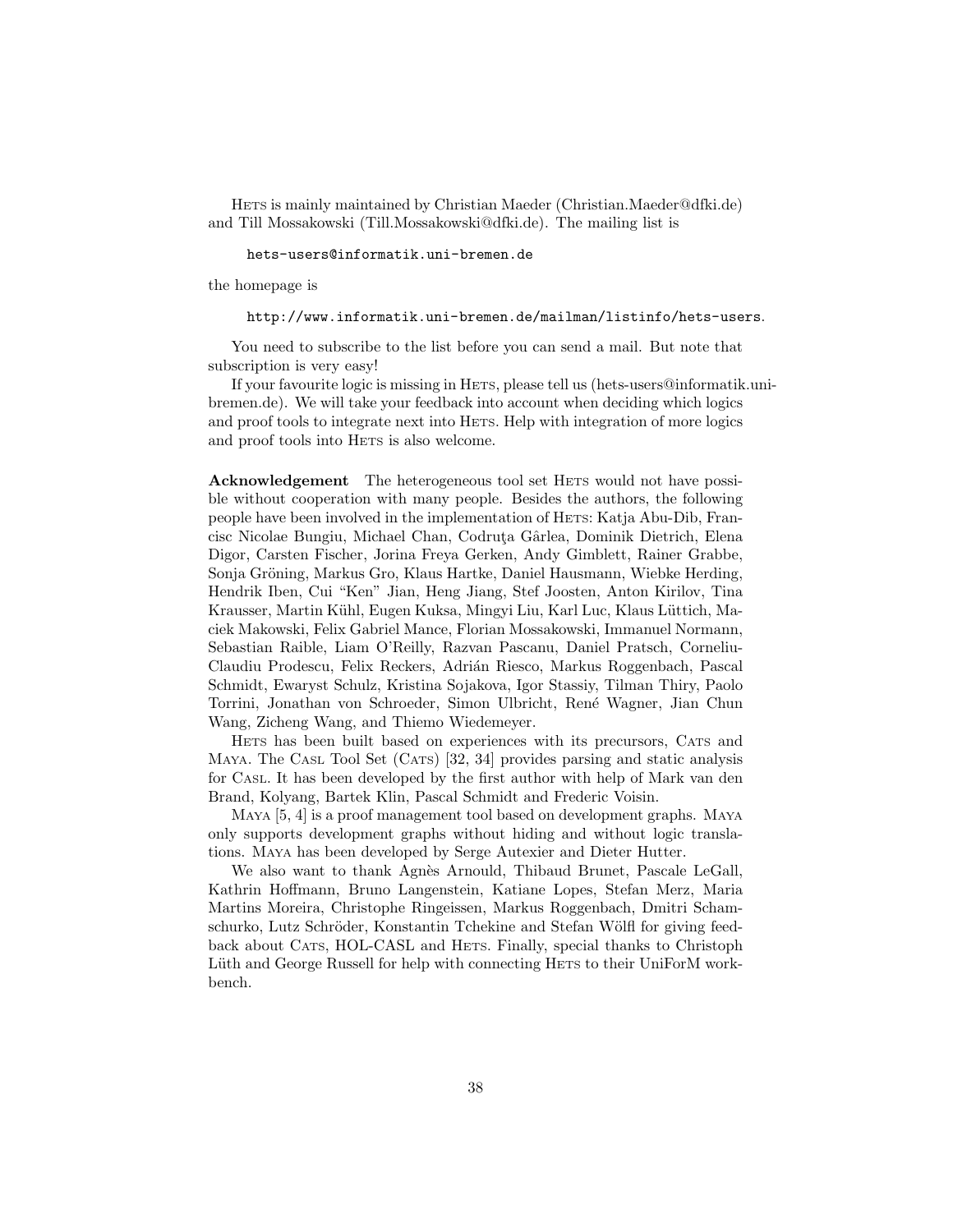## References

- <span id="page-38-3"></span>[1] D. Aspinal, S. Berghofer, P. Callaghan, P. Courtieu, C. Rafalli, and M. Wenzel. Emacs Proof General. Available at [http://proofgeneral.](http://proofgeneral.inf.ed.ac.uk/) [inf.ed.ac.uk/](http://proofgeneral.inf.ed.ac.uk/).
- <span id="page-38-2"></span>[2] David Aspinall. Proof general: A generic tool for proof development. In Susanne Graf and Michael I. Schwartzbach, editors, TACAS, volume 1785 of Lecture Notes in Computer Science, pages 38–42. Springer, 2000.
- <span id="page-38-4"></span>[3] S. Autexier, D. Hutter, B. Langenstein, H. Mantel, G. Rock, A. Schairer, W. Stephan, R. Vogt, and A. Wolpers. VSE: Formal methods meet industrial needs. International Journal on Software Tools for Technology Transfer, Sp ecial issue on Mechanized Theorem Proving for Technology, 3(1), september 2000.
- <span id="page-38-8"></span>[4] S. Autexier, D. Hutter, T. Mossakowski, and A. Schairer. The development graph manager Maya (system description). In H. Kirchner and C. Ringeissen, editors, Algebraic Methods and Software Technology, 9th International Conference, AMAST 2002, Saint-Gilles-les-Bains, Reunion Island, France, Proceedings, LNCS Vol. 2422, pages 495–502. Springer, 2002.
- <span id="page-38-7"></span>[5] Serge Autexier and Till Mossakowski. Integrating Hol-Casl into the development graph manager Maya. In A. Armando, editor, Frontiers of Combining Systems, 4th International Workshop, FroCoS 2002, Santa Margherita Ligure, Italy, Proceedings, LNCS Vol. 2309, pages 2–17. Springer, 2002.
- <span id="page-38-5"></span>[6] P. Baumgartner, U. Furbach, and I. Niemelä. *Hyper tableaux*, pages 1–17. Lecture Notes in Comput. Sci. Springer, 1996.
- <span id="page-38-6"></span>[7] P. Baumgartner and C. Tinelli. The Model Evolution Calculus. In F. Baader, editor, CADE-19 – The 19th International Conference on Automated Deduction, volume 2741 of Lecture Notes in Artificial Intelligence, pages 350–364. Springer, 2003.
- <span id="page-38-0"></span>[8] Peter Baumgartner, Alexander Fuchs, and Cesare Tinelli. Implementing the Model Evolution Calculus. In Stephan Schulz, Geoff Sutcliffe, and Tanel Tammet, editors, Special Issue of the International Journal of Artificial Intelligence Tools (IJAIT), volume 15 of International Journal of Artificial Intelligence Tools, 2005. Preprint.
- <span id="page-38-1"></span>[9] Christoph Benzmüller, Florian Rabe, and Geoff Sutcliffe. THF0 – the core of the TPTP language for higher-order logic. In Alessandro Armando, Peter Baumgartner, and Gilles Dowek, editors, Automated Reasoning, 4th International Joint Conference, IJCAR 2008, Sydney, Australia, August 12-15, 2008, Proceedings, volume 5195 of Lecture Notes in Computer Science, pages 491–506. Springer, 2008.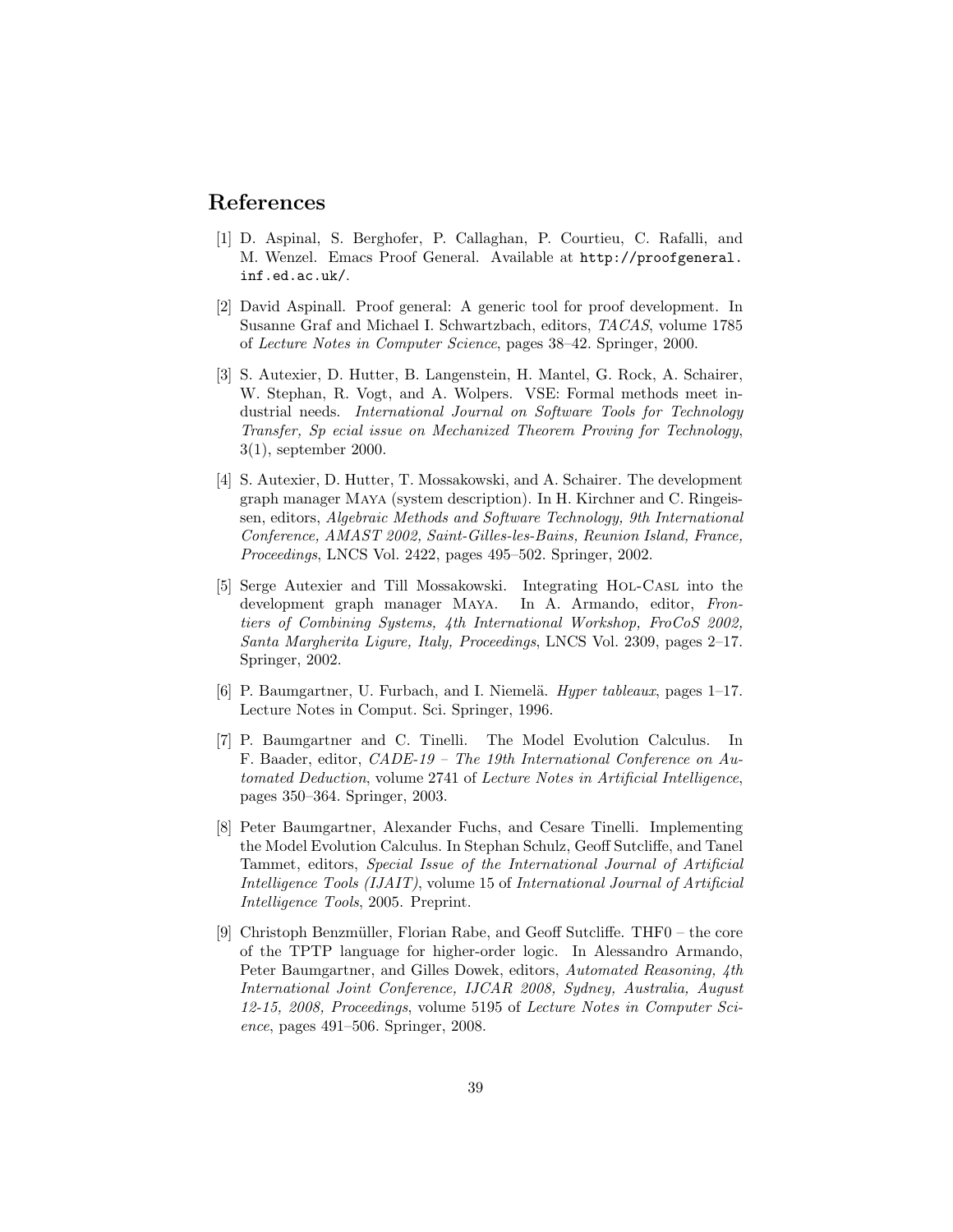- <span id="page-39-3"></span>[10] T. Berners-Lee, J. Hendler, and O. Lassila. The Semantic Web. Scientific American, May 2001.
- <span id="page-39-1"></span>[11] M. Bidoit and P. D. Mosses. CASL User Manual, volume 2900 of LNCS. Springer, 2004. Free online version available at <http://www.cofi.info>.
- <span id="page-39-9"></span>[12] Patrick BLackburn, Maarten de Rijke, and Yde Venema. Modal Logic. Cambridge University Press, Cambridge, England, 2001.
- <span id="page-39-13"></span>[13] M. G. J. van den Brand, H. A. de Jong, P. Klint, and P. Olivier. Efficient annotated terms. Software, Practice & Experience, 30:259–291, 2000.
- <span id="page-39-5"></span>[14] Mihai Codescu, Fulya Horozal, Michael Kohlhase, Till Mossakowski, Florian Rabe, and Kristina Sojakova. Towards logical frameworks in the Heterogeneous Tool Set Hets. In Recent Trends in Algebraic Development Techniques, 20th International Workshop, WADT 2010, Lecture Notes in Computer Science. Springer, 2011.
- <span id="page-39-6"></span>[15] Dominik Dietrich, Lutz Schröder, and Ewaryst Schulz. Formalizing and operationalizing industrial standards. In Dimitra Giannakopoulou and Fernando Orejas, editors, Fundamental Approaches to Software Engineering, volume 6603 of Lecture Notes in Computer Science, pages 81–95. Springer Berlin / Heidelberg, 2011. 10.1007/978-3-642-19811-3 7.
- <span id="page-39-11"></span>[16] Free Software Foundation. Emacs. Available at [http://www.gnu.org/](http://www.gnu.org/software/emacs/emacs.html) [software/emacs/emacs.html](http://www.gnu.org/software/emacs/emacs.html),.
- <span id="page-39-2"></span>[17] Codruta Gîrlea. An extended modal logic institution. Master's thesis, Department of Computer Science, University of Bremen, 2010.
- <span id="page-39-7"></span>[18] J. Goguen and G. Rosu. Institution morphisms. Formal aspects of computing, 13:274–307, 2002.
- <span id="page-39-0"></span>[19] J. A. Goguen and R. M. Burstall. Institutions: Abstract model theory for specification and programming. Journal of the Association for Computing Machinery, 39:95–146, 1992. Predecessor in: LNCS 164, 221–256, 1984.
- <span id="page-39-8"></span>[20] Sonja Gröning. Beweisunterstützung für HasCASL in Isabelle /HOL. Master's thesis, University of Bremen, 2005. Diplomarbeit.
- <span id="page-39-4"></span>[21] Marc Herbstritt. zChaff: Modifications and extensions. report00188, Institut für Informatik, Universität Freiburg, July 17 2003. Thu, 17 Jul 2003 17:11:37 GET.
- <span id="page-39-10"></span>[22] Michael Kohlhase. OMDoc – An Open Markup Format for Mathematical Documents [version 1.2], volume 4180 of Lecture Notes in Computer Science. Springer, 2006.
- <span id="page-39-12"></span>[23] Daan Leijen and Erik Meijer. Parsec: Direct style monadic parser combinators for the real world. Technical report. UU-CS-2001-35.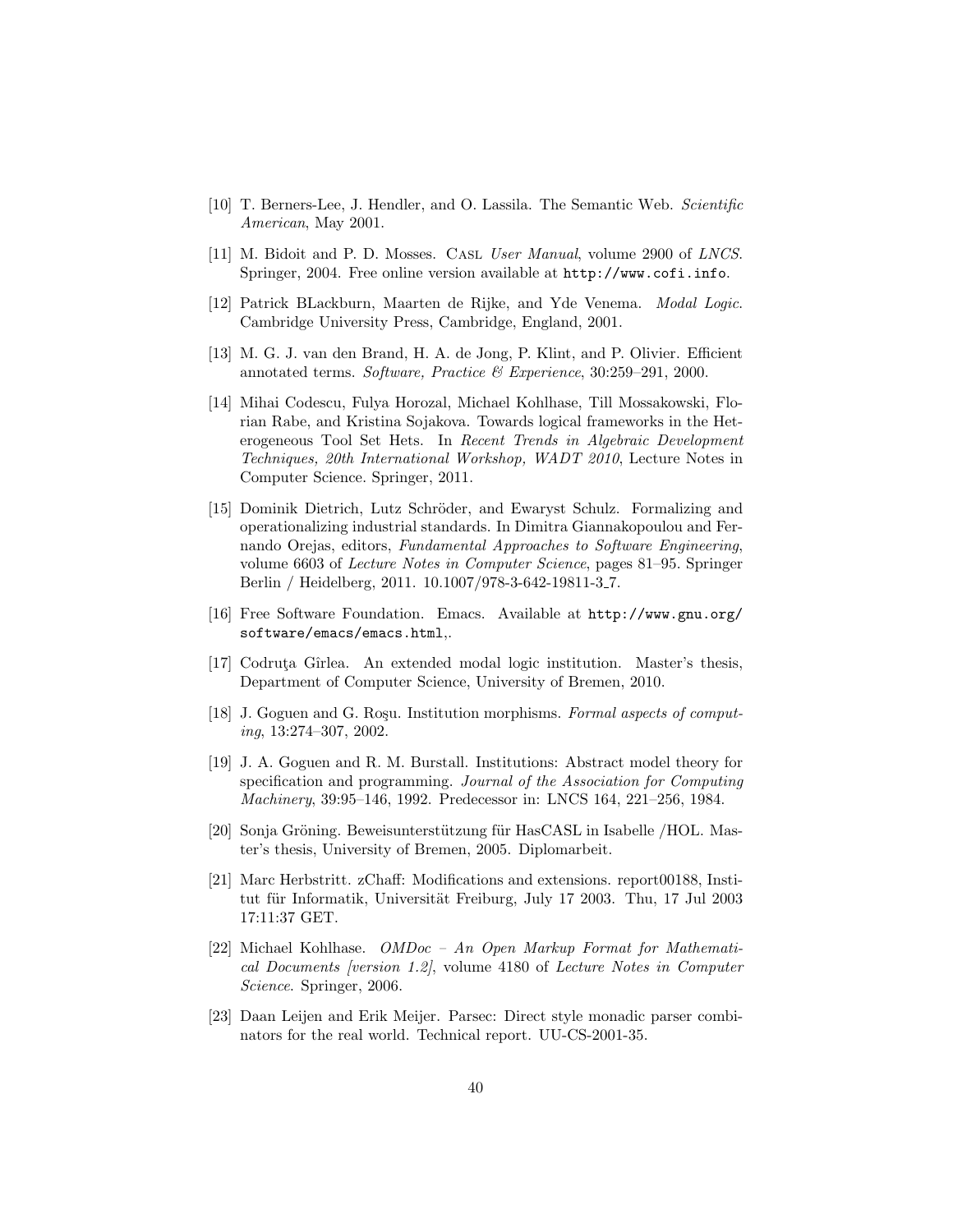- <span id="page-40-3"></span>[24] K. Lüttich, T. Mossakowski, and B. Krieg-Brückner. Ontologies for the Semantic Web in CASL. In José Fiadeiro, editor, Recent Trends in Algebraic Development Techniques, 17th International Workshop (WADT 2004), volume 3423 of Lecture Notes in Computer Science, pages 106–125. Springer; Berlin; <http://www.springer.de>, 2005.
- <span id="page-40-4"></span>[25] Klaus Lüttich and Till Mossakowski. Reasoning Support for CASL with Automated Theorem Proving Systems. In J. Fiadeiro, editor, WADT 2006, number 4409 in LNCS, pages 74–91. Springer, 2007.
- <span id="page-40-6"></span>[26] Manuel A. Martins, Alexandre Madeira, Razvan Diaconescu, and Luís Soares Barbosa. Hybridization of institutions. In Andrea Corradini, Bartek Klin, and Corina Cîrstea, editors, CALCO, volume 6859 of Lecture Notes in Computer Science, pages 283–297. Springer, 2011.
- <span id="page-40-5"></span>[27] M.Kohlhase, T.Mossakowski, and F.Rabe. The latin project. see [https:](https://trac.omdoc.org/LATIN/) [//trac.omdoc.org/LATIN/](https://trac.omdoc.org/LATIN/)., 2009.
- <span id="page-40-7"></span>[28] T. Mossakowski. HetCASL – heterogeneous specification. Language summary, 2004.
- <span id="page-40-2"></span>[29] T. Mossakowski. ModalCASL - specification with multi-modal logics. language summary, 2004.
- <span id="page-40-0"></span>[30] T. Mossakowski. Heterogeneous specification and the heterogeneous tool set. Habilitation thesis, University of Bremen, 2005.
- <span id="page-40-9"></span>[31] T. Mossakowski, S. Autexier, and D. Hutter. Development graphs – proof management for structured specifications. Journal of Logic and Algebraic Programming, 67(1-2):114–145, 2006.
- <span id="page-40-10"></span>[32] Till Mossakowski. Casl: From semantics to tools. In S. Graf and M. Schwartzbach, editors, Tools and Algorithms for the Construction and Analysis of Systems, 6th International Conference, TACAS 2000, Berlin, Germany, Proceedings, LNCS Vol. 1785, pages 93–108. Springer, 2000.
- <span id="page-40-8"></span>[33] Till Mossakowski. Relating CASL with other specification languages: the institution level. Theoretical Computer Science, 286:367–475, 2002.
- <span id="page-40-11"></span>[34] Till Mossakowski, Kolyang, and Bernd Krieg-Brückner. Static semantic analysis and theorem proving for Casl. In F. Parisi-Presicce, editor, Recent Trends in Algebraic Development Techniques, 12th International Workshop, WADT'97, Tarquinia, Italy, 1997, Selected Papers, LNCS Vol. 1376, pages 333–348. Springer, 1998.
- <span id="page-40-1"></span>[35] Till Mossakowski, Christian Maeder, and Klaus Lüttich. The Heterogeneous Tool Set. In Orna Grumberg and Michael Huth, editors, TACAS 2007, volume 4424 of Lecture Notes in Computer Science, pages 519–522. Springer-Verlag Heidelberg, 2007.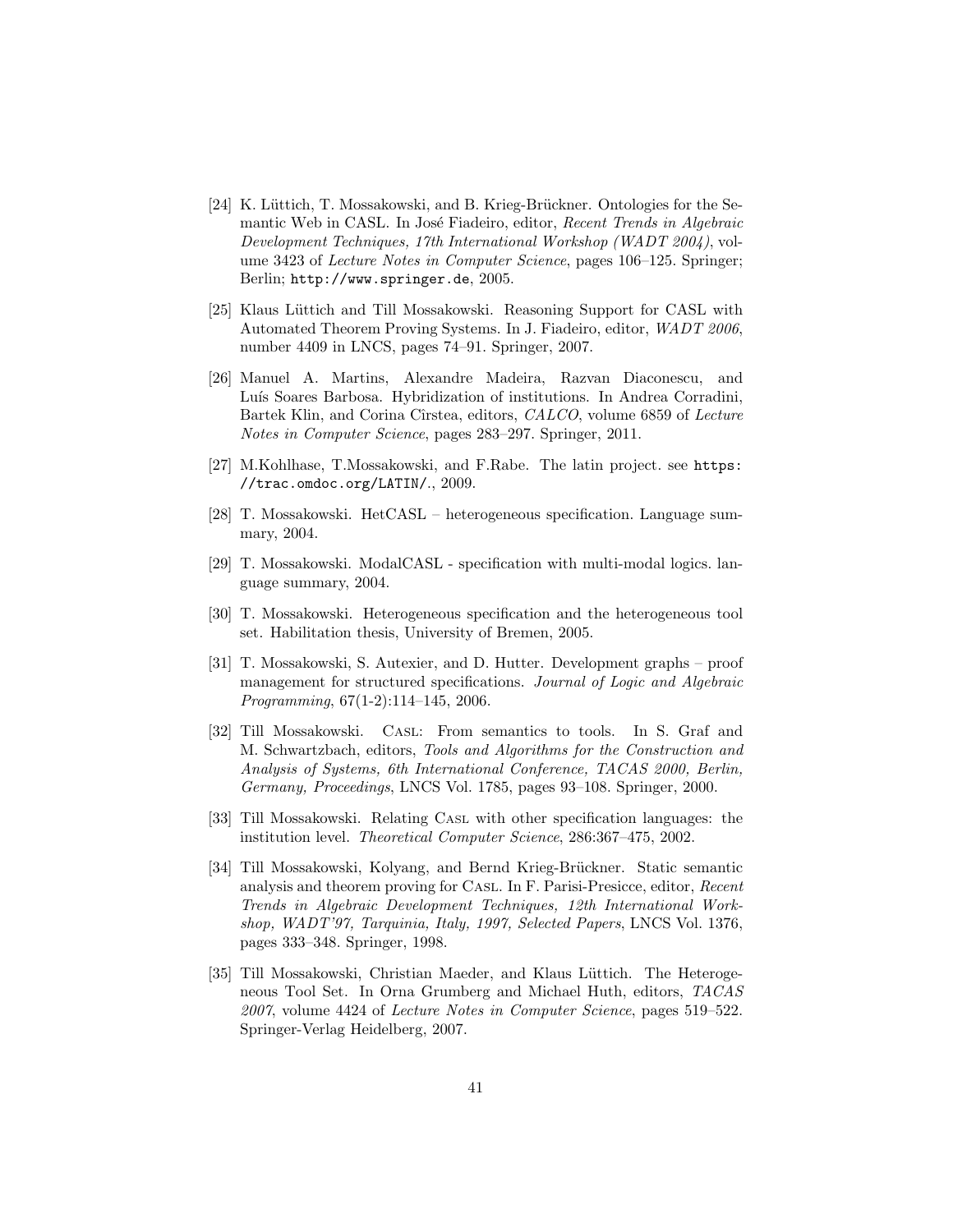- <span id="page-41-1"></span>[36] Till Mossakowski, Christian Maeder, and Klaus Lüttich. The Heterogeneous Tool Set. In Bernhard Beckert, editor, VERIFY 2007, volume 259 of CEUR Workshop Proceedings. 2007.
- <span id="page-41-2"></span>[37] Till Mossakowski, Lutz Schröder, Markus Roggenbach, and Horst Reichel. Algebraic-co-algebraic specification in CoCASL. Journal of Logic and Algebraic Programming, 2004. To appear.
- <span id="page-41-0"></span>[38] Peter D. Mosses, editor. *CASL Reference Manual*, volume 2960 of *Lecture* Notes in Computer Science. Springer, 2004. Free online version available at <http://www.cofi.info>.
- <span id="page-41-11"></span>[39] Renato Neves, Alexandre Madeira, Manuel A. Martins, and Luís Soares Barbosa. Hybridisation at work. In Reiko Heckel and Stefan Milius, editors, CALCO, volume 8089 of Lecture Notes in Computer Science, pages 340– 345. Springer, 2013.
- <span id="page-41-8"></span>[40] T. Nipkow, L. C. Paulson, and M. Wenzel.  $Isabelle/HOL - A$  Proof Assistant for Higher-Order Logic. Springer Verlag, 2002.
- <span id="page-41-7"></span>[41] Björn Pelzer and Christoph Wernhard. System description: E-krhyper. In Frank Pfenning, editor, Automated Deduction - CADE-21, 21st International Conference on Automated Deduction, Bremen, Germany, July 17- 20, 2007, Proceedings, volume 4603 of Lecture Notes in Computer Science, pages 508–513. Springer, 2007.
- <span id="page-41-3"></span>[42] S. Peyton-Jones, editor. Haskell 98 Language and Libraries — The Revised Report. Cambridge, 2003. also: J. Funct. Programming 13 (2003).
- <span id="page-41-12"></span>[43] Simon Peyton Jones, Mark Jones, and Erik Meijer. Type classes: exploring the design space. In Haskell Workshop. 1997.
- <span id="page-41-9"></span>[44] F. Rabe. First-Order Logic with Dependent Types. In N. Shankar and U. Furbach, editors, Proceedings of the 3rd International Joint Conference on Automated Reasoning, volume 4130 of Lecture Notes in Computer Science, pages 377–391. Springer, 2006.
- <span id="page-41-6"></span>[45] Alexandre Riazanov and Andrei Voronkov. The design and implementation of VAMPIRE. AI Communications, 15(2-3):91–110, 2002.
- <span id="page-41-4"></span>[46] M. Roggenbach. CSP-CASL - a new integration of process algebra and algebraic specification. Theoretical Computer Science, 354(1):42–71, 2006.
- <span id="page-41-10"></span>[47] Donald Sannella and Andrzej Tarlecki. Foundations of Algebraic Specification and Formal Software Development. EATCS Monographs on theoretical computer science. Springer, 2012.
- <span id="page-41-5"></span>[48] W. Marco Schorlemmer and Yannis Kalfoglou. Institutionalising ontologybased semantic integration. Applied Ontology, 3(3):131–150, 2008.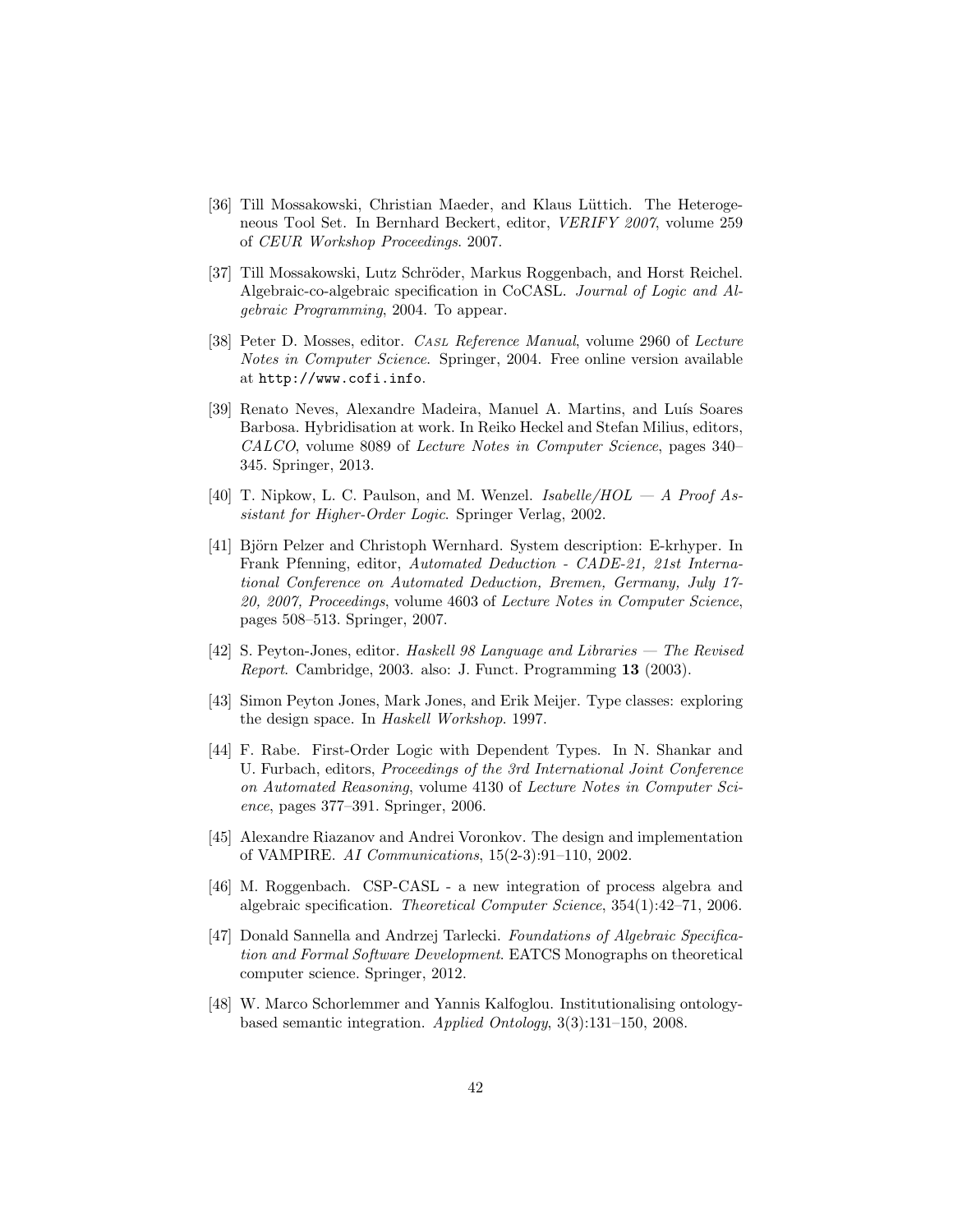- <span id="page-42-1"></span>[49] L. Schröder, T. Mossakowski, and C. Maeder. HASCASL – Integrated functional specification and programming. Language summary. Available at [http://www.informatik.uni-bremen.de/agbkb/forschung/formal](http://www.informatik.uni-bremen.de/agbkb/forschung/formal_methods/CoFI/HasCASL) [methods/CoFI/HasCASL](http://www.informatik.uni-bremen.de/agbkb/forschung/formal_methods/CoFI/HasCASL), 2003.
- <span id="page-42-3"></span>[50] Lutz Schröder. Higher order and reactive algebraic specification and development. Summary of papers constituting a cumulative habilitation thesis; available under [http://www.informatik.uni-bremen.de/](http://www.informatik.uni-bremen.de/~lschrode/papers/Summary.pdf) <sup>∼</sup>[lschrode/papers/Summary.pdf](http://www.informatik.uni-bremen.de/~lschrode/papers/Summary.pdf), 2005.
- <span id="page-42-2"></span>[51] Lutz Schröder. The HasCASL prologue - categorical syntax and semantics of the partial  $\lambda$ -calculus. *Theoret. Comput. Sci.*, 353:1-25, 2006.
- <span id="page-42-0"></span>[52] Lutz Schröder and Till Mossakowski. HASCASL: Towards integrated specification and development of Haskell programs. In H. Kirchner and C. Ringeissen, editors, Algebraic Methods and Software Technology, 9th International Conference, AMAST 2002, Saint-Gilles-les-Bains, Reunion Island, France, Proceedings, LNCS Vol. 2422, pages 99–116. Springer, 2002.
- <span id="page-42-5"></span>[53] S. Schulz.  $E - A$  Brainiac Theorem Prover. *Journal of AI Communications*, 15(2/3):111–126, 2002.
- <span id="page-42-6"></span>[54] Geoff Sutcliffe. The TPTP world – infrastructure for automated reasoning. In Edmund M. Clarke and Andrei Voronkov, editors, Logic for Programming, Artificial Intelligence, and Reasoning - 16th International Conference, LPAR-16, Dakar, Senegal, April 25-May 1, 2010, Revised Selected Papers, volume 6355 of *Lecture Notes in Computer Science*, pages 1-12. Springer, 2010.
- <span id="page-42-9"></span>[55] Geoff Sutcliffe and Christian B. Suttner. Evaluating general purpose automated theorem proving systems. Artificial Intelligence, 131(1-2):39–54, 2001.
- <span id="page-42-10"></span>[56] Geoff Sutcliffe and Christian B. Suttner. The state of CASC. AI Communications, 19(1):35–48, 2006.
- <span id="page-42-11"></span>[57] http://www.xemacs.org/People/index.html. XEmacs. Available at <http://www.xemacs.org/>.
- <span id="page-42-7"></span>[58] Paolo Torrini, Christoph Lüth, Christian Maeder, and Till Mossakowski. Translating Haskell to Isabelle. Isabelle workshop at CADE-21, 2007.
- <span id="page-42-8"></span>[59] Jan Oliver Wallgrün, Lutz Frommberger, Frank Dylla, and Diedrich Wolter. SparQ user manual v0.6.2. University of Bremen, 2006.
- <span id="page-42-4"></span>[60] C. Weidenbach, U. Brahm, T. Hillenbrand, E. Keen, C. Theobalt, and D. Topic. SPASS version 2.0. In Andrei Voronkov, editor, Automated Deduction – CADE-18, volume 2392 of Lecture Notes in Computer Science, pages 275–279. Springer-Verlag, July 27-30 2002.